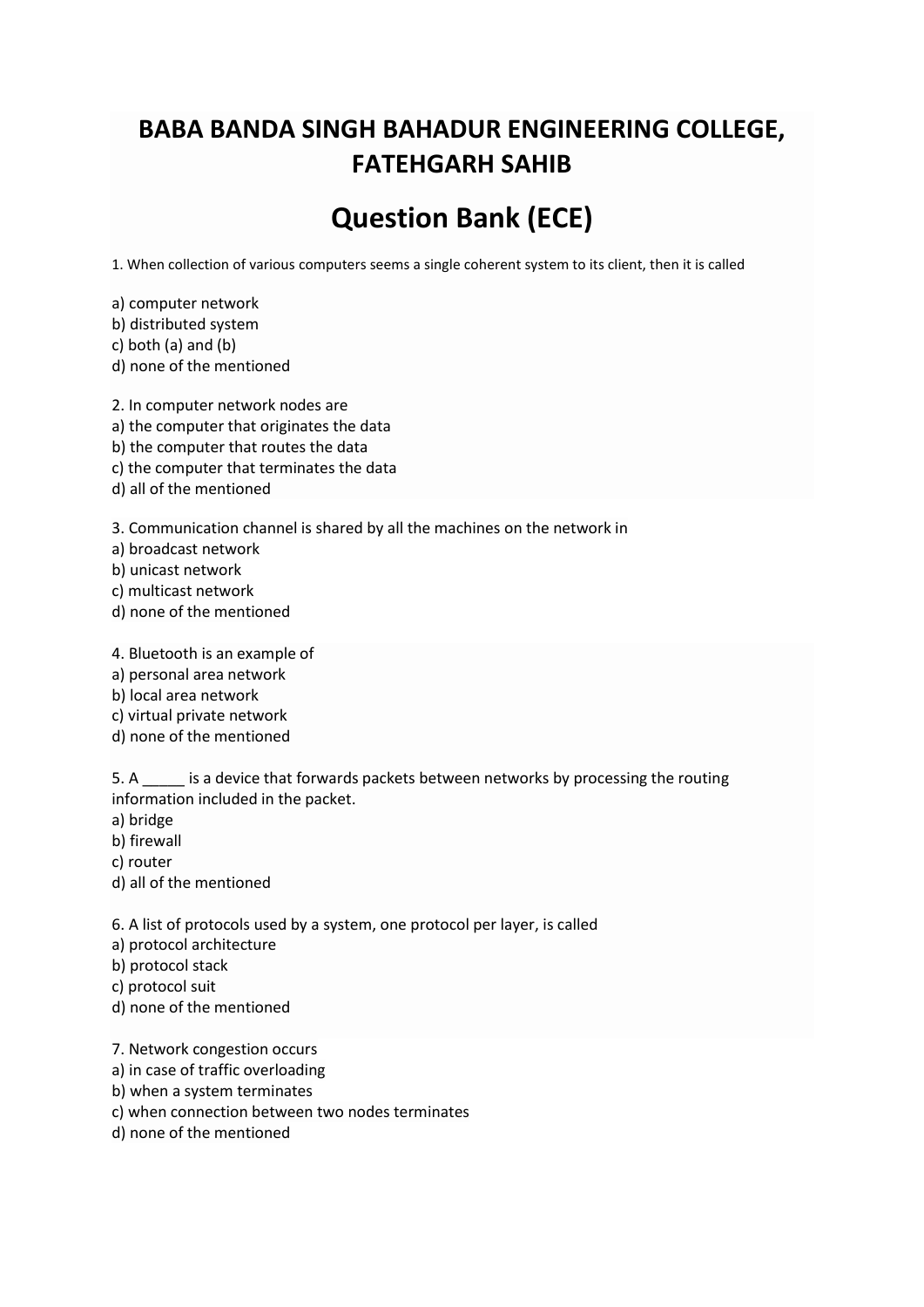8. Which one of the following extends a private network across public networks?

a) local area network

b) virtual private network

c) enterprise private network

d) storage area network

9. In the layer hierarchy as the data packet moves from the upper to the lower layers, headers are

a) Added

b) Removed

c) Rearranged

d) Modified

10. The structure or format of data is called a) Syntax b) Semantics c) Struct d) None of the mentioned

11. The first Network a) CNNET b) NSFNET c) ASAPNET d) ARPANET

12. A set of rules that governs data communication

a) Protocols

b) Standards

c) RFCs

d) None of the mentioned

13. Three or more devices share a link in example connection

a) Unipoint

b) Multipoint

c) Point to point

d) None of the mentioned

14. TCP/IP ................. layer corresponds to the OSI models to three layers.

A) Application B) Presentation C) Session D) Transport

15. Which of the transport layer protocols is connectionless?

A) UDP B) TCP

C) FTP D) Nvt

16. In Microprocessor

a. program is stored in memory and data is stored in the registers.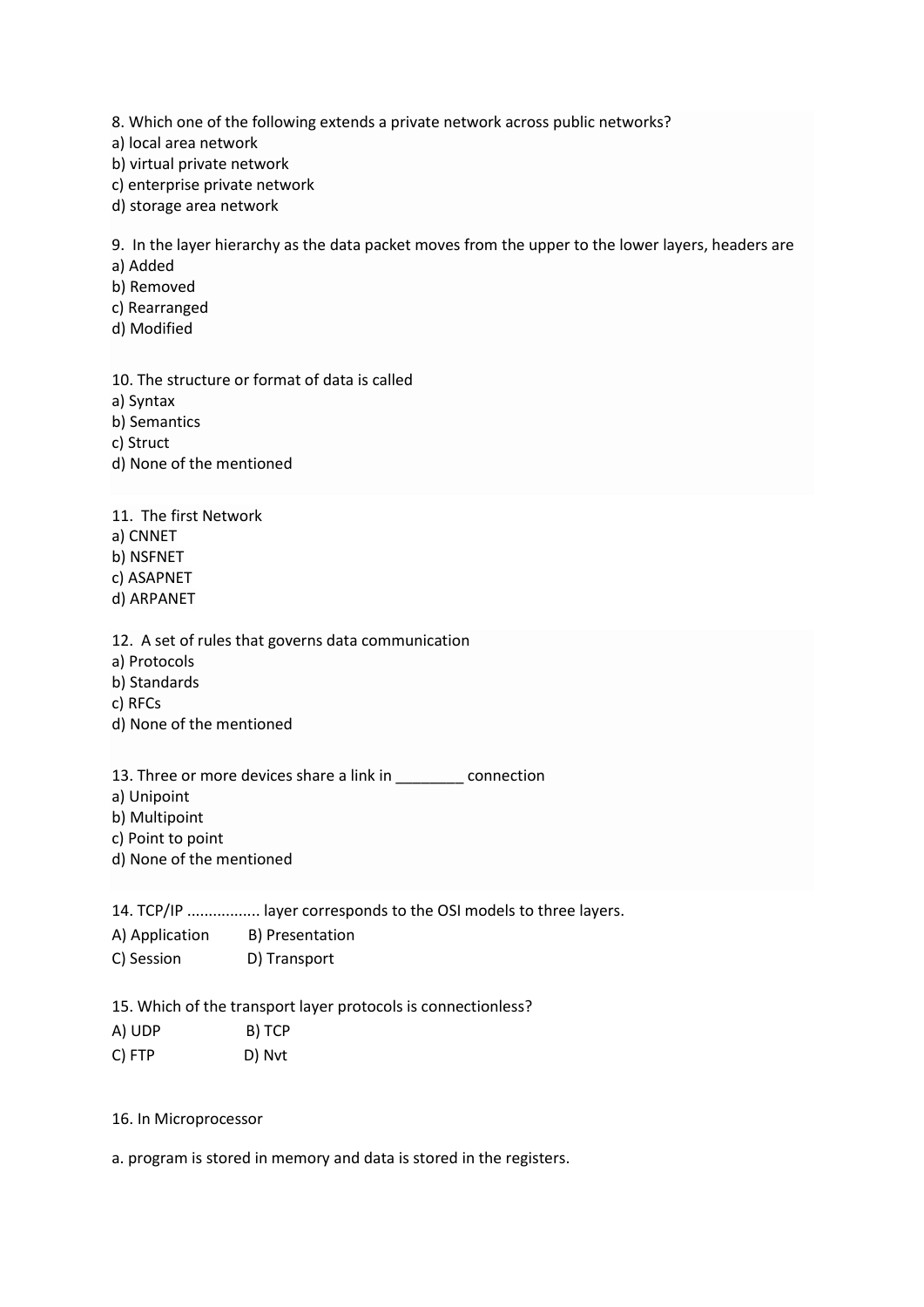- b. program is stored in the registers and data is stored in memory.
- c. both program and data are stored in the memory.
- d. both program and data are stored in the registers.
- 17 A Microprocessor contains.
- a. most of the control and arithmetic logic functions of a computer.
- b. most of the RAM .
- c. most of the ROM.
- d. peripheral drivers.
- 18. A PC in a micro-computer.
- a. counts the number of instructions executed in a run.
- b. counts the number of programs run after startying.
- c. counts the points to the next executable instruction
- d. points to the present instruction being executed.
- 19. An instruction cycle is made up of:
- a. one or more execute cycles
- b. one or more fetch cycles
- c. one opcode and one execute cycle
- d. none of the above.
- 20. The number of minimum clock cycles in a machine cycle for 8085 are.
- a. 1
- b. 2
- c. 3
- d. 5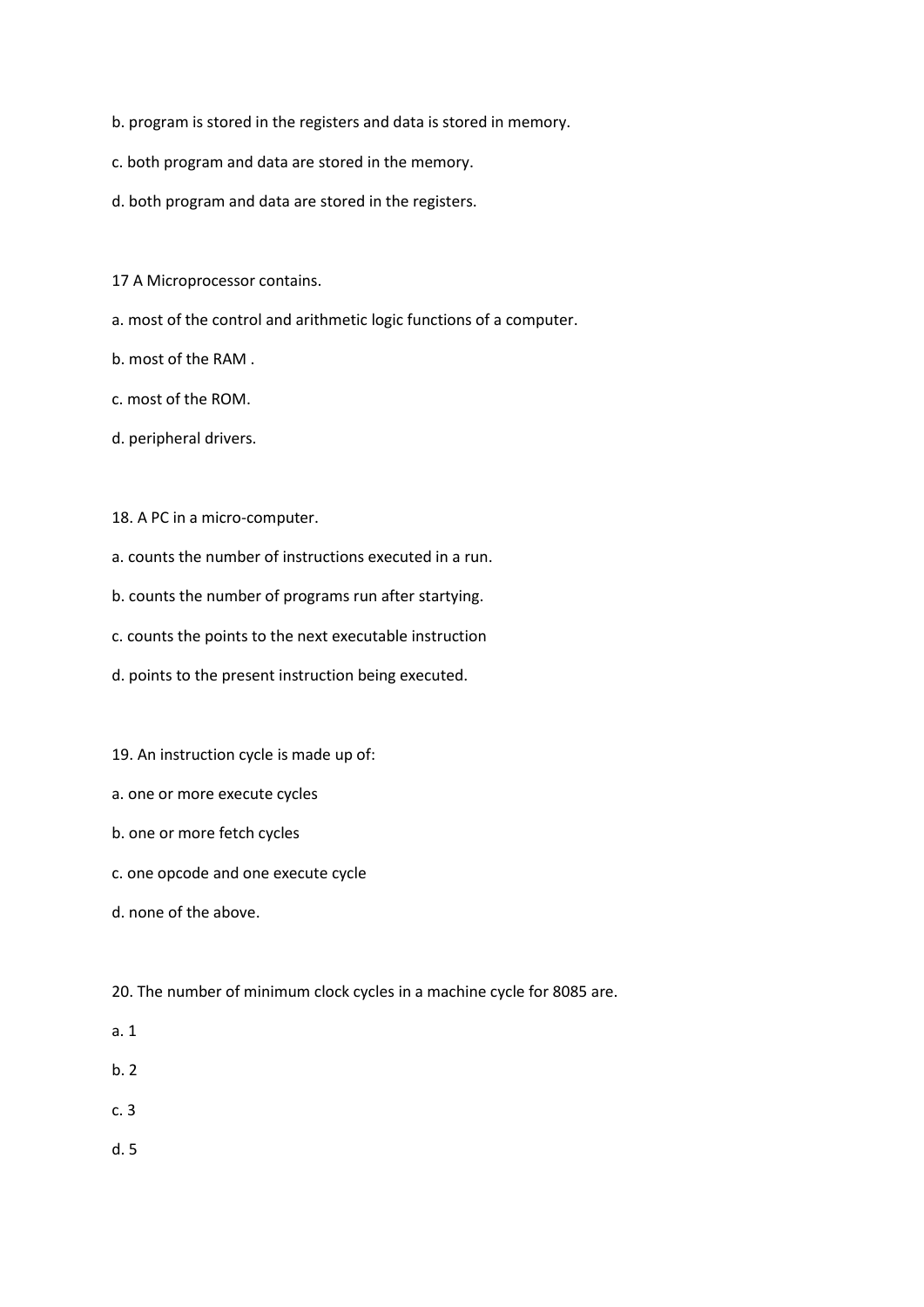21. In a 8-bit microprocessor ,the fetch reqired to fetch a 8 bytes instruction will be:

a. 1

b. 2

c. 3

d. depends on computer design

22. The maximun integer ahich can be stored on an 8-bit accunulator is

a. 2kb

b. 200

c. 224

d. 255.

23. The address bus of intel 8085 is 16 bit wide and hence the memory which can be accessed by this address bus is :

a.112

b.4kb

c.16kb

d.64 kb

24. A byte corresponds to

(a) 4 bits

(b) 8 bits

(c) 16 bits

(d) 32 bits

25. A gigabyte represents

(a) 1 billion bytes

(b) 1000 kilobytes

(c) 230 bytes

(d) 1024 bytes

26. A megabyte represents

(a) 1 million bytes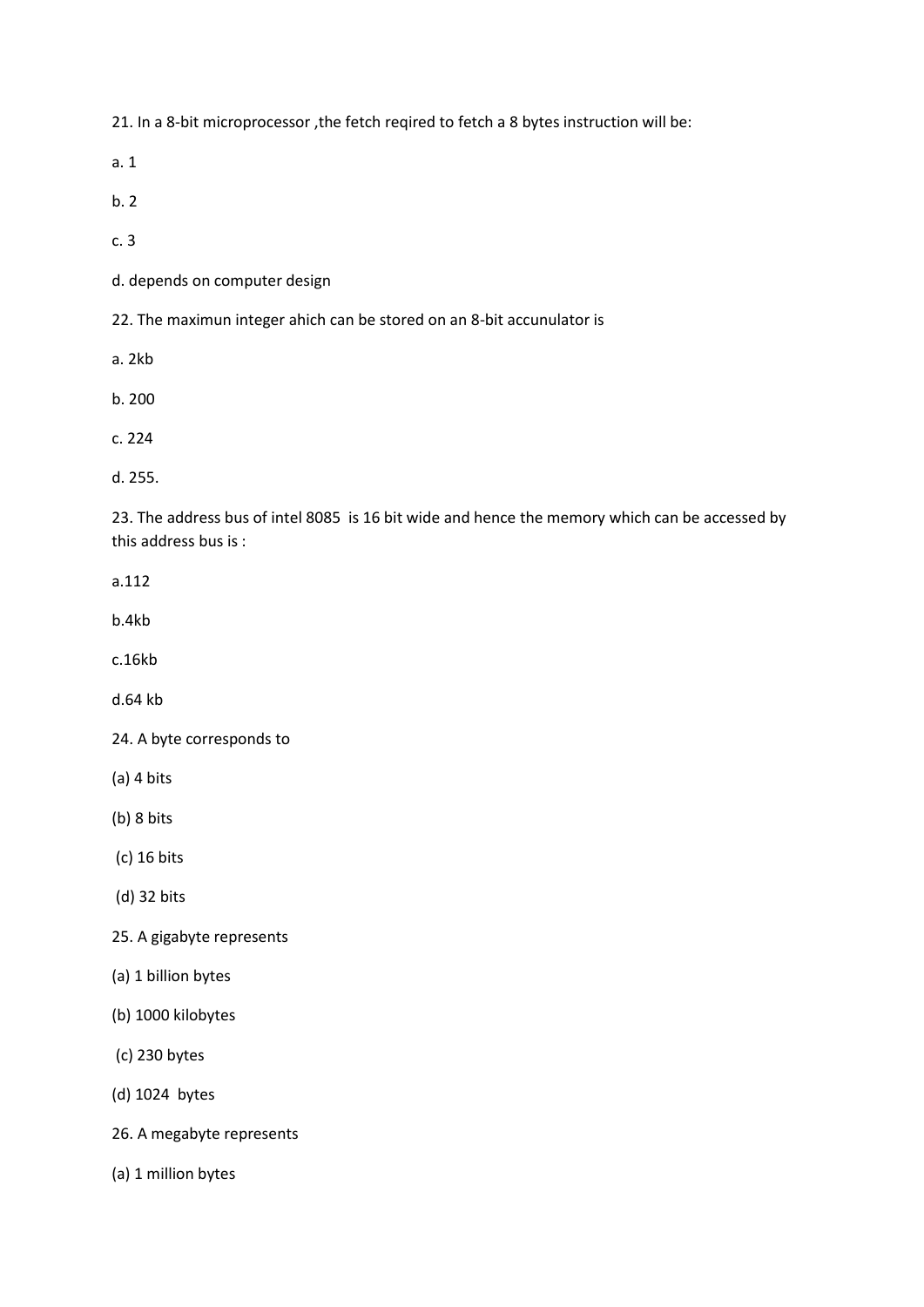- (b) 1000 kilobytes
- (c) 220 bytes
- (d) 1024 Bytes
- 27. A Kb corresponds to
- (a) 1024 bits
- (b) 1000 bytes
- (c) 210 bytes
- (d) 210 bits
- 28. A superscalar processor has
- (a) multiple functional units
- (b) a high clock speed
- (c) a large amount of RAM
- (d) many I/O ports
- 29. A 32-bit processor has
- (a) 32 registers
- (b) 32 I/O devices
- (c) 32 Mb of RAM
- (d) a 32-bit bus or 32-bit registers
- 30. A 20-bit **address bus** allows access to a memory of capacity
- (a) 1 Mb
- (b) 2 Mb
- (c) 32Mb
- (d) 64 Mb
- 31. A 32-bit **address bus** allows access to a memory of capacity
- (a) 64 Mb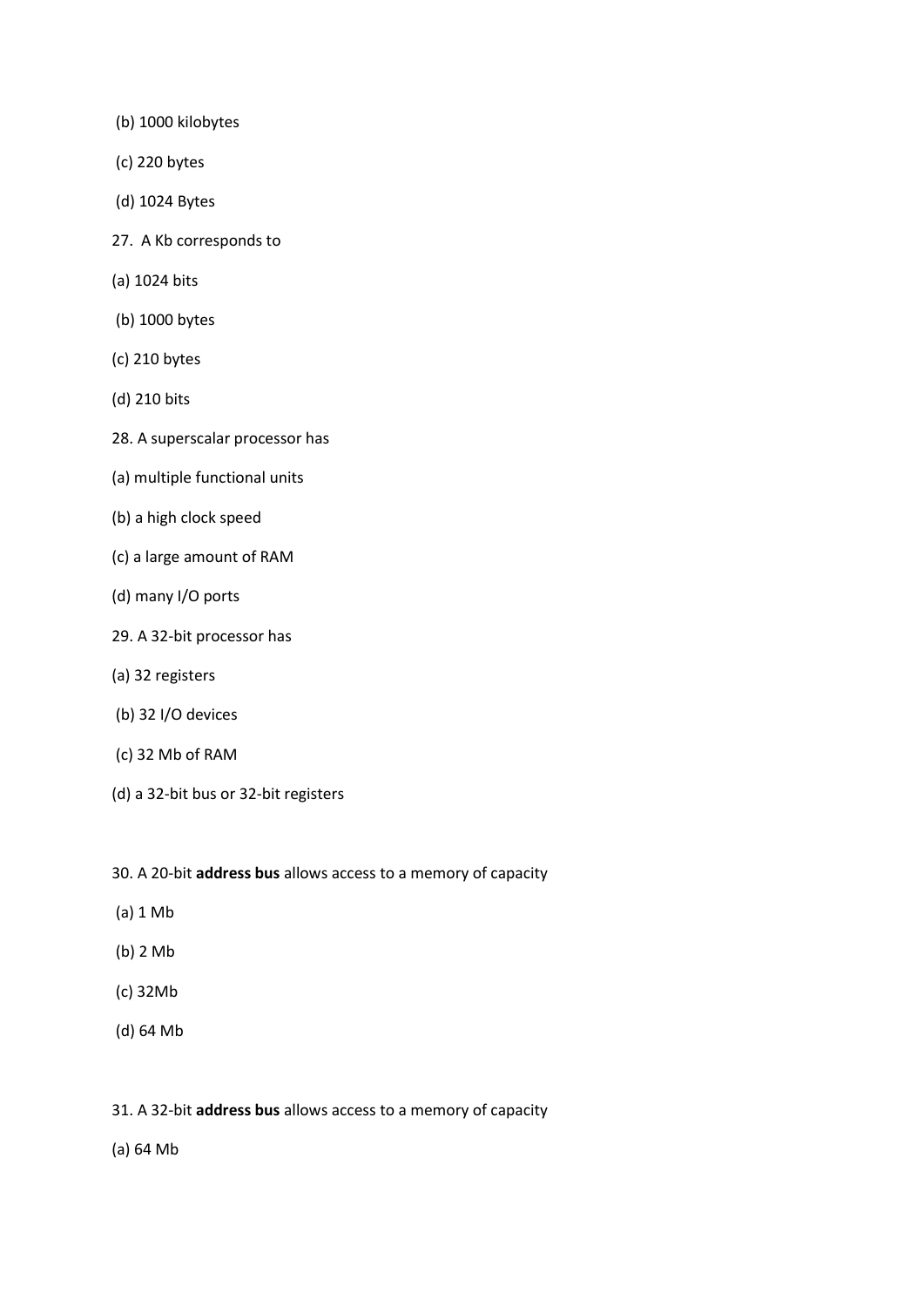- (b) 16 Mb
- (c) 1 Gb
- (d) 4 Gb
- 32.!Clock speed is measured in
- (a) bits per second
- (b) baud
- (c) bytes
- (d) Hertz

#### 33. An FPU

- (a) makes integer arithmetic faster
- (b) makes pipelining more efficient
- (c) increases RAM capacity
- (d) makes some arithmetic calculations faster
- 34. Pipelining improves CPU performance due to
- (a) reduced memory access time
- (b) increased clock speed
- (c) the introduction of parallellism
- (d) additional functional units
- 35. The system bus is made up of
- (a) data bus
- (b) data bus and address bus
- (c) data bus and control bus
- (d) data bus, control bus and address bus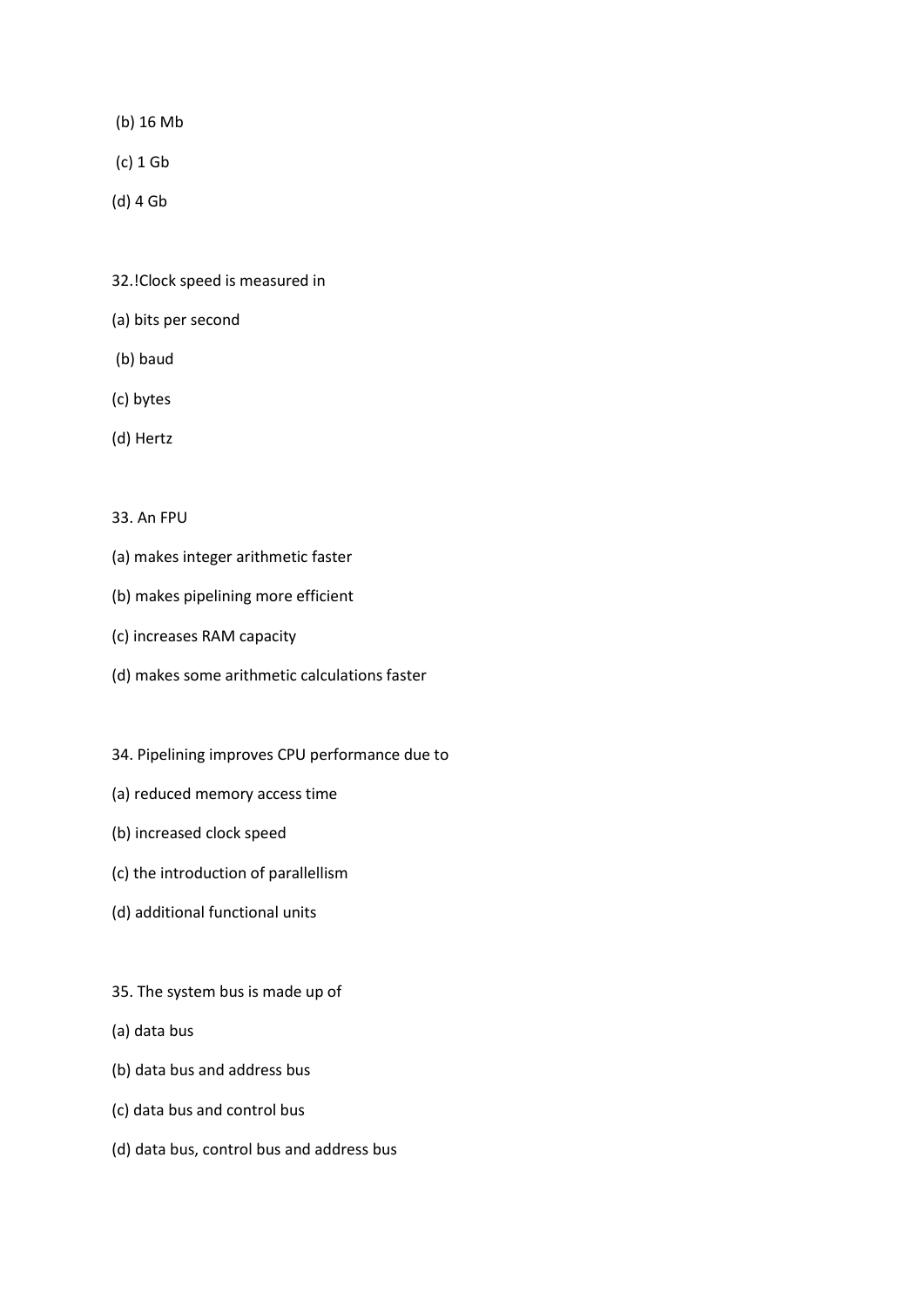- 36. A machine cycle refers to
- (a) fetching an instruction
- (b) clock speed
- (c) fetching, decoding and executing an instruction
- (d)executing an instruction
- 37. A Pentium processor comprises
- (a) more than 1 million transistors
- (b) more than 3 million transistors
- (c) 500,000 transistors
- (d) 900,000 transistors
- 38. Which of the following is **NOT** a type of processor
- (a) PowerPC 601
- (b) Motorola 8086
- (c) Motorola 68000
- (d) Intel Pentium
- 39. An RS-232 interface is
- (a) a parallel interface
- (b) a serial interface
- (c) printer interface
- (d) a modem interface
- 40. Multiprogramming refers to
- (a) having several programs in RAM at the same time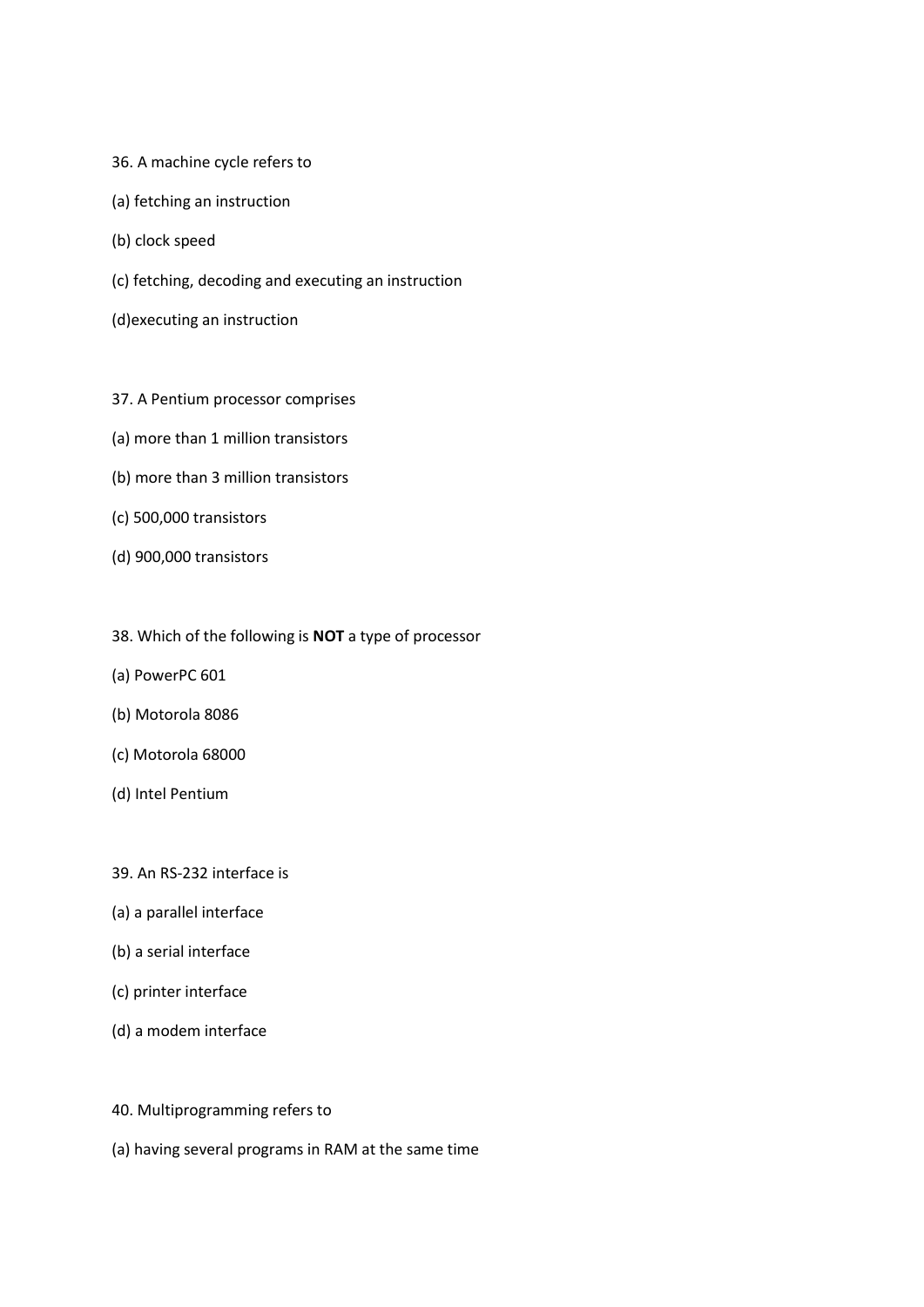#### (b)multitasking

- (c) writing programs in multiple languages
- (d) none of the previous
- 41. Multitasking refers to
- (a) having several programs in RAM at the same time
- (b) the ability to run 2 or more programs concurrently
- (c) writing programs in multiple languages
- (d) none of the previous
- 42. Multiprogramming is a prerequisite for
- (a) multitasking
- (b) an operating system
- (c) to run more than one program at the same time
- (d) none of the above
- 43. Timesharing is the same as
- (a) multitasking
- (b) multiprogramming
- (c) multiuser
- (d)none of the previous
- 44. Virtual memory is
- (a) related to virtual reality
- (b) a form of ROM
- (c) a form of RAM
- (d) none of the previous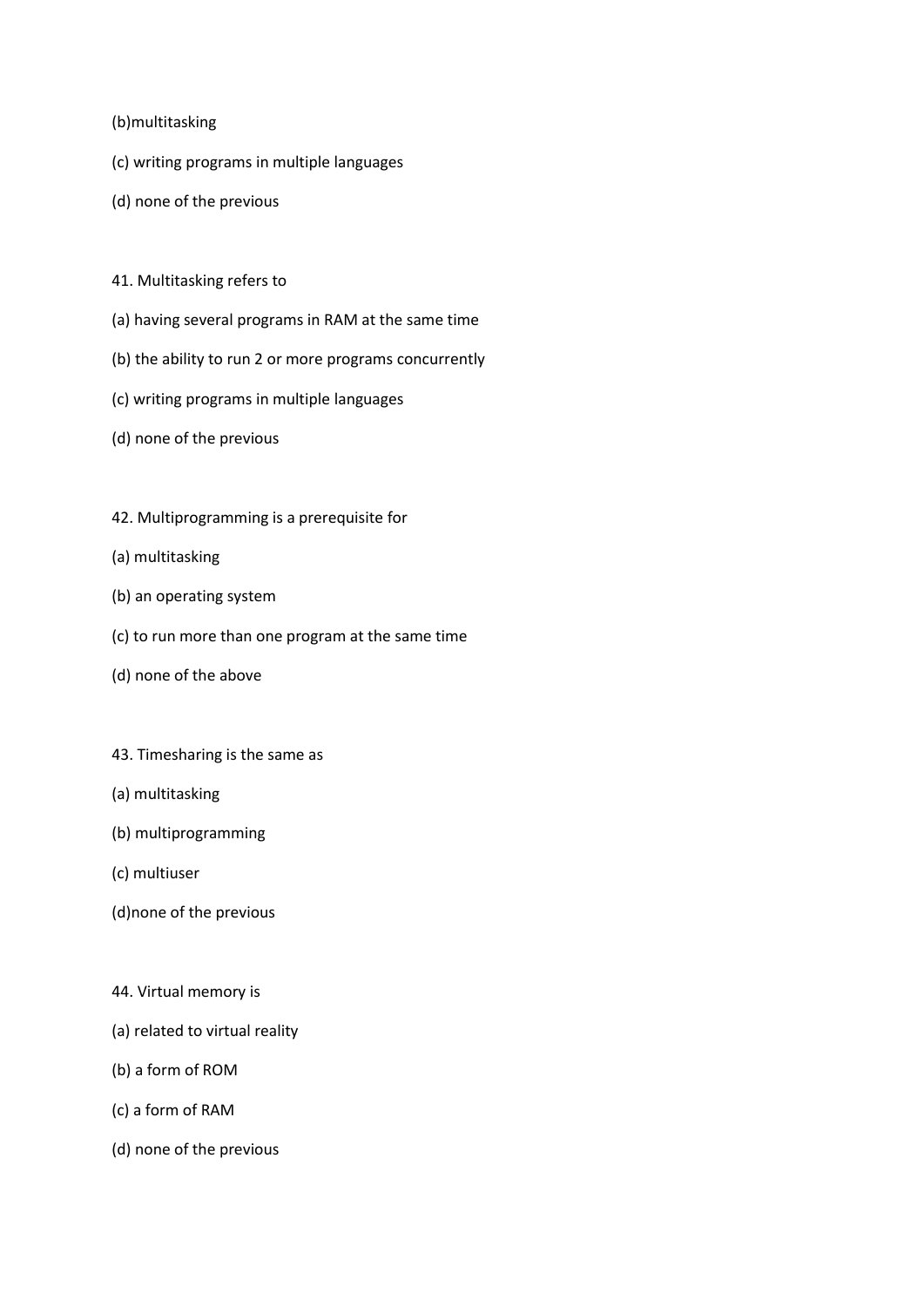- 45. Multiprocessing is
- (a) same as multitasking
- (b) same as multiprogramming
- (c)multiuser
- (d) involves using more than one processor at the same time
- 46. A compiler is
- (a) a fast interpreter
- (b) slower than an interpreter
- (c) converts a program to machine code
- (d) none of the previous
- 47. An interpreter is
- (a) faster than a compiler
- (b) translates and executes programs statement by statement
- (c) converts a program to machine code
- (d) none of the previous
- 48. The Pentium processor is
- (a) 16-bit
- (b) 32-bit
- (c) 64 bit
- (d) 8-bit
- 49. The IBM/Motorola PowerPC 601 processor is
- (a) 16-bit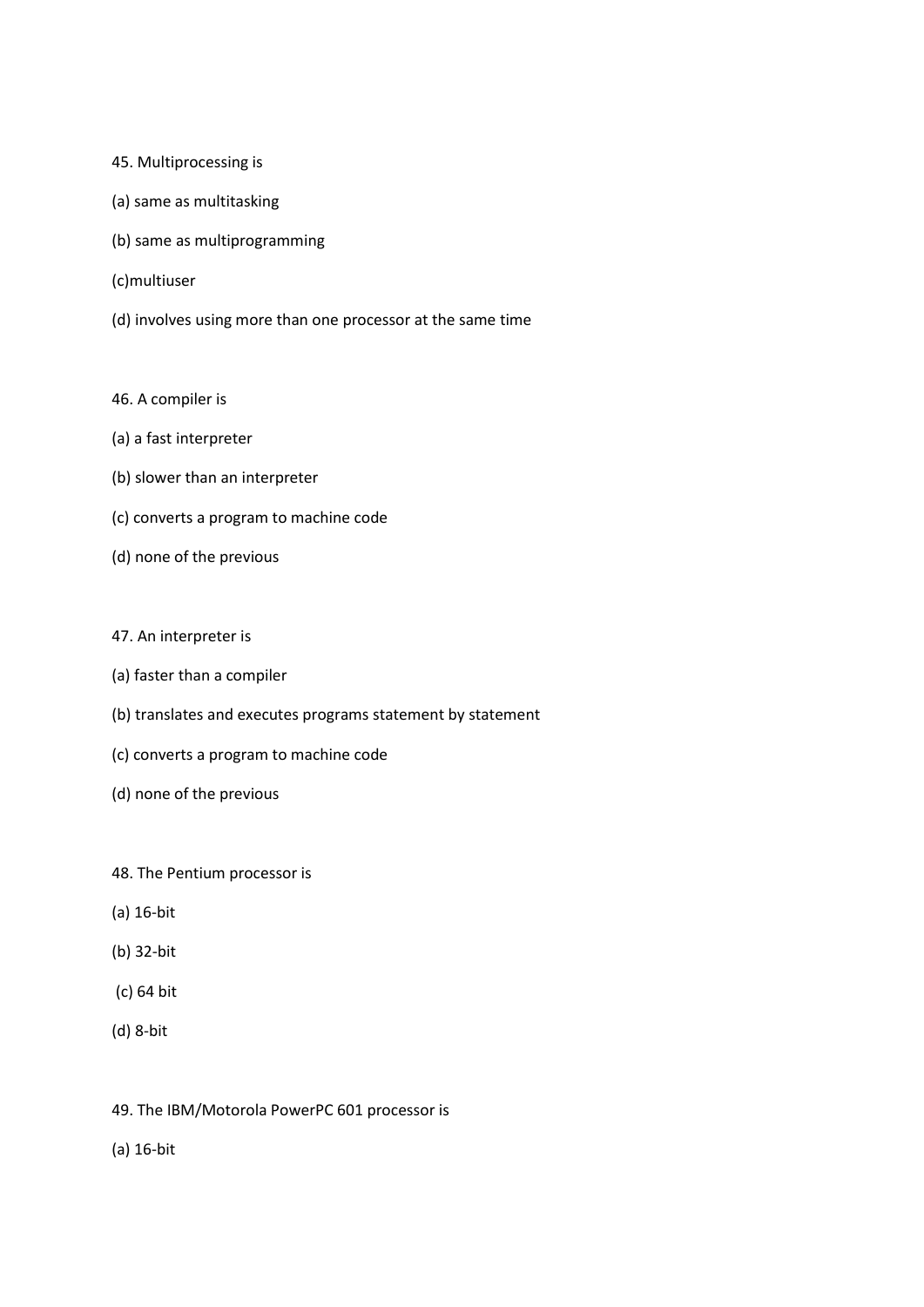- (b) 32-bit
- (c) 64 bit
- (d) 8-bit
- 50. An assembly language instruction
- (a) always has a label
- (b) always takes at least 1 operand
- (c) always has an operation field
- (d) always modifies the status register
- 51. An arithmetic instruction always modifies the
- (a) stack pointer
- (b) status register
- (c) program counter
- (d) an index register
- 52. A conditional jump instruction
- (a) always cause a transfer of control
- (b) always involves the use of the status register
- (c) always modifies the program counter
- (d) always involves testing the Zero flag
- 53. An interrupt instruction
- (a) causes an unconditional transfer of control
- (b) causes a conditional transfer of control
- (c) modifies the status register
- (d) is an I/O instruction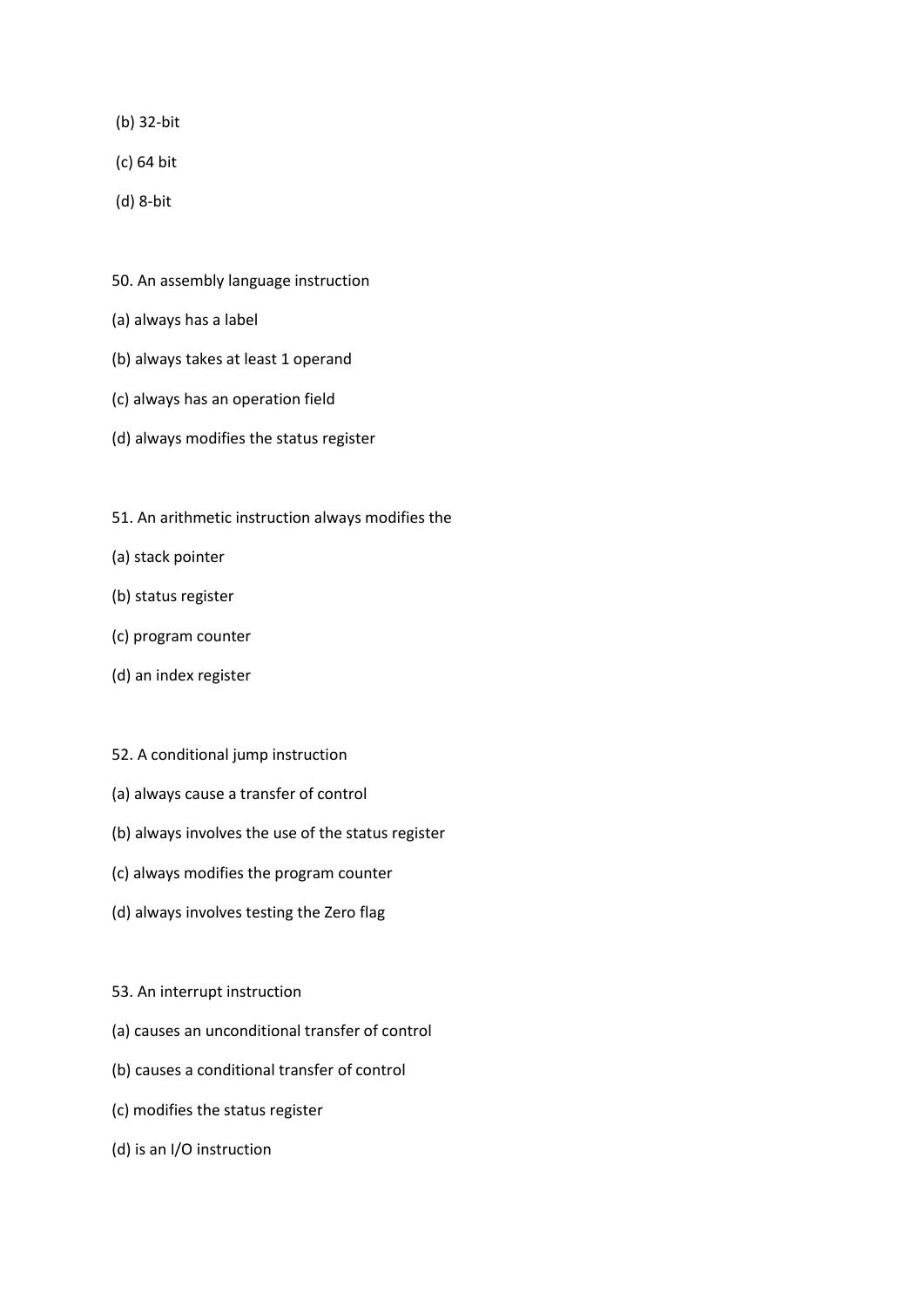- 54. A data movement instruction will
- (a) modify the status register
- (b) modify the stack pointer
- (c) modify the program counter
- (d) transfer data from one location to another
- 55. The memory address register is used to store
- (a) data to be transferred to memory
- (b) data that has been transferred from memory
- (c) the address of a memory location
- (d) an instruction that has been transferred from memory.
- 56. The memory data register is used to store
- (a) data to be transferred to or from memory
- (b) data to be transferred to the stack
- (c) the address of a memory location
- (d) an instruction that has been transferred from memory
- 57. The instruction register stores
- (a) an instruction that has been decoded
- (b) an instruction that has been fetched from memory
- (c) an instruction that has been executed
- (d) the address of the next instruction to be executed
- 58. The program counter
- (a) stores the address of the instruction that is currently being executed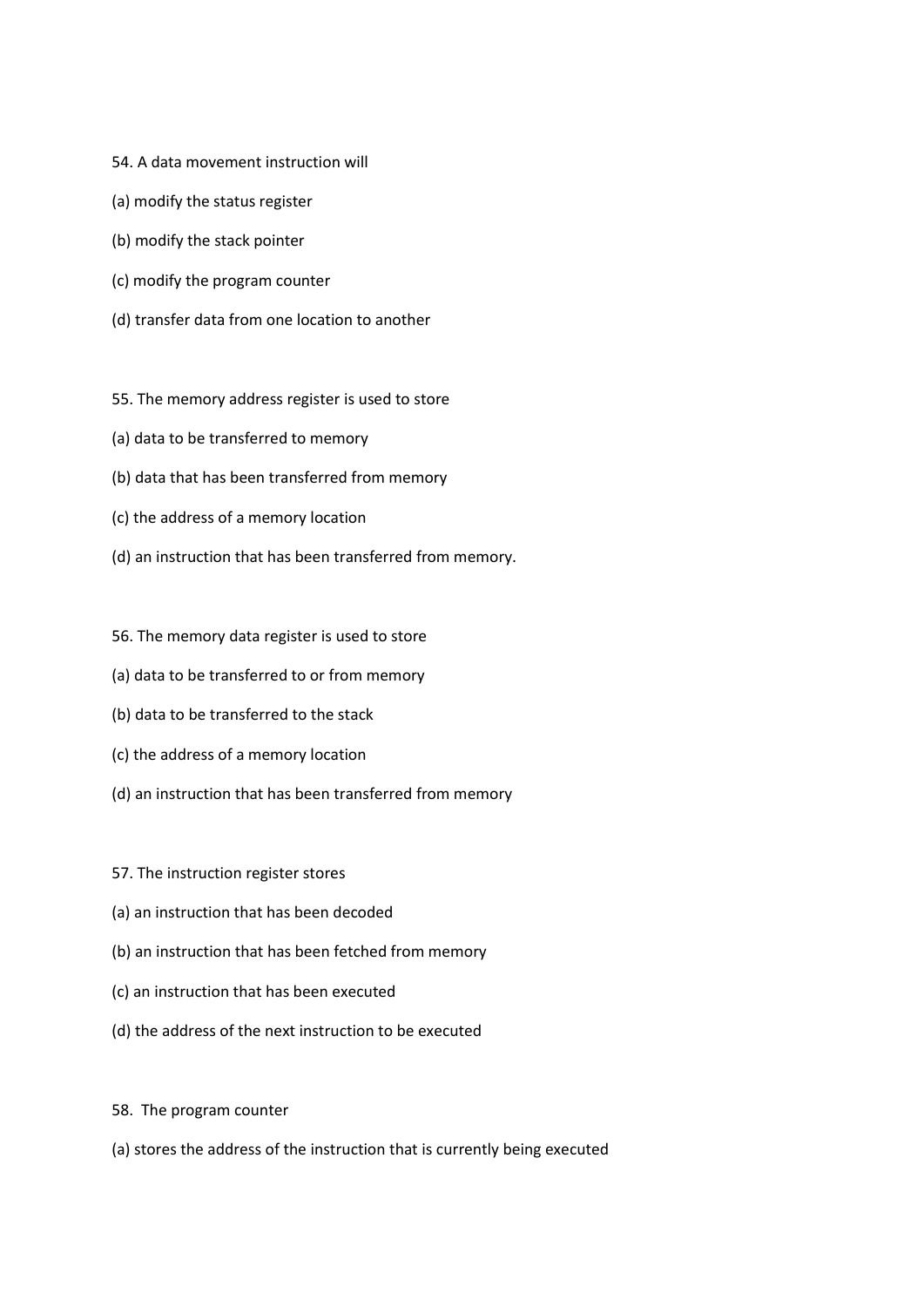- (b) stores the next instruction to be executed
- (c) stores the address of the next instruction to be executed
- (d) stores the instruction that is being currently executed.

59. In Microprocessor

- a. program is stored in memory and data is stored in the registers.
- b. program is stored in the registers and data is stored in memory.
- c. both program and data are stored in the memory.
- d. both program and data are stored in the registers.

60. A Microprocessor contains.

- a. most of the control and arithmetic logic functions of a computer.
- b. most of the RAM .
- c. most of the ROM.
- d. peripheral drivers.
- 61. A PC in a micro-computer.
- a. counts the number of instructions executed in a run.
- b. counts the number of programs run after startying.
- c. counts the points to the next executable instruction
- d. points to the present instruction being executed.
- 62. An instruction cycle is made up of:
- a. one or more execute cycles
- b. one or more fetch cycles
- c. one opcode and one execute cycle
- d. none of the above.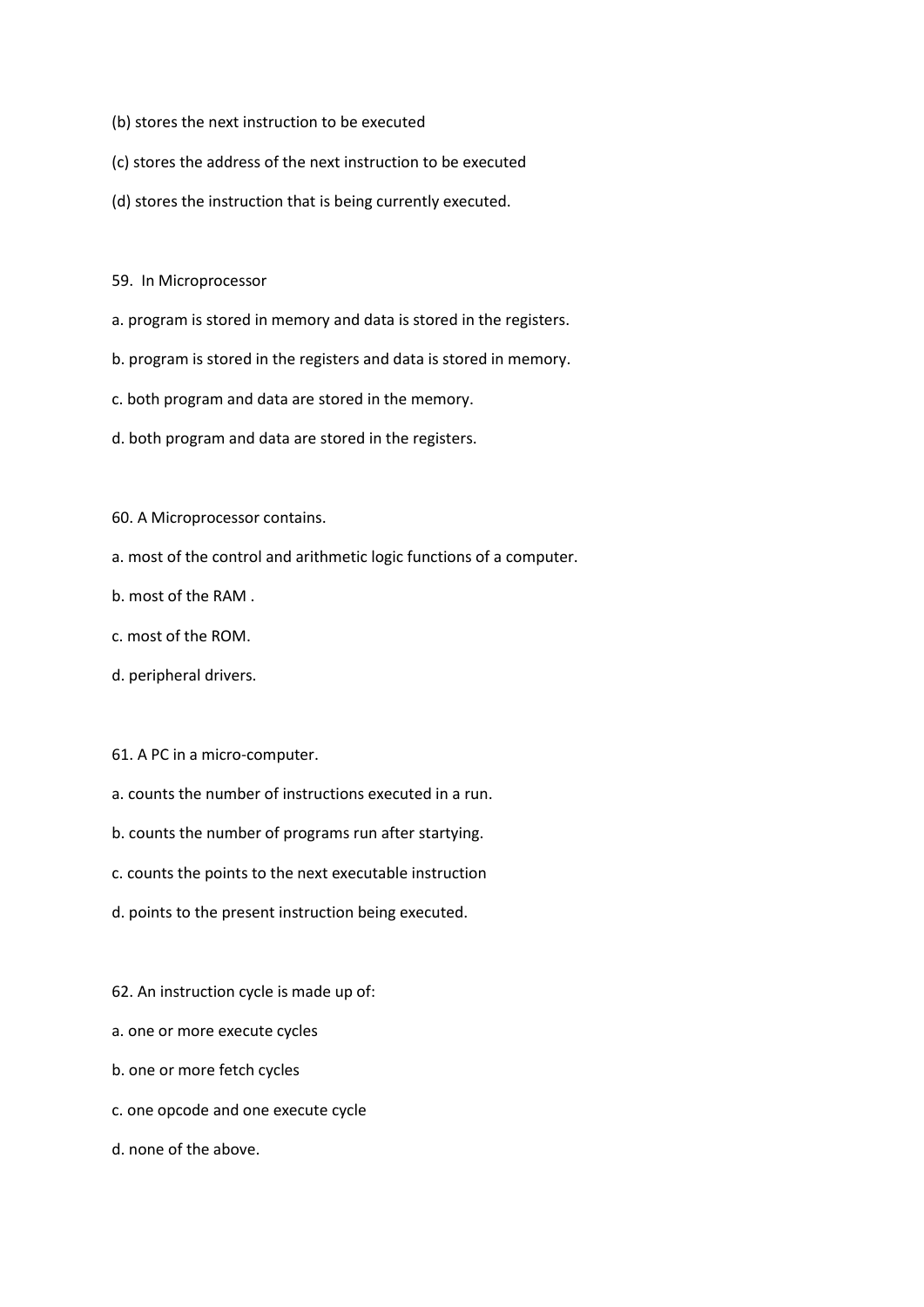63. The number of minimum clock cycles in a machine cycle for 8085 are.

- a. 1
- b. 2
- c. 3
- d. 5

64. In a 8-bit microprocessor ,the fetch reqired to fetch a 8 bytes instruction will be:

- a. 1
- b. 2
- c. 3
- d. depends on computer design

65. The maximun integer ahich can be stored on an 8-bit accunulator is

- a. 2kb
- b. 200
- c. 224
- d. 255.

66. The address bus of intel 8085 is 16 bit wide and hence the memory which can be accessed by this address bus is :

- a.112
- b.4kb
- c.16kb
- d.64 kb

#### 67. A byte corresponds to

(a) 4 bits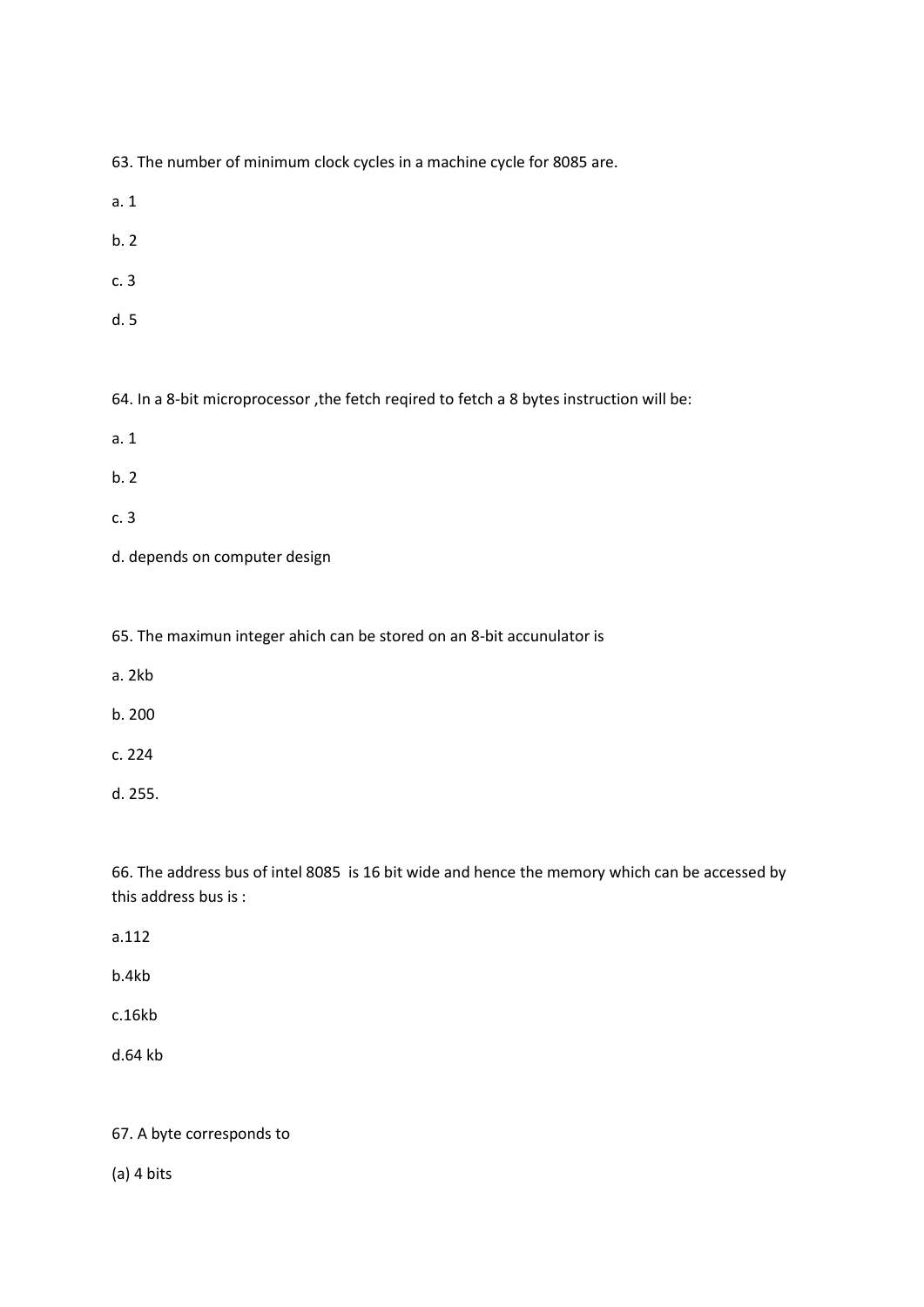- (b) 8 bits
- c) 16 bits
- (d) 32 bits
- 68. A gigabyte represents
- (a) 1 billion bytes
- (b) 1000 kilobytes
- (c) 230 bytes
- (d) 1024 bytes
- 69. A megabyte represents
- (a) 1 million bytes
- (b) 1000 kilobytes
- (c) 220 bytes
- (d) 1024 Bytes
- 70. A Kb corresponds to
- (a) 1024 bits
- (b) 1000 bytes
- (c) 210 bytes
- (d) 210 bits
- 71. A superscalar processor has
- (a) multiple functional units
- (b) a high clock speed
- (c) a large amount of RAM
- (d) many I/O ports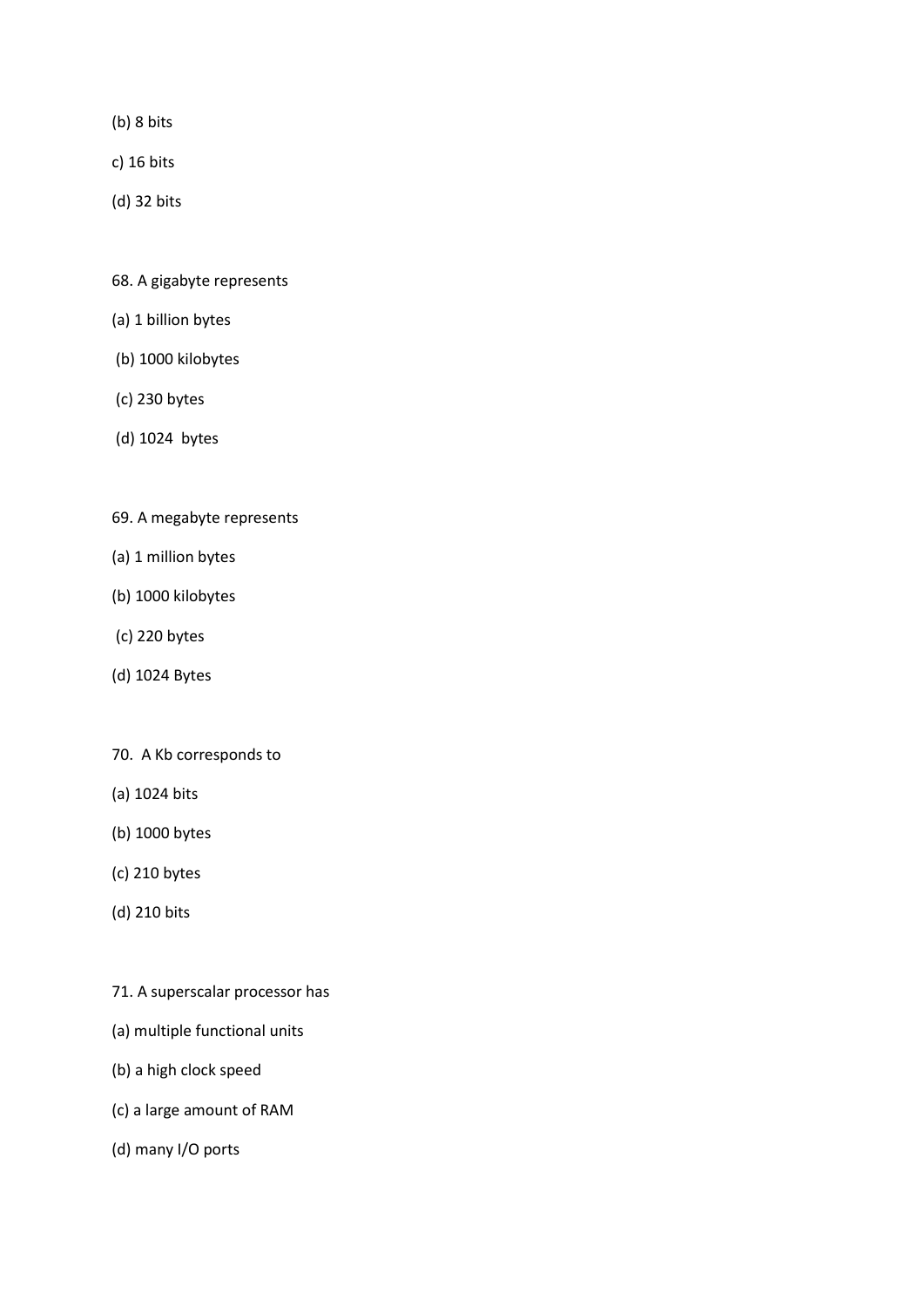#### 72. A 32-bit processor has

- (a) 32 registers
- (b) 32 I/O devices
- (c) 32 Mb of RAM
- (d) a 32-bit bus or 32-bit registers

#### 73. A 20-bit **address bus** allows access to a memory of capacity

- (a) 1 Mb
- (b) 2 Mb
- (c) 32Mb
- (d) 64 Mb

#### 74. A 32-bit **address bus** allows access to a memory of capacity

- (a) 64 Mb
- (b) 16 Mb
- (c) 1 Gb
- (d) 4 Gb

#### 75.Clock speed is measured in

- (a) bits per second
- (b) baud
- (c) bytes
- (d) Hertz

#### 76. An FPU

(a) makes integer arithmetic faster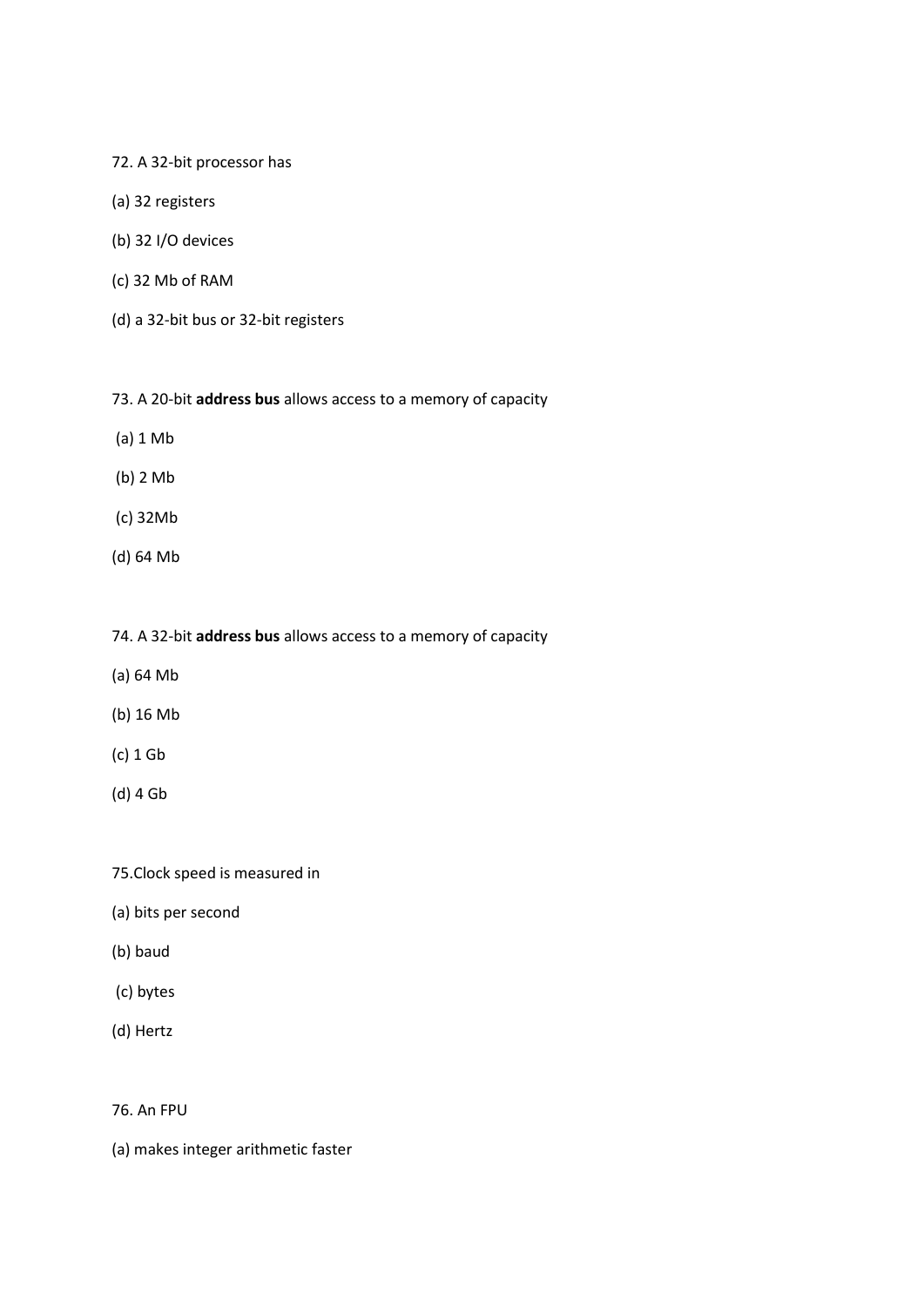- (b) makes pipelining more efficient
- (c) increases RAM capacity
- (d) makes some arithmetic calculations faster
- 77. Pipelining improves CPU performance due to
- (a) reduced memory access time
- (b) increased clock speed
- (c) the introduction of parallellism
- (d) additional functional units
- 78. The system bus is made up of
- (a) data bus
- (b) data bus and address bus
- (c) data bus and control bus
- (d) data bus, control bus and address bus
- 79. A machine cycle refers to
- (a) fetching an instruction
- (b) clock speed
- (c) fetching, decoding and executing an instruction
- (d)executing an instruction
- 80. A Pentium processor comprises
- (a) more than 1 million transistors
- (b) more than 3 million transistors
- (c) 500,000 transistors
- (d) 900,000 transistors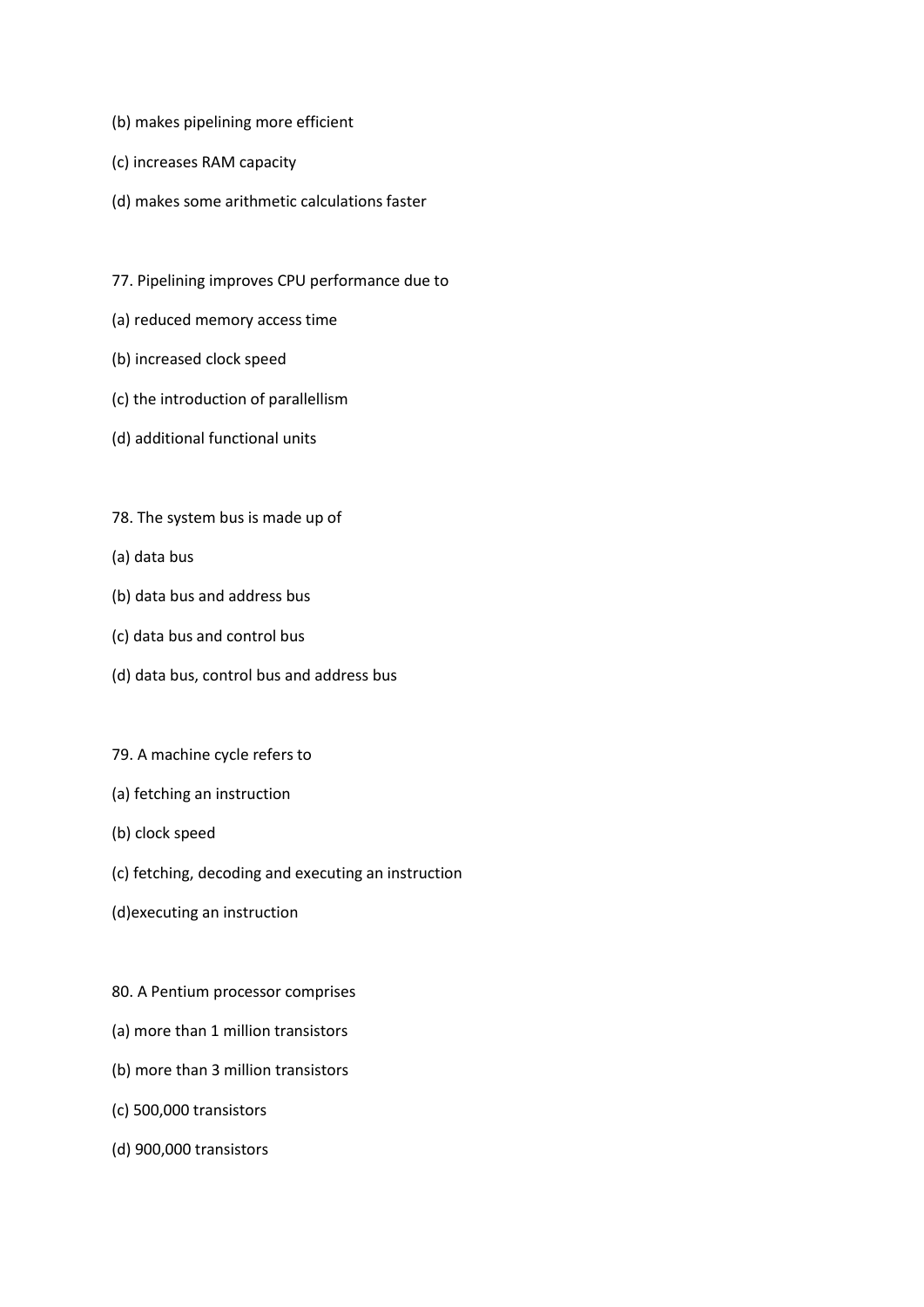- 81.Which of the following is **NOT** a type of processor
- (a) PowerPC 601
- (b) Motorola 8086
- (c) Motorola 68000
- (d) Intel Pentium

#### 82. An RS-232 interface is

- (a) a parallel interface
- (b) a serial interface
- (c) printer interface
- (d) a modem interface
- 83. Multiprogramming refers to
- (a) having several programs in RAM at the same time
- (b)multitasking
- (c) writing programs in multiple languages
- (d) none of the previous
- 84. Multitasking refers to
- (a) having several programs in RAM at the same time
- (b) the ability to run 2 or more programs concurrently
- (c) writing programs in multiple languages
- (d) none of the previous
- 85. Multiprogramming is a prerequisite for
- (a) multitasking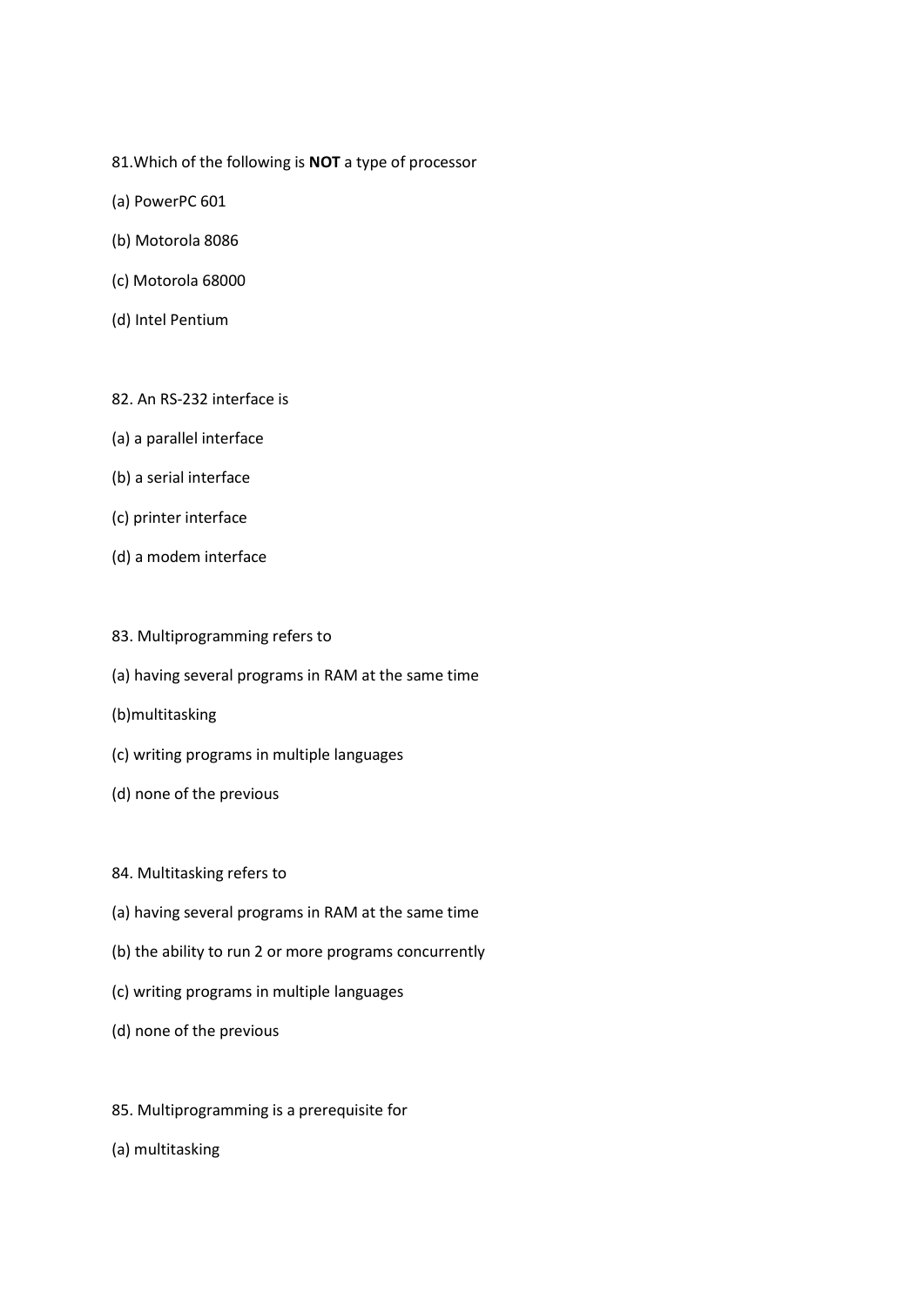- (b) an operating system
- (c) to run more than one program at the same time
- (d) none of the above
- 86. Timesharing is the same as
- (a) multitasking
- (b) multiprogramming
- (c) multiuser
- (d)none of the previous
- 87. Virtual memory is
- (a) related to virtual reality
- (b) a form of ROM
- (c) a form of RAM
- (d) none of the previous
- 88. Multiprocessing is
- (a) same as multitasking
- (b) same as multiprogramming
- (c)multiuser
- (d) involves using more than one processor at the same time
- 89. A compiler is
- (a) a fast interpreter
- (b) slower than an interpreter
- (c) converts a program to machine code
- (d) none of the previous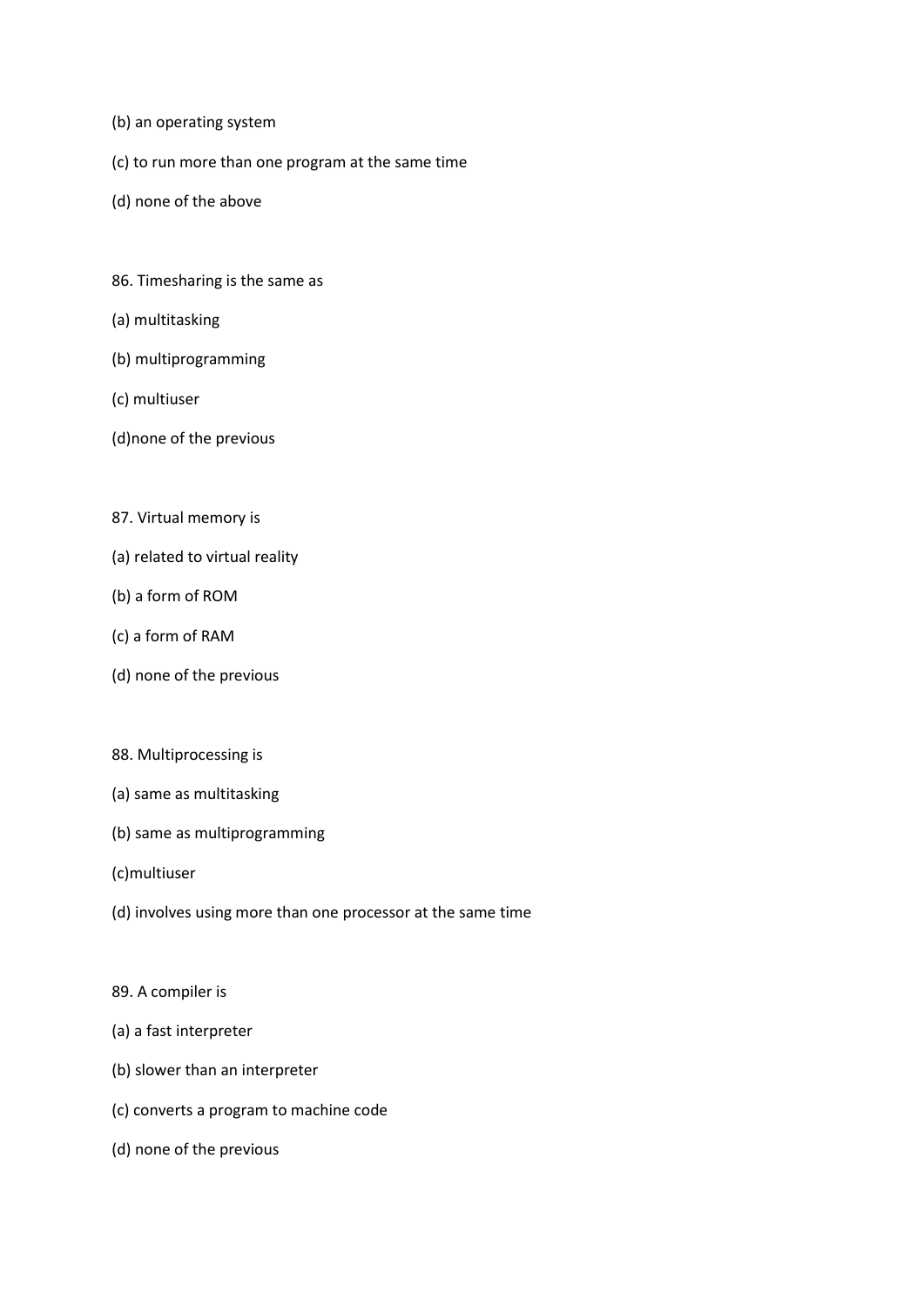- 90. An interpreter is
- (a) faster than a compiler
- (b) translates and executes programs statement by statement
- (c) converts a program to machine code
- (d) none of the previous
- 91. The Pentium processor is
- (a) 16-bit
- (b) 32-bit
- (c) 64 bit
- (d) 8-bit
- 92. The IBM/Motorola PowerPC 601 processor is
- (a) 16-bit
- (b) 32-bit
- (c) 64 bit
- (d) 8-bit
- 93. An assembly language instruction
- (a) always has a label
- (b) always takes at least 1 operand
- (c) always has an operation field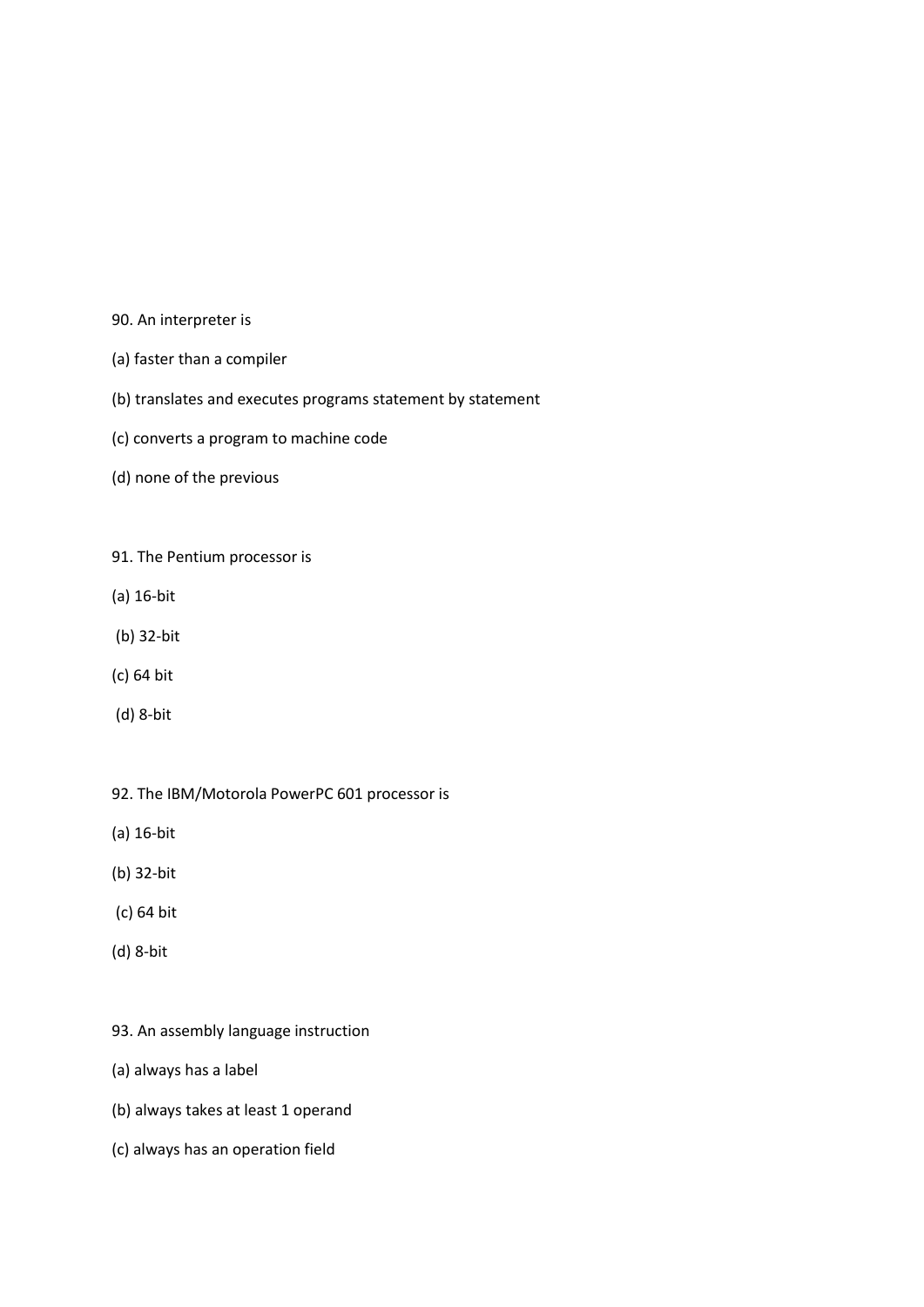- (d) always modifies the status register
- 94. An arithmetic instruction always modifies the
- (a) stack pointer
- (b) status register
- (c) program counter
- (d) an index register
- 95. A conditional jump instruction
- (a) always cause a transfer of control
- (b) always involves the use of the status register
- (c) always modifies the program counter
- (d) always involves testing the Zero flag
- 96. An interrupt instruction
- (a) causes an unconditional transfer of control
- (b) causes a conditional transfer of control
- (c) modifies the status register
- (d) is an I/O instruction
- 97. A data movement instruction will
- (a) modify the status register
- (b) modify the stack pointer
- (c) modify the program counter
- (d) transfer data from one location to another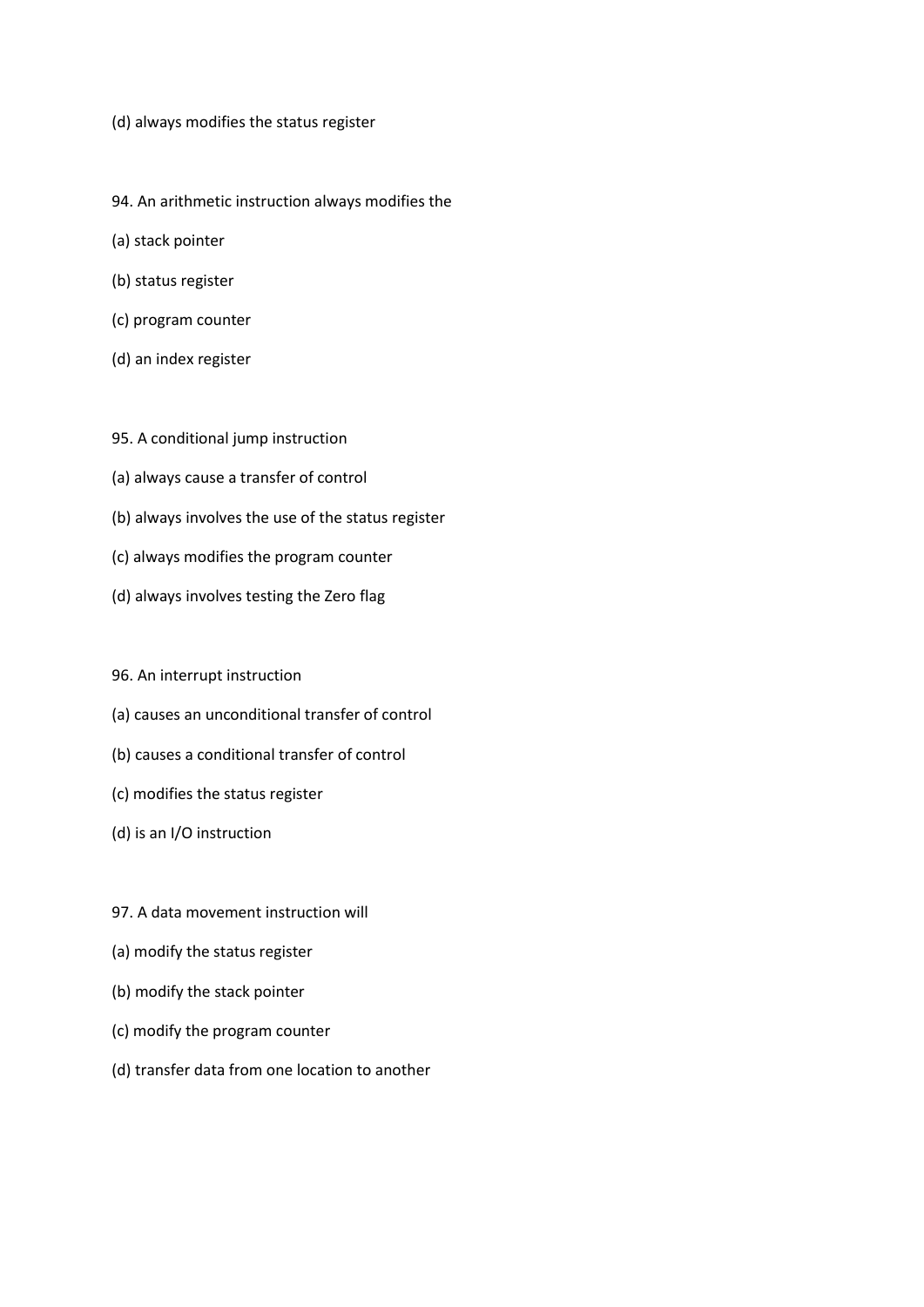- 98. The memory address register is used to store
- (a) data to be transferred to memory
- (b) data that has been transferred from memory
- (c) the address of a memory location
- (d) an instruction that has been transferred from memory.
- 99. The memory data register is used to store
- (a) data to be transferred to or from memory
- (b) data to be transferred to the stack
- (c) the address of a memory location
- (d) an instruction that has been transferred from memory
- 100. The instruction register stores
- (a) an instruction that has been decoded
- (b) an instruction that has been fetched from memory
- (c) an instruction that has been executed
- (d) the address of the next instruction to be executed
- 101. The program counter
- (a) stores the address of the instruction that is currently being executed
- (b) stores the next instruction to be executed
- (c) stores the address of the next instruction to be executed
- (d) stores the instruction that is being currently executed.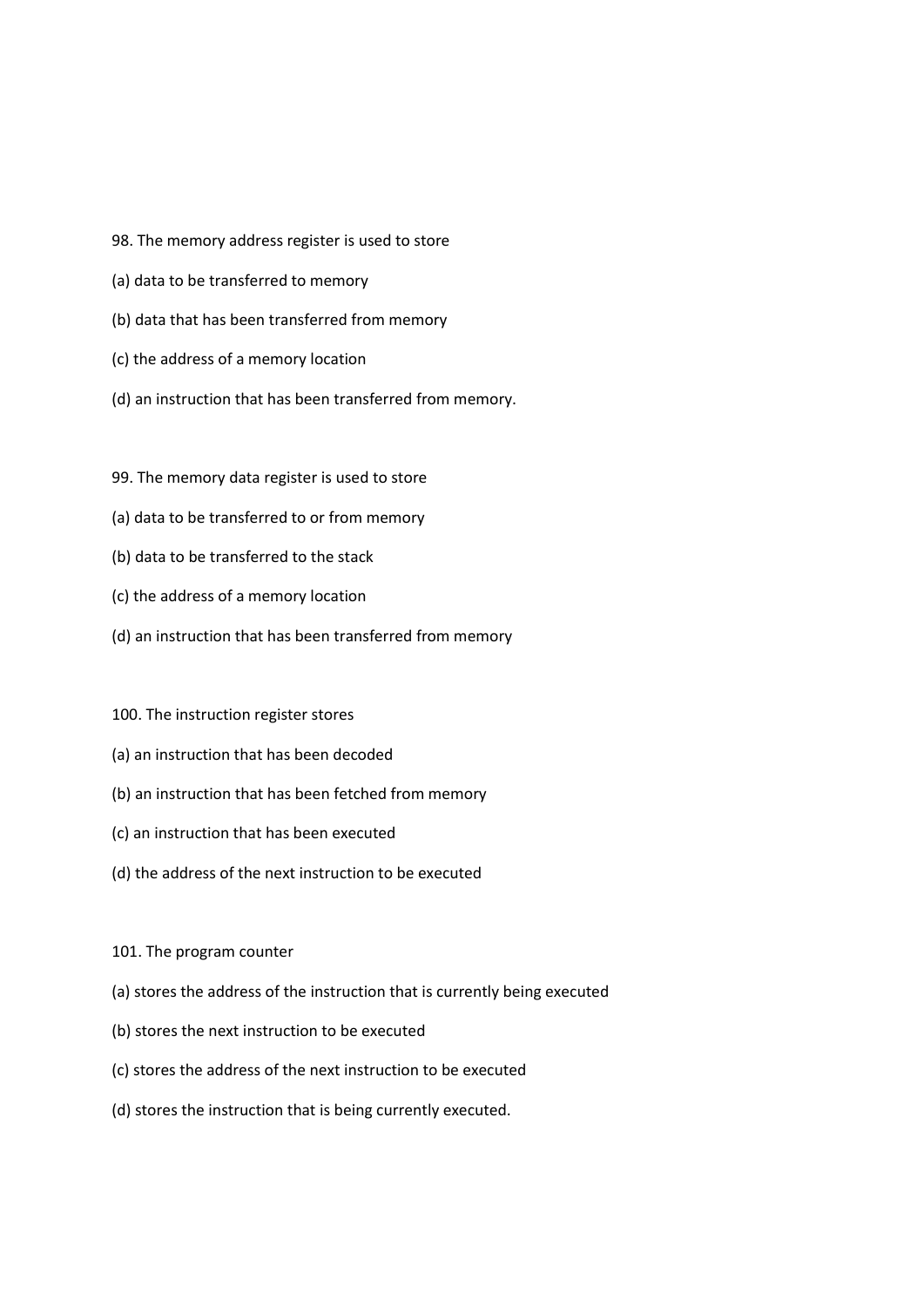- 102. The stack pointer stores
- (a) the address of the stack in memory
- (b) address of the last item pushed on the stack
- (c) the address of the next free stack location
- (d) the address of the last item popped from the stack
- 103. Memory mapped I/O involves
- (a) transferring information between memory locations
- (b) transferring information between registers and memory
- (c) transferring information between the CPU and I/O devices in the same way as

between the CPU and memory

- (d) transferring information between I/O devices and memory
- 104. A hardware interrupt is
- (a) also called an internal interrupt
- (b) also called an external interrupt
- (c) an I/O interrupt
- (d) a clock interrupt
- 105. An assembly language program is typically
- (a) non-portable
- (b) shorter than an equivalent HLL program
- (c) harder to read than a machine code program
- (d)slower to execute than a compiled HLL program
- 106. Programs are written in assembly language because they
- (a) run faster than HLL programs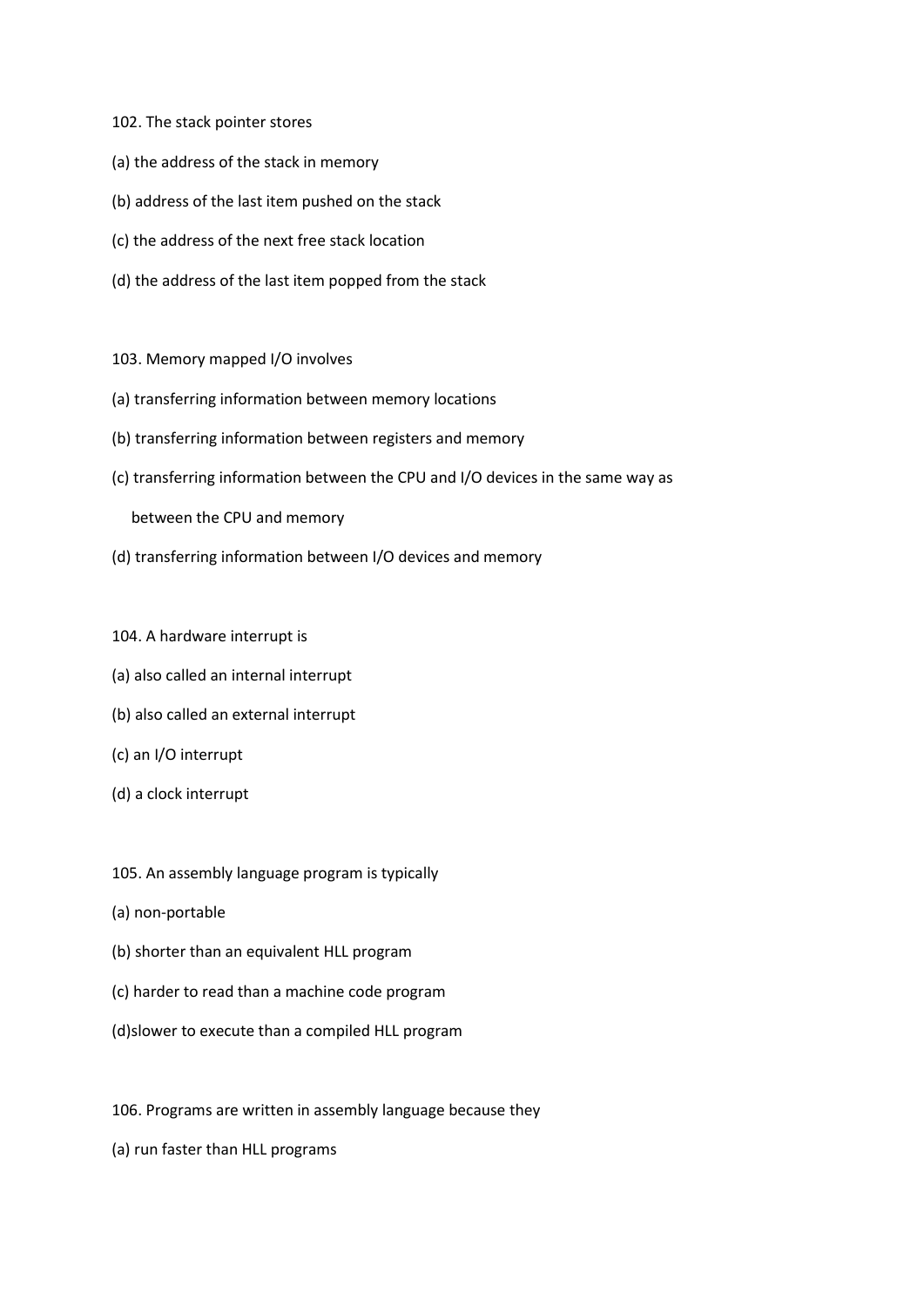- (b) are portable
- (c) easier to write than machine code programs
- (d) they allow the programmer access to registers or instructions
- that are not usually provided by a HLL
- 107. An assembly language program is translated to machine code by
- (a) an assembler
- (b) a compiler
- (c) an interpreter
- (d) a linker
- 108. An assembly language directive is
- (a) the same as an instruction
- (b) used to define space for variables
- (c) used to start a program
- (d) to give commands to an assembler
- 109. Which of the following is **not** part of the processor
- (a) the ALU
- (b) the CU
- (c) the registers
- (d) the system bus
- 110. Pipelining improves CPU performance due to
- (a) reduced memory access time
- (b) increased clock speed
- (c) the introduction of parallellism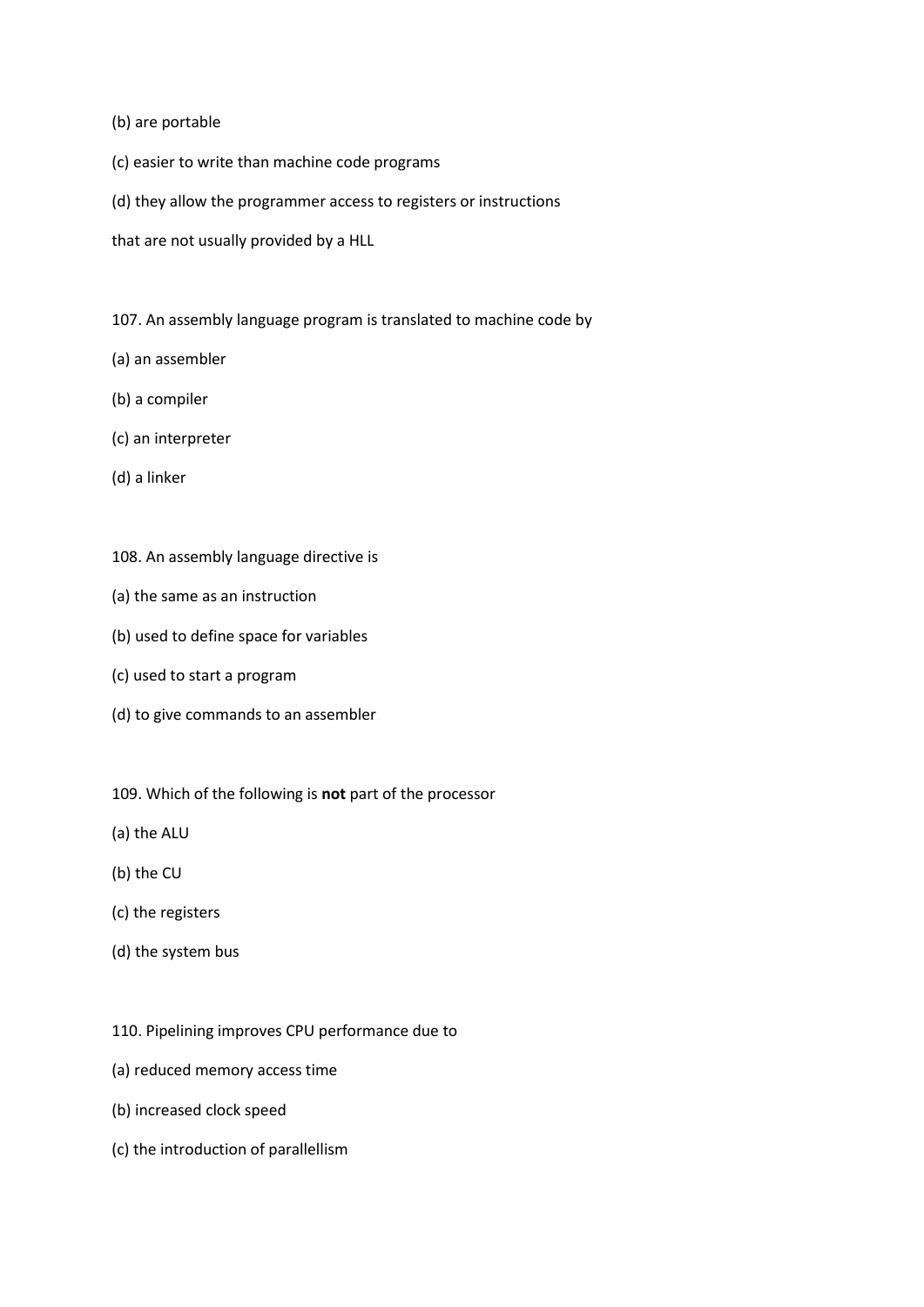- (d) additional functional units
- 111. The stack pointer stores
- (a) the address of the stack in memory
- (b) address of the last item pushed on the stack
- (c) the address of the next free stack location
- (d) the address of the last item popped from the stack
- 112. Memory mapped I/O involves
- (a) transferring information between memory locations
- (b) transferring information between registers and memory
- (c) transferring information between the CPU and I/O devices in the same way as

between the CPU and memory

(d) transferring information between I/O devices and memory

#### 113. A hardware interrupt is

- (a) also called an internal interrupt
- (b) also called an external interrupt
- (c) an I/O interrupt
- (d) a clock interrupt
- 114. An assembly language program is typically
- (a) non-portable
- (b) shorter than an equivalent HLL program
- (c) harder to read than a machine code program
- (d)slower to execute than a compiled HLL program
- 115. Programs are written in assembly language because they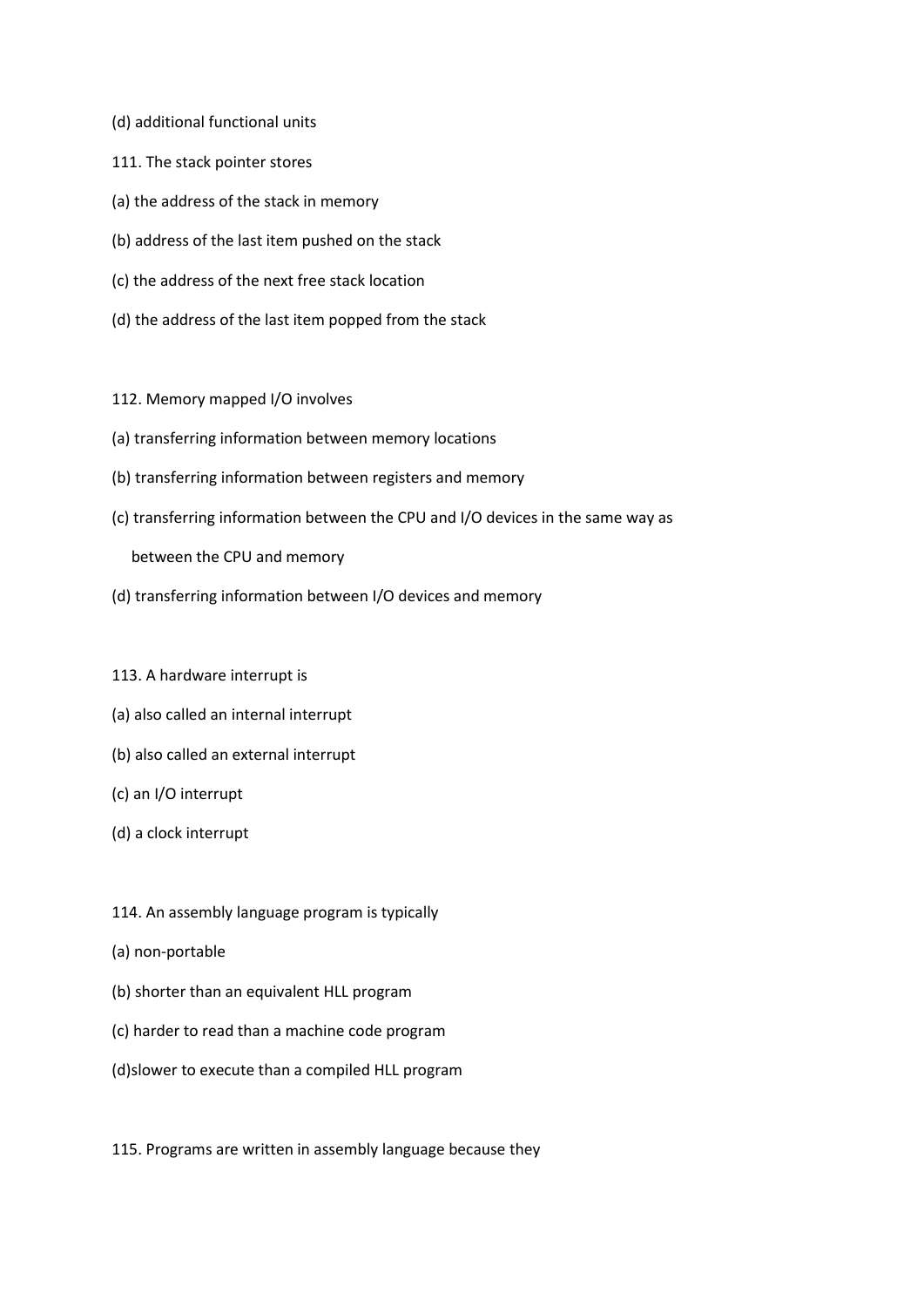- (a) run faster than HLL programs
- (b) are portable
- (c) easier to write than machine code programs
- (d) they allow the programmer access to registers or instructions
- that are not usually provided by a HLL
- 116. An assembly language program is translated to machine code by
- (a) an assembler
- (b) a compiler
- (c) an interpreter
- (d) a linker
- 117. An assembly language directive is
- (a) the same as an instruction
- (b) used to define space for variables
- (c) used to start a program
- (d) to give commands to an assembler
- 118. Which of the following is **not** part of the processor
- (a) the ALU
- (b) the CU
- (c) the registers
- (d) the system bus
- 119. Pipelining improves CPU performance due to
- (a) reduced memory access time
- (b) increased clock speed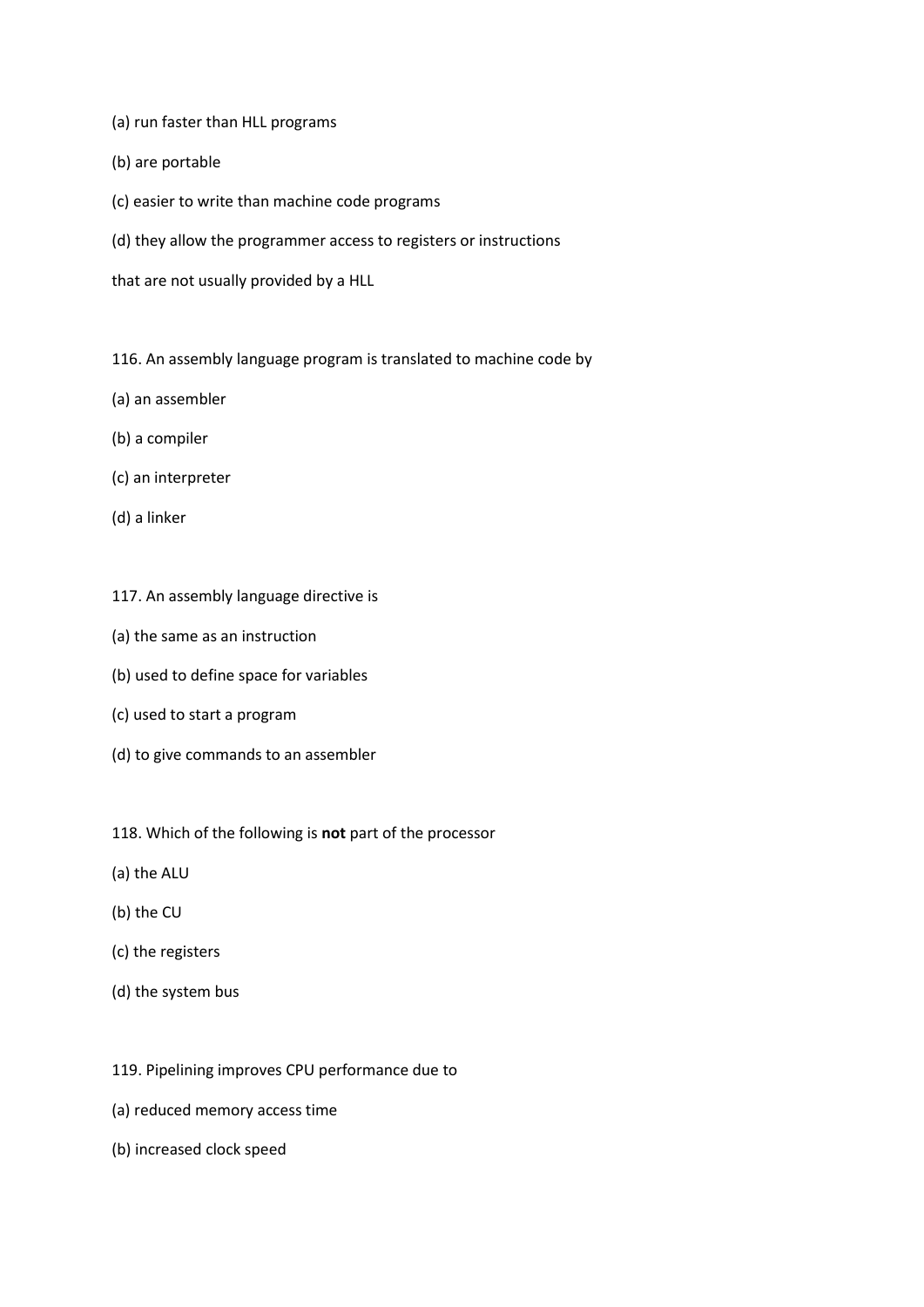- (c) the introduction of parallellism
- (d) additional functional units

120. It refers to the dielectric material of an optical fiber that surrounds the core

- a. cladding
- b. armor
- c. shield
- d. cover

121. It is made of from semiconductor material such as aluminum gallium arsenide or gallium arsenide phosphide.

- a. APD
- b. ILD
- c. LED
- d. PIN diode

122. An absorption loss caused by valence electrons in the silica material from which fibers are manufactured.

- a. UV absorption
- b. ion resonance absorption
- c. modal dispersion
- d. infrared absorption

123. The loss in signal power as light travels down the fiber.

- a. Attenuation
- b. Scattering
- c. Propagation
- d. Absorption

124. The different angles of entry of light into an optical fiber when the diameter of the core is many times the wavelength of the light transmitted is known as

- a. Refraction
- b. Emitter
- c. Mode
- d. sensor

125.The wavelength of the light has no role in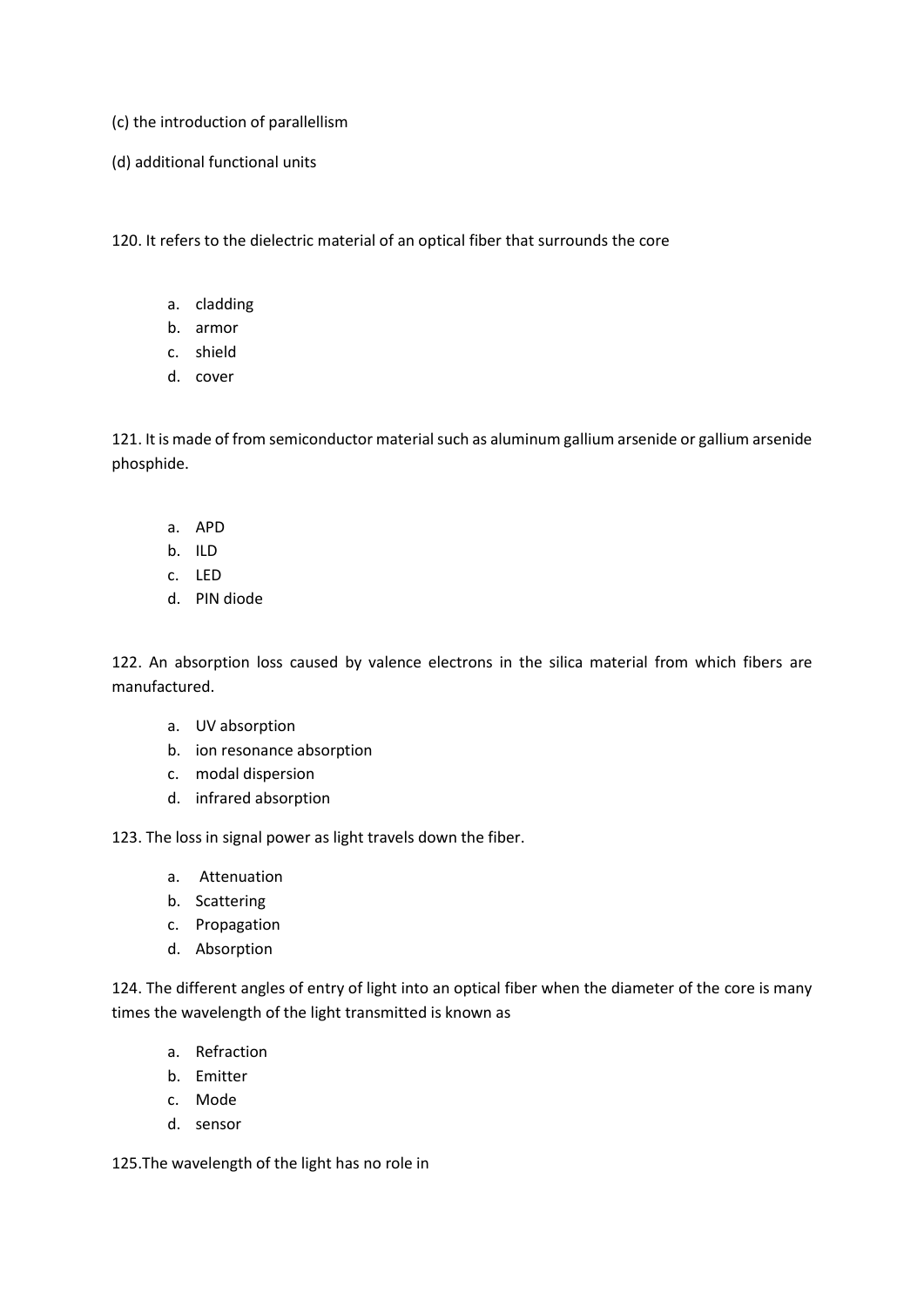- a. Polarization
- b. Interference
- c. Diffraction
- d. Resolving power

126. One micron is equivalent to

- a. 1 mm
- b. 1 um
- c. 1 nmd
- d. 1 pm

127. If a fiber optic system has a rise time of 16 ns, the source rise time is 1.50 ns and the detector rise time is 2 ns, what is the cable rise time?

- a. 12.50 ns
- b. 9 ns
- c. 14 ns
- d. 6 ns

128. A non-coherent light source for optical communications system.

- a. APD
- b. LED
- c. ILD
- d. PIN diode

129. Type of fiber that has the highest modal dispersion.

- a. step index single mode
- b. step index multimode
- c. graded index mode
- d. graded index multimode

130. Fiber optic cable operates near \_\_\_\_\_\_\_\_\_\_\_\_\_ frequencies.

- a. 2 GHz
- b. 20 MHz
- c. 200 MHz
- d. 800 THz

131. Band of light rays that are too small to be seen by human eye.

- a. Visible
- b. Infrared
- c. Ultraviolet
- d. amber

132. The most common device used as light detector in fiber optic communication system.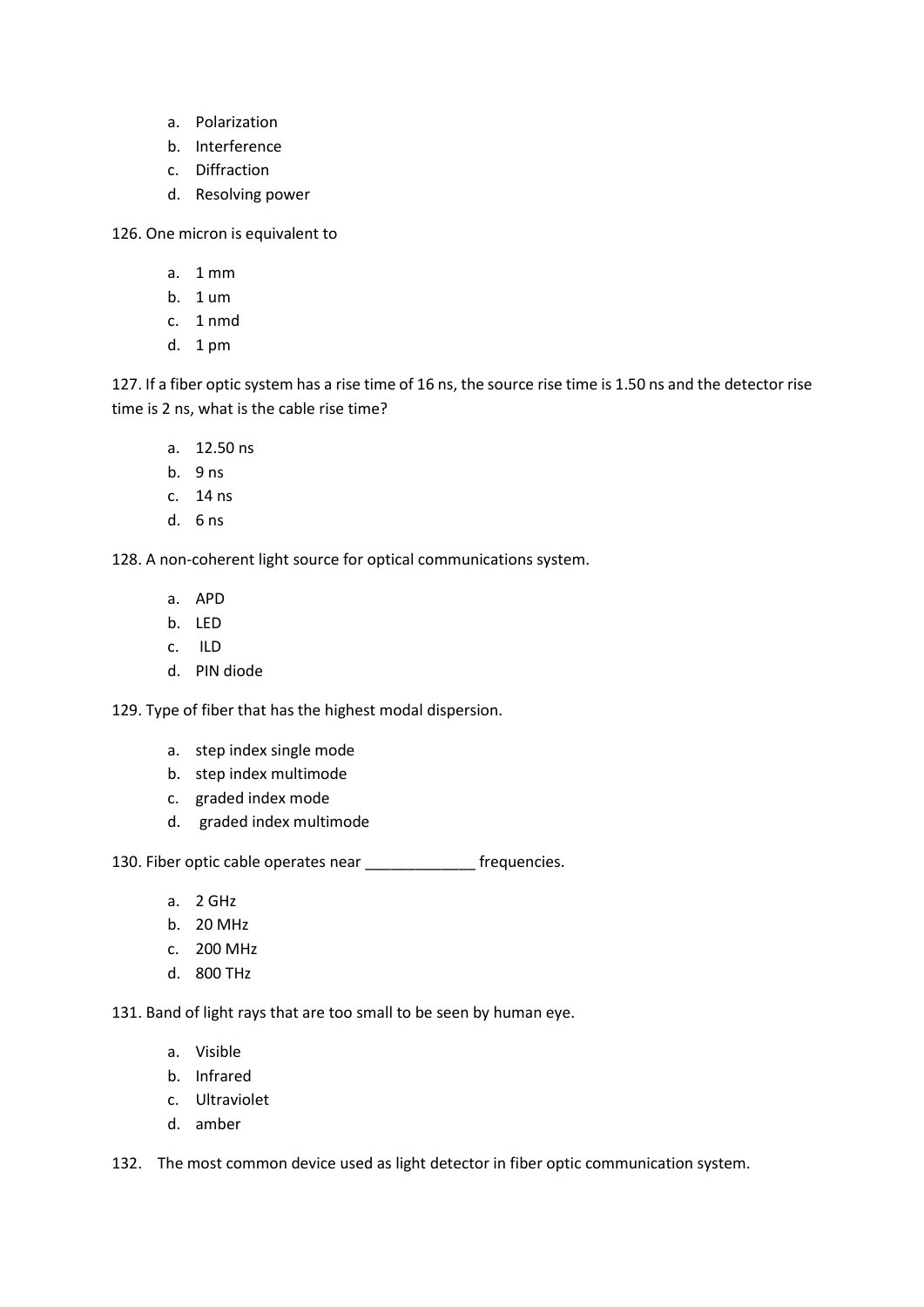- a. LED
- b. Darlington phototransistor
- c. APDs
- d. PIN diode

133. Calculate the energy of the infrared light at 1.55 um.

- a. 1.28 x 10-19J
- b. 1.60 x 1019J
- c. 1.22 x 10-16J
- d. 1.90 x 10-14J

134. Any small element of space in the path of a wave may be considered as a source of secondary wavelet.

- a. De Morgan's Theorem
- b. Faraday's Law
- c. Huygen's Principle
- d. Fresnel's Law of Optics

135. A device that reduces the intensity of light in fiber optics communications system.

- a. Reducer
- b. var meter
- c. optical attenuator
- d. compressor
- 136. The core of an optical fiber has
	- a. has a medium index of refraction
	- b. a lower index of refraction than the cladding
- 137. The binary number 10101 is equivalent to decimal number …………..
- 1. 19
- 2. 12
- 3. 27
- 4. 21
- 138. The universal gate is ………………
- 1. NAND gate
- 2. OR gate
- 3. AND gate
- 4. None of the above
- 139. The inverter is ……………
- 1. NOT gate
- 2. OR gate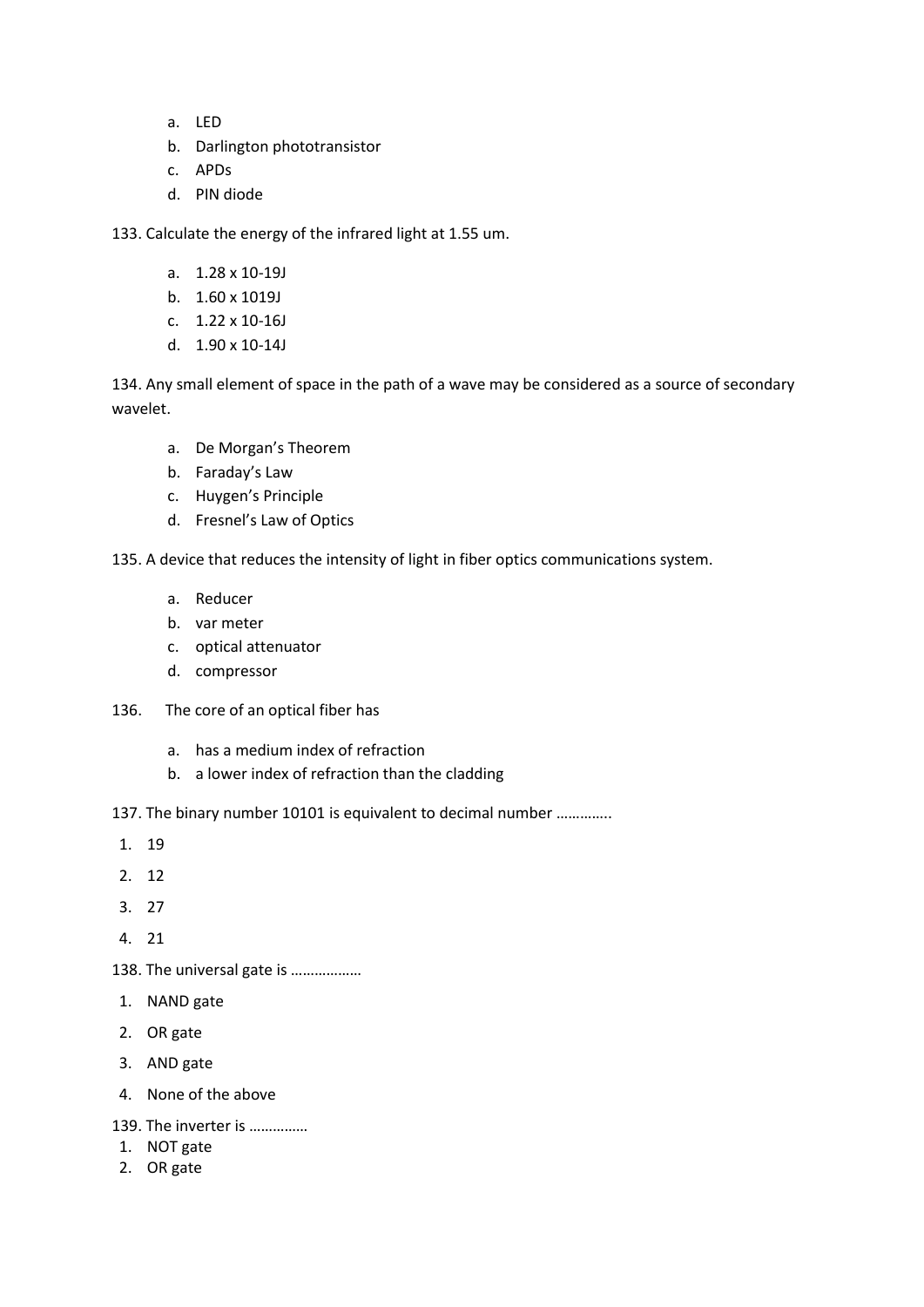- 3. AND gate
- 4. None of the above
- 140. The inputs of a NAND gate are connected together. The resulting circuit is ………….
- 1. OR gate
- 2. AND gate
- 3. NOT gate
- 4. None of the above
- 141. The NOR gate is OR gate followed by ………………
- 1. AND gate
- 2. NAND gate
- 3. NOT gate
- 4. None of the above
- 142. The NAND gate is AND gate followed by …………………
- 1. NOT gate
- 2. OR gate
- 3. AND gate
- 4. None of the above
- 143. Digital circuit can be made by the repeated use of ………………
- 1. OR gates
- 2. NOT gates
- 3. NAND gates
- 4. None of the above
- 144. The only function of NOT gate is to ……………..
- 1. Stop signal
- 2. Invert input signal
- 3. Act as a universal gate
- 4. None of the above
- 145. When an input signal 1 is applied to a NOT gate, the output is ..................
- 1. 0
- 2. 1
- 3. Either 0 & 1
- 4. None of the above
- 146. In Boolean algebra, the bar sign (-) indicates ………………..
- 1. OR operation
- 2. AND operation
- 3. NOT operation
- 4. None of the above
- 147. The resolution of an *n* bit DAC with a maximum input of 5 V is 5 mV. The value of *n* is …….
- 1. 8
- 2. 9
- 3. 10
- 4. 11
- 148. 2's complement of binary number 0101 is ………..
- 1. 1011
- 2. 1111
- 3. 1101
- 4. 1110
- 149. An OR gate has 4 inputs. One input is high and the other three are low. The output is …….
- 1. Low
- 2. High
- 3. alternately high and low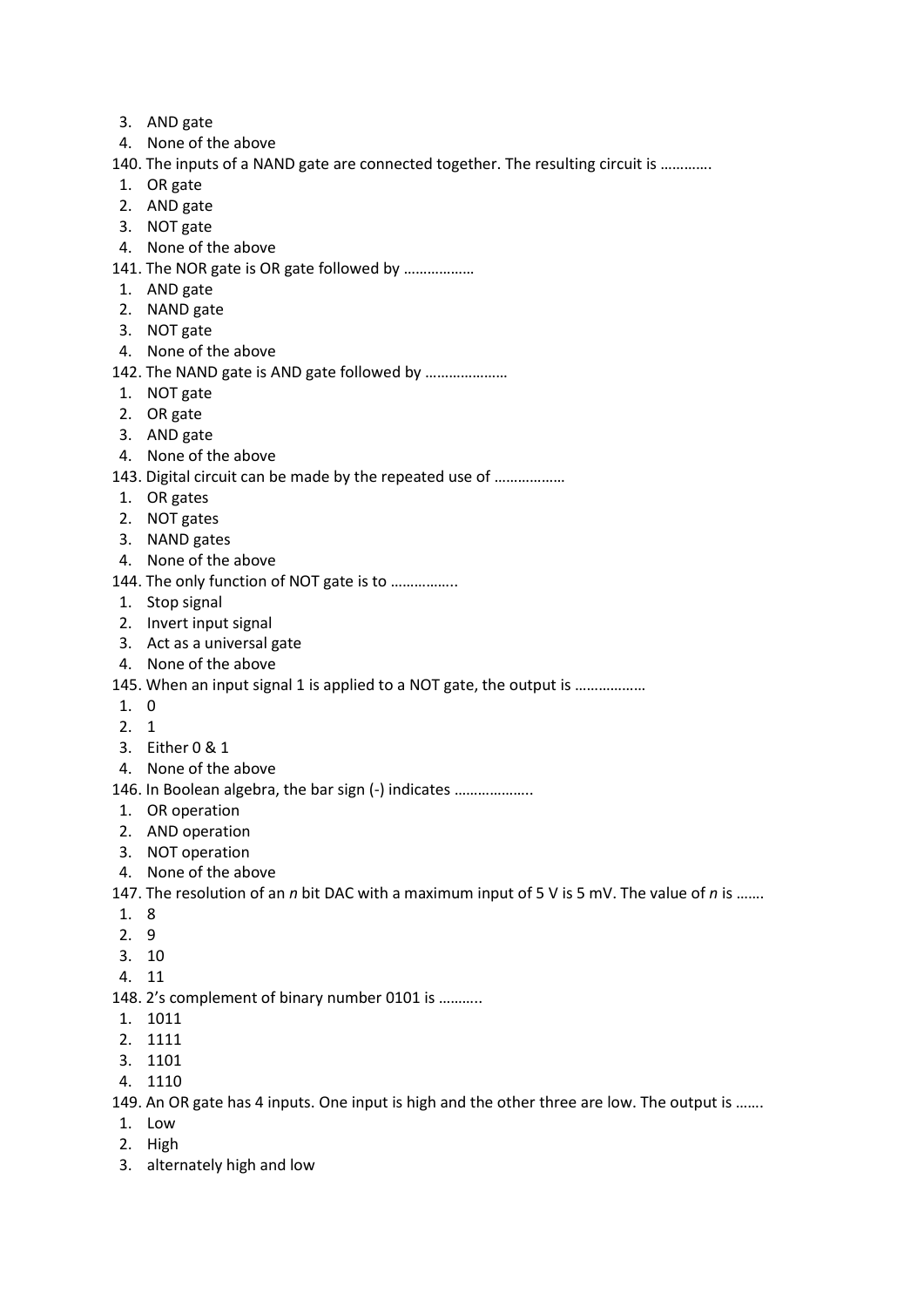- 4. may be high or low depending on relative magnitude of inputs
- 150. Decimal number 10 is equal to binary number ……………
- 1. 1110
- 2. 1010
- 3. 1001
- 4. 1000

151. Both OR and AND gates can have only two inputs.

- 1. True
- 2. False

152. A device which converts BCD to seven segments is called ……..

- 1. Encoder
- 2. Decoder
- 3. Multiplexer
- 4. None of these

153. In 2's complement representation the number 11100101 represents the decimal number

- ……………
- 1. +37
- 2. -31
- $3. +27$
- 4. -27
- 154. A decade counter skips ………..
- 1. binary states 1000 to 1111
- 2. binary states 0000 to 0011
- 3. binary states 1010 to 1111
- 4. binary states 1111 to higher

155. BCD input 1000 is fed to a 7 segment display through a BCD to 7 segment decoder/driver. The segments which will lit up are ………….

- 1. *a, b, d*
- 2. *a, b, c*
- 3. all
- 4. *a, b, g, c, d*

156. A ring counter with 5 flip flops will have ………. states.

- 1. 5
- 2. 10
- 3. 32
- 4. Infinite

157. For the gate in the given figure the output will be ………..



- 1. 0
- 2. 1
- 3. A
- 4. Ā

158. In the expression A + BC, the total number of minterms will be ………

1. 2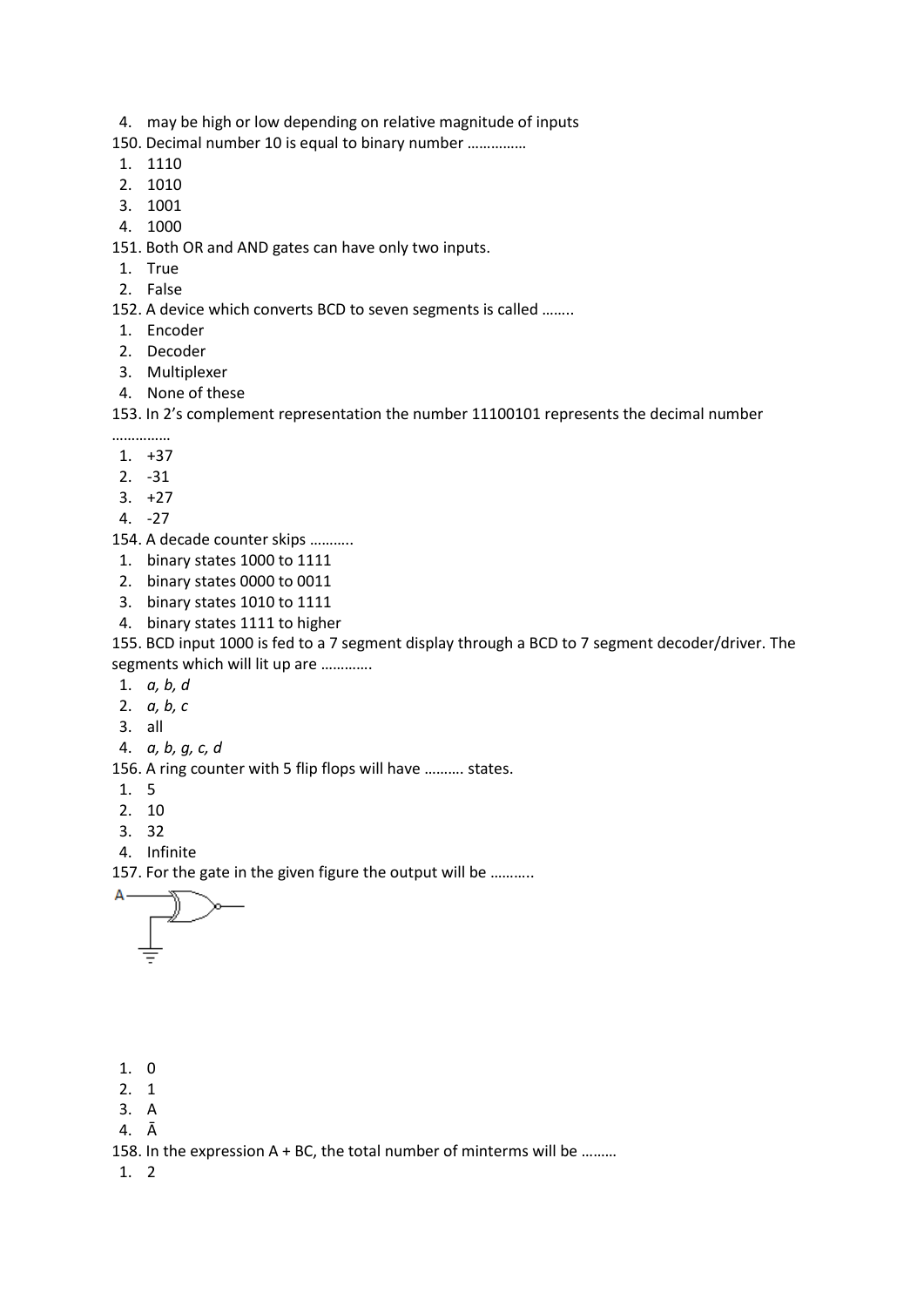- 2. 3
- 3. 4
- 4. 5

159. The circuit in the given figure is a ………… gate.



- 1. positive logic OR gate
- 2. negative logic OR gate
- 3. negative logic AND gate
- 4. positive logic AND gate
- 160. Which of the following is non-saturating?
- 1. TTL
- 2. CMOS
- 3. ECL
- 4. Both 1 and 2

161. The number of digits in octal system is ………

- 1. 8
- 2. 7
- 3. 9
- 4. 10

162. The access time of a word in 4 MB main memory is 100 ms. The access time of a word in a 32 kb data cache memory is 10 ns. The average data cache bit ratio is 0.95. The efficiency of memory access time is ………

- 1. 9.5 ns
- 2. 14.5 ns
- 3. 20 ns
- 4. 95 ns
- 163. The expression  $Y = pM(0, 1, 3, 4)$  is ..............
- 1. POS
- 2. SOP
- 3. Hybrid
- 4. none of these

164. An 8 bit DAC has a full scale output of 2 mA and full scale error of ± 0.5%. If input is 10000000 the range of outputs is ………….

- 1. 994 to 1014 μA
- 2. 990 to 1020 μA
- 3. 800 to 1200 μA
- 4. none of the above

165. Decimal 43 in hexadecimal and BCD number system is respectively……. and ……..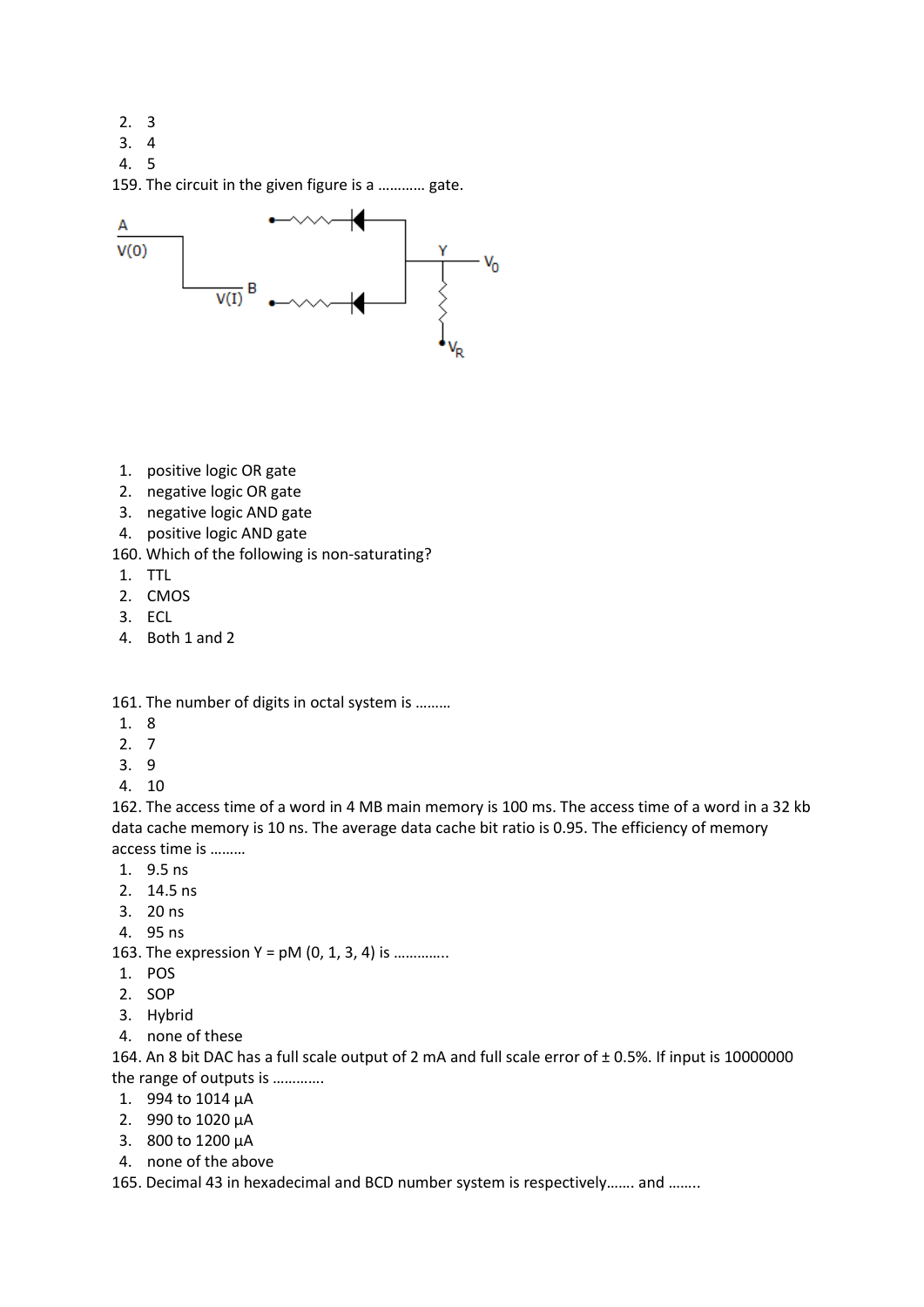- 1. B2 and 01000011
- 2. 2B and 01000011
- 3. 2B and 00110100
- 4. B2 and 01000100

166. The circuit of the given figure realizes the function …………



- 1.  $Y = (\overline{A} + \overline{B})C + \overline{DE}$
- 2.  $Y = \overline{A} + \overline{B} + \overline{C} + \overline{D} + \overline{E}$
- 3.  $AB + C + DE$
- 4.  $AB + C(D + E)$

167. An AND gate has two inputs A and B and one inhibit input 3, Output is 1 if

- 1.  $A = 1, B = 1, S = 1$
- 2.  $A = 1, B = 1, S = 0$
- 3.  $A = 1, B = 0, S = 1$
- 4.  $A = 1$ ,  $B = 0$ ,  $S = 0$

168. The greatest negative number which can be stored is 8 bit computer using 2's complement arithmetic is ……..

- 1. -256
- 2. -128
- 3. -255
- 4. -127

169. A JK flip flop has *tpd*= 12 ns. The largest modulus of a ripple counter using these flip flops and operating at 10 MHz is ……..

- 1. 16
- 2. 64
- 3. 128
- 4. 256

170. The basic storage element in a digital system is ………….

- 1. flipflop
- 2. counter
- 3. multiplexer
- 4. encoder
- 171. In a ripple counter,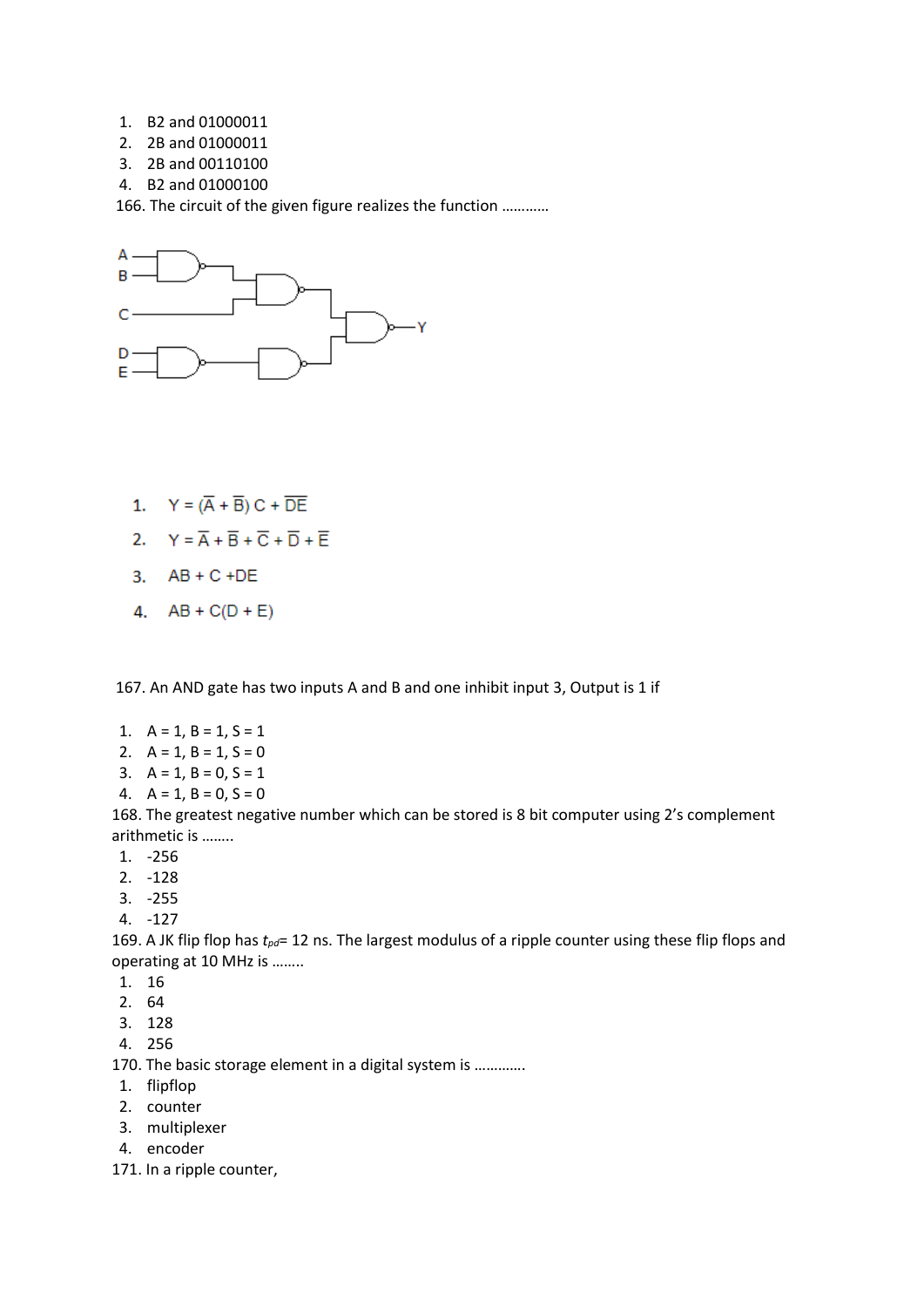- 1. whenever a flipflop sets to 1, the next higher FF toggles
- 2. whenever a flipflop sets to 0, the next higher FF remains unchanged
- 3. whenever a flipflop sets to 1, the next higher FF faces race condition
- 4. whenever a flipflop sets to 0, the next higher FF faces race condition

172. A 12 bit ADC is used to convert analog voltage of 0 to 10 V into digital. The resolution is ……….

- 1. 2.44 mV
- 2. 24.4 mV
- 3. 1.2 V
- 4. none of these

| А | в | C | Υ |
|---|---|---|---|
| 0 | 0 | 0 | 1 |
| 0 | 0 | 1 | 1 |
| 0 | 1 | 0 | 0 |
| 0 | 1 | 1 | 0 |
| 1 | 0 | 0 | 1 |
| 1 | 0 | 1 | 1 |
| 1 | 1 | 0 | 0 |
| 1 | 1 | 1 | 0 |
|   |   |   |   |

173. For the truth table of the given figure Y = ………….

- 1.  $A + B + C$
- 2. Ā +BC
- 3. Ā

4. B¯

174. A full adder can be made out of …………

- 1. two half adders
- 2. two half adders and a OR gate
- 3. two half adders and a NOT gate
- 4. three half adders

175. If the functions *w, x, y, z* are as follows  $W = R + \overline{P}Q + \overline{R}S$ ,

 $x = PQ\overline{R} \overline{S} + PQ\overline{R} \overline{S} + P\overline{Q} \overline{R} \overline{S}$  $y = RS + PR + P\overline{Q} + \overline{PQ}$  $z = R + S + \overline{PQ} + \overline{PQ} \cdot \overline{R} + P\overline{Q} \cdot \overline{S}$ 

1.  $w = z x = z$ 2.  $w = z, x = y$ 3.  $w = y$ 4.  $w = y = z$ 176. The output of a half adder is ……….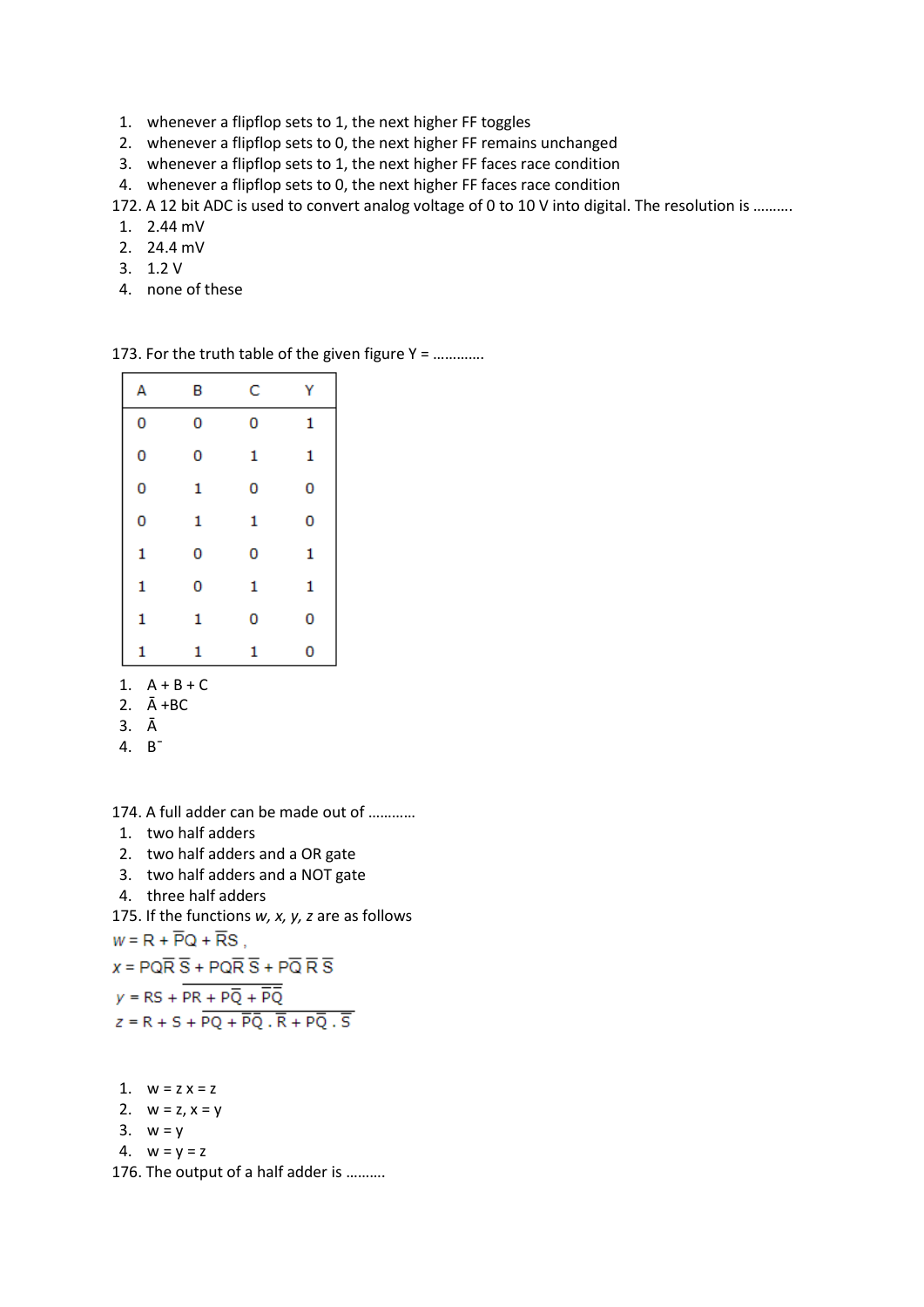- 1. Sum
- 2. Sum and Carry
- 3. Carry
- 4. none of these

177. A solid copper sphere, 10 cm in diameter is deprived of 1020 electrons by a charging scheme. The charge on the sphere is \_\_\_\_\_\_\_\_\_\_\_

a) 160.2 C

- b) -160.2 C
- c) 16.02 C
- d) -16.02 C

178. A lightning bolt carrying 15,000 A lasts for 100 s. If the lightning strikes an airplane flying at 2 km, the charge deposited on the plane is \_\_\_\_\_\_\_\_\_

a) 13.33 C

b) 75 C

c) 1500 C

d) 1.5 C

179. If 120 C of charge passes through an electric conductor in 60 sec, the current in the conductor is

- \_\_\_\_\_\_\_\_\_ a) 0.5 A
- b) 2 A
- c) 3.33 mA
- d) 0.3 mA

180. The energy required to move 120 coulomb through 3 V is \_\_\_\_\_\_\_\_

- a) 25 mJ
- b) 360 J
- c) 40 J
- d) 2.78 mJ

181. Consider the circuit graph shown in figure below. Each branch of circuit graph represent a circuit element. The value of voltage V1 is: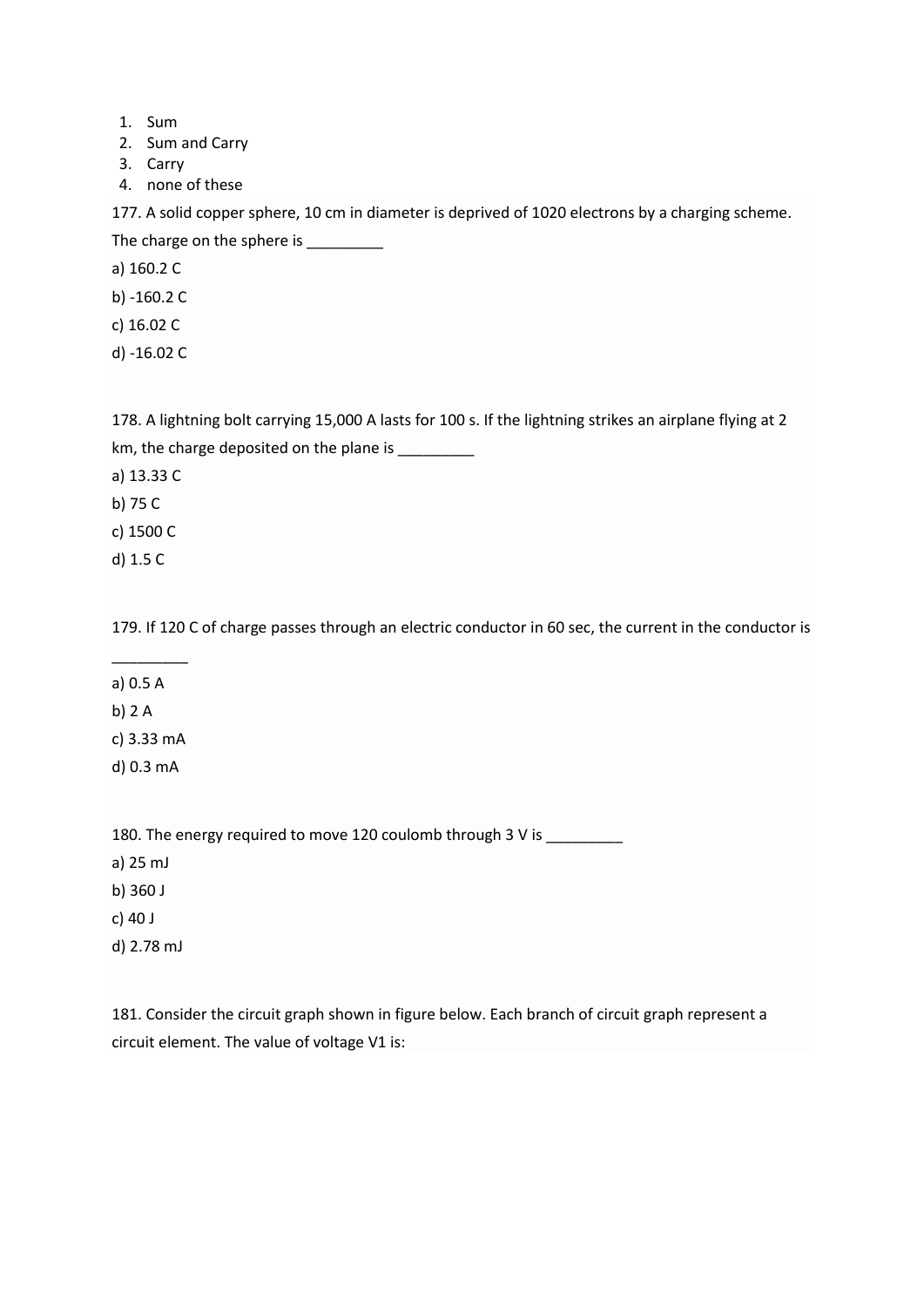



- a) 11.86 ohm
- b) 10 ohm
- c) 25 ohm
- d) 11.18





- c) supplies 32 W
- d) absorbs 32 W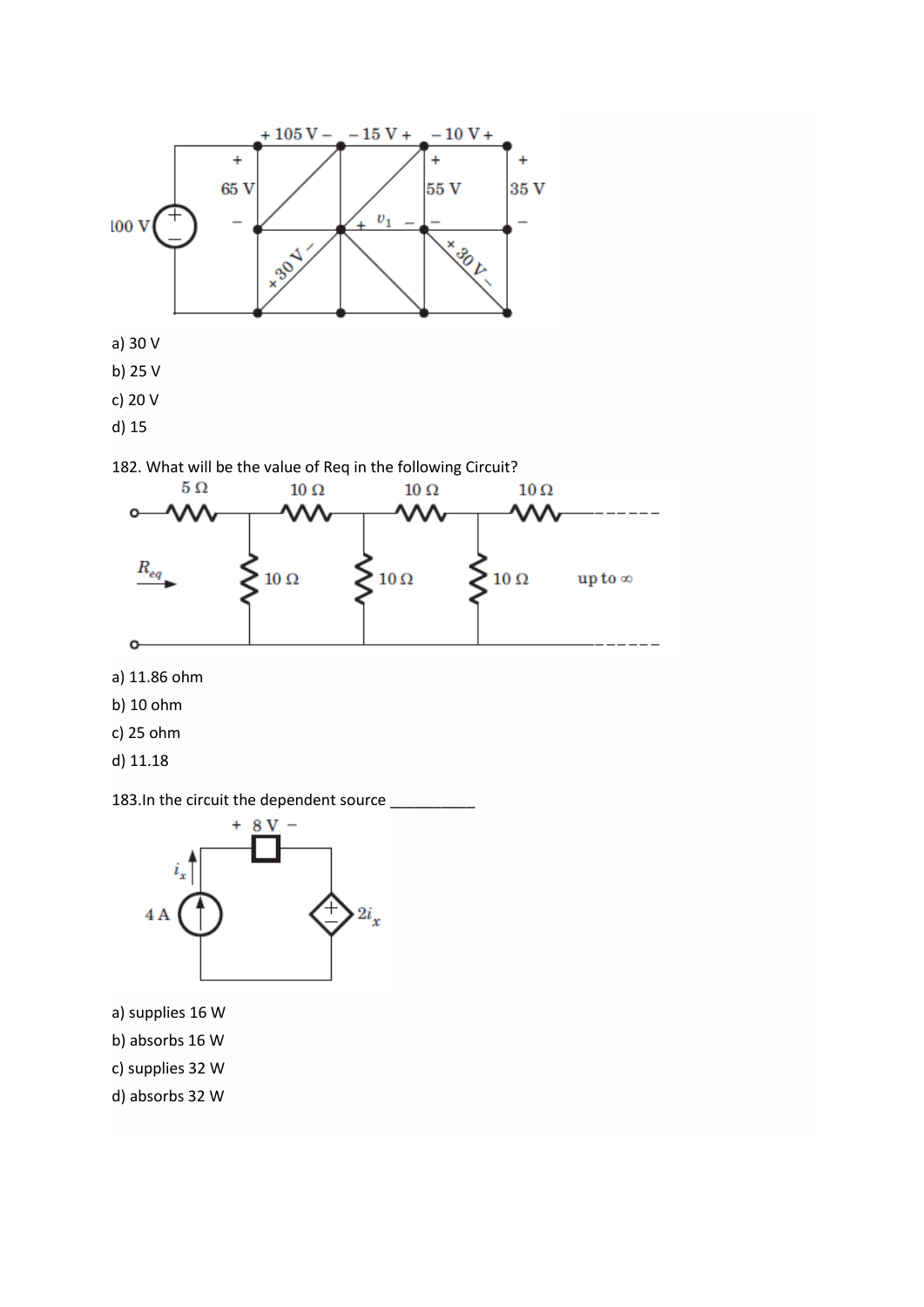184. Twelve 6 ohm resistors are used to form an edge of a cube. The resistance between two diagonally opposite corner of the cube (in ohm) is \_\_\_\_\_\_\_ a) 5/6 b) 6/5 c) 5 d) 6 185. The energy required to charge a 10 µF capacitor to 100 V is \_\_\_\_\_\_\_\_ a) 0.1 J b) 0.05 J c) 5 x  $10^{(-9)}$  J d)  $10 \times 10^{(-9)}$  J 186. A capacitor is charged by a constant current of 2 mA and results in a voltage increase of 12 V in a 10 sec interval. The value of capacitance is a) 0.75 mF b) 1.33 mF c) 0.6 mF d) 1.67 mF 187. How many junction/s do a diode consist? a) 0 b) 1 c) 2 d) 3 188. If the positive terminal of the battery is connected to the anode of the diode, then it is known as a) Forward biased b) Reverse biased c) Equilibrium d) Schottky barrier 189.During reverse bias, a small current develops known as a) Forward current b) Reverse current

c) Reverse saturation current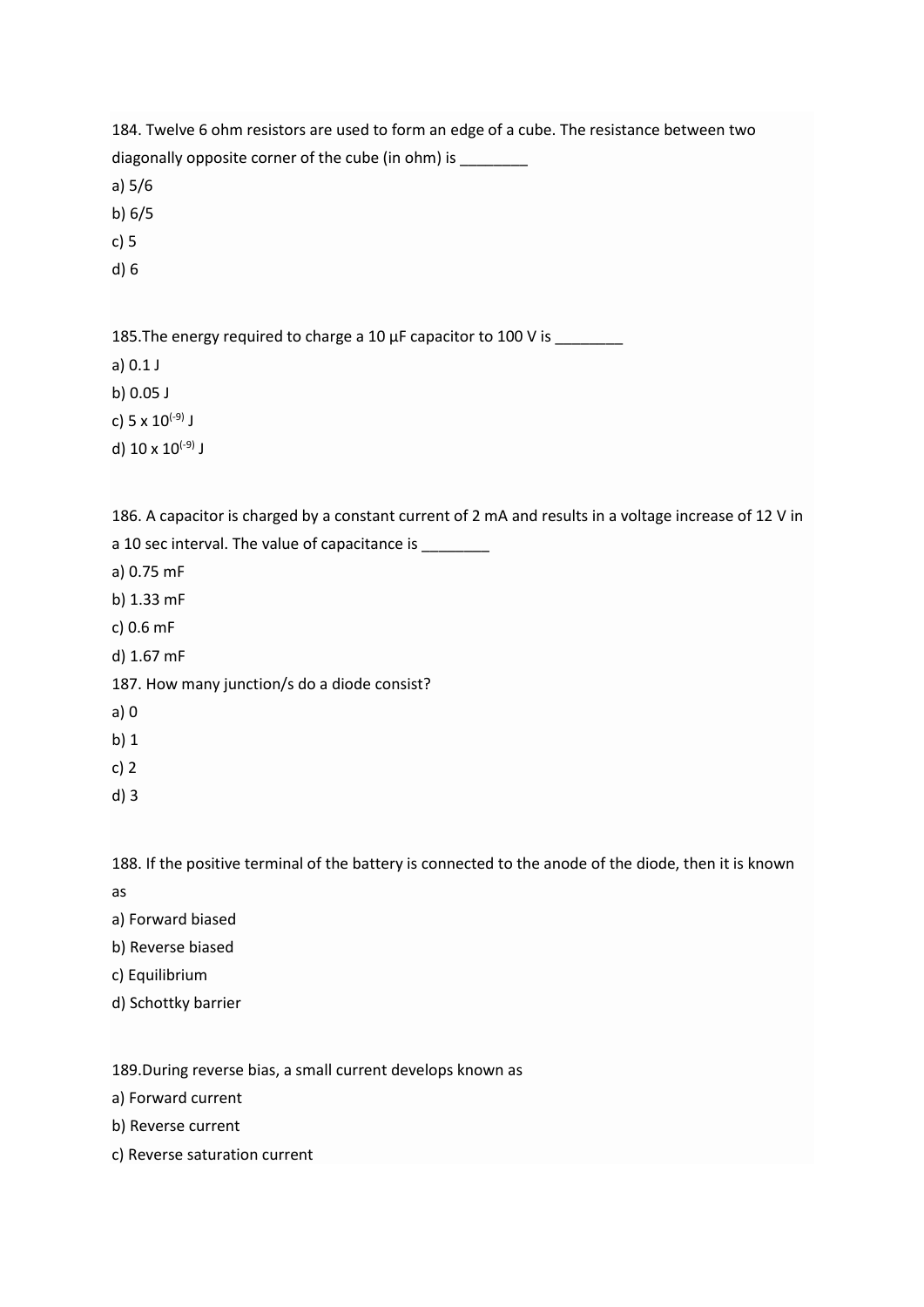d) Active current

190. If the voltage of the potential barrier is  $V_0$ . A voltage V is applied to the input, at what moment will the barrier disappear?

a)  $V < V_0$ 

b)  $V=V_0$ 

c)  $V > V_0$ 

d)  $V << V_0$ 

191. During the reverse biased of the diode, the back resistance decrease with the increase of the temperature. Is it true or false?

a) True

b) False

192. What is the maximum electric field when  $V_{bi}=2V$ ,  $V_R=5V$  and width of the semiconductor is

7cm?

a) -100V/m

b) -200V/m

c) 100V/m

d) 200V/m

193. When the diode is reverse biased with a voltage of 6V and Vbi=0.63V. Calculate the total potential.

a) 6V

b) 6.63V

c) 5.27V

d) 0.63V

194.It is possible to measure the voltage across the potential barrier through a voltmeter?

a) True

b) False

195. What will be the output of the following circuit? (Assume 0.7V drop across the diode)



a) 12V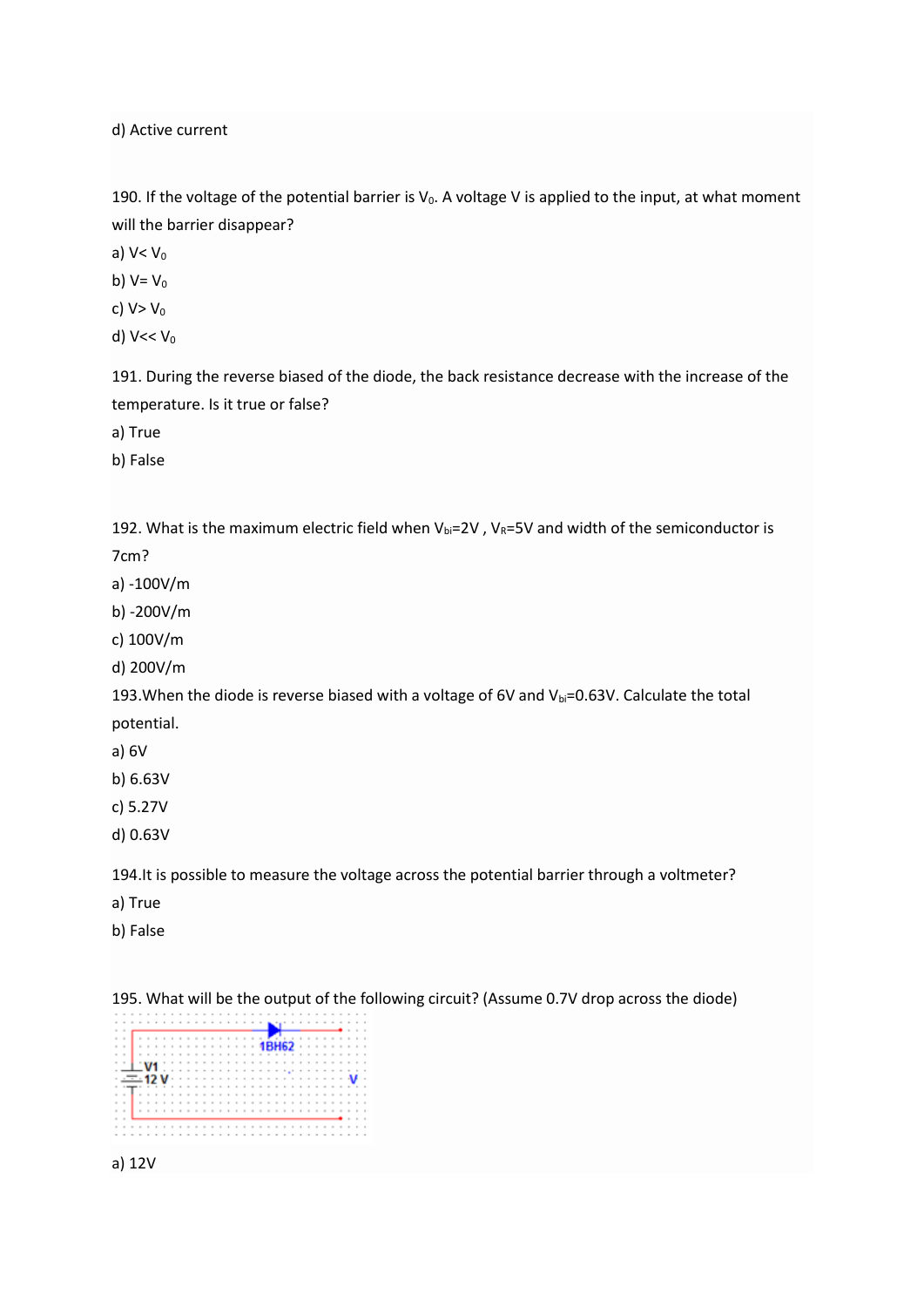b) 12.7V c) 11.3V d) 0V

196.Which of the following formula represents the correct formula for width of the depletion region?

a)  
\n
$$
W = \left\{ 2 \in \left( \frac{v_{bi} + v_R}{e} \right) \left[ \frac{Na + Nd}{NaNd} \right] \right\}^{0.5}
$$
\nb)  
\n
$$
W = \left\{ 2 \in \left( \frac{v_{bi} - v_R}{e} \right) \left[ \frac{Na + Nd}{NaNd} \right] \right\}^{0.5}
$$
\nc)  
\nc)  
\n
$$
W = \left\{ 2 \in \left( \frac{v_{bi} + v_R}{e} \right) \left[ \frac{Na - Nd}{NaNd} \right] \right\}^{0.5}
$$
\nd)  
\n
$$
W = \left\{ 2 \in \left( \frac{v_{bi} - v_R}{e} \right) \left[ \frac{Na - Nd}{NaNd} \right] \right\}^{0.5}
$$

197 The percentage voltage regulation  $(V_L)$  is given by

a)  $(V_{NL}-V_{L})/V_{NL}*100$ b)  $(V_{NL}+V_{L})/V_{NL}*100$ 

c)  $(V_{NL}-V_{L})/V_{L}*100$ 

d) (V<sub>NL</sub>+V<sub>L</sub>)/V<sub>L</sub>\*100

198 The limiting value of the current resistor used in a Zener diode (when used as a regulator)

a) 
$$
(R)_{\min}=[(V_{\text{in}})_{\max}+V_{Z}/R]
$$

b)  $(R)_{min}=[(V_{in})_{max}-V_{Z}]/R$ 

- c)  $(R)_{min}=[(V_{in})_{max}-V_{Z}]R$
- d)  $(R)_{min}=[(V_{in})_{max}+V_{Z}]R$

199 When the regulation by a Zener diode is with a varying input voltage, what happens to the voltage drop across the resistance?

- a) Decreases
- b) Has no effect on voltage
- c) Increases
- d) The variations depend on temperature

200. In the given limiter circuit, an input voltage V<sub>i</sub>=10sin100πt is applied. Assume that the diode drop is 0.7V when it's forward biased. The zener breakdown voltage is 6.8V.The maximum and minimum values of outputs voltage are \_\_\_\_\_\_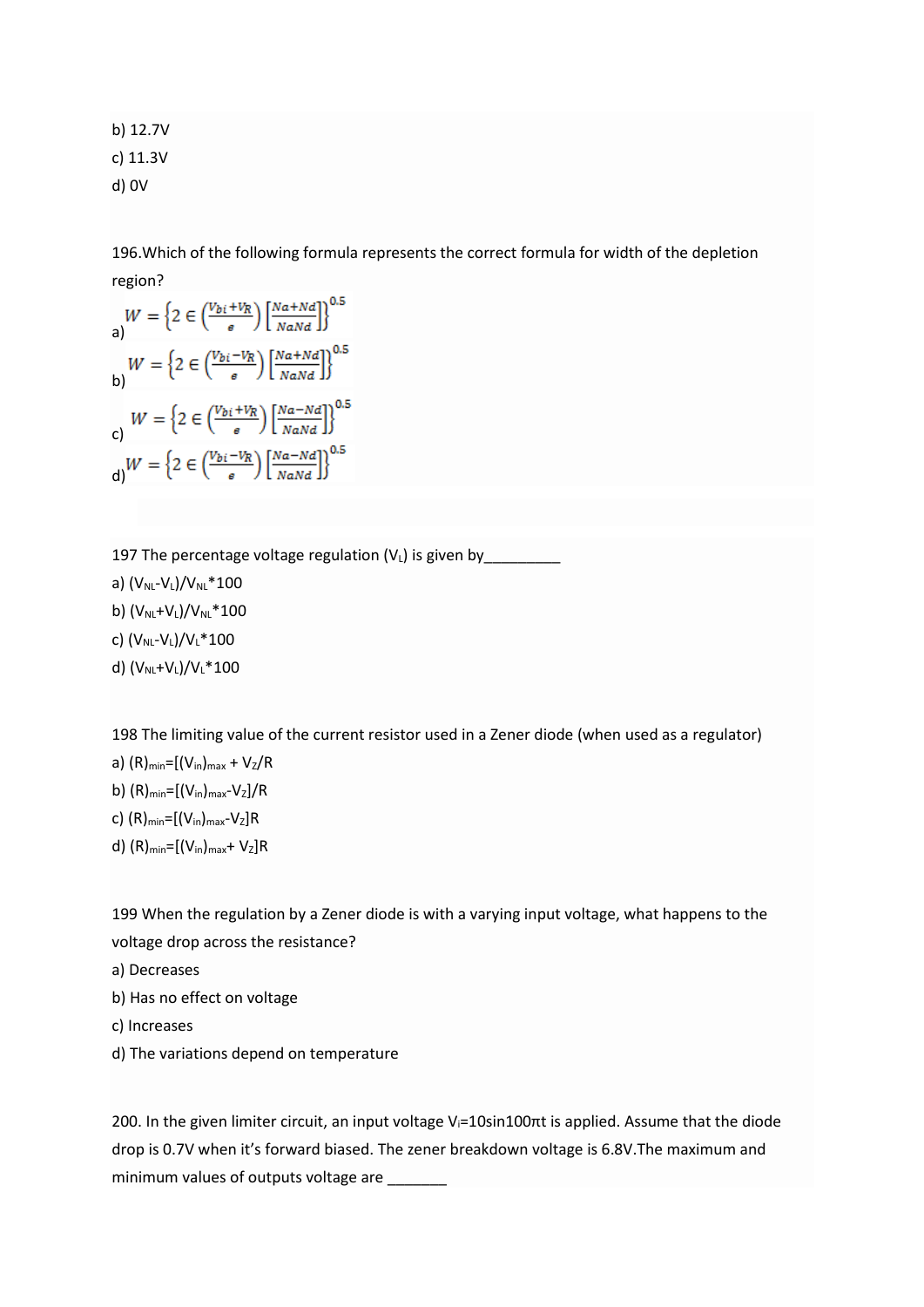

a) 6.1V,-0.7V b) 0.7V,-7.5V

c) 7.5V,-0.7V

d) 7.5V,-7.5V

201.Determine the maximum and minimum values of load current for which the Zener diode shunt regulator will maintain regulation when V<sub>IN</sub>=24V and R=500 $\Omega$ . The Zener diode has a V<sub>Z</sub>=12V and  $(I<sub>Z</sub>)$ MAX=90mA.

- a) 40mA, 0mA respectively
- b) 36mA, 5mA respectively
- c) 10mA, 6mA respectively
- d) 21mA, 0mA respectively

202.Determine the minimum value of load resistance that can be used in the circuit with (Iz)Min=3mA. The input voltage is 10V and the resistance R is 500Ω. The Zener diode has a Vz=6V 0and  $(I<sub>Z</sub>)$ MAX=90mA.

- a) 1KΩ
- b) 2.4KΩ
- c) 1.2KΩ
- d) 3.6KΩ

203 A Zener regulator has to handle supply voltage variation from 19.5V to 22.5V. Find the magnitude of regulating resistance, if the load resistance is 6KΩ. The Zener diode has the following specifications: breakdown voltage =18V,  $(I_z)_{Min}$ =2µA, maximum power dissipation=60mW and Zener resistance =20Ω.

- a) 0 < R < 500Ω
- b) 77.8 < R < 500Ω

c) 77.8 < R < 100Ω

d) 18 < R < 500Ω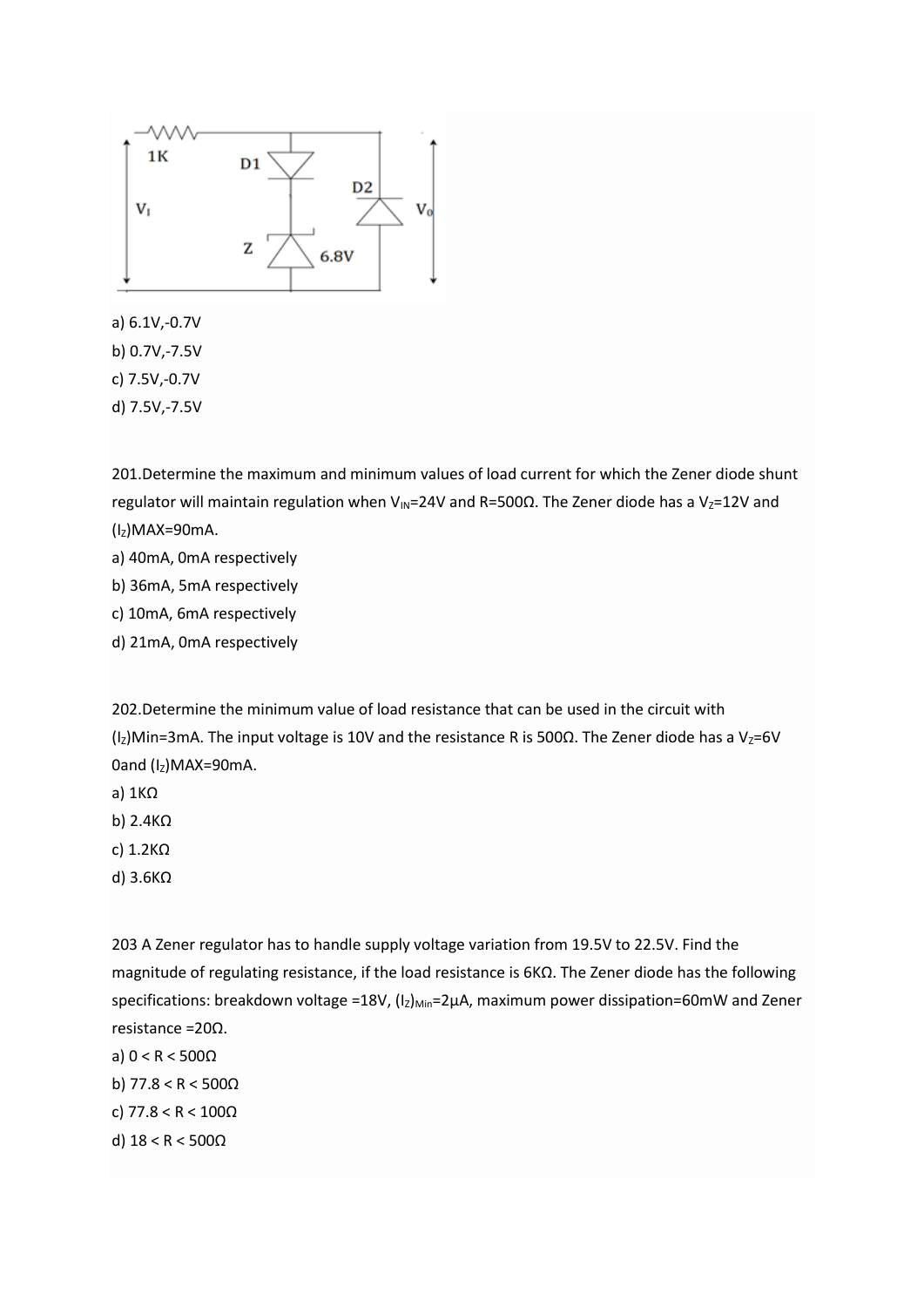204 A transistor series regulator has the following specifications: V<sub>IN</sub>=15V, V<sub>Z</sub>=8.3V, β=100, R=1.8KΩ, R<sub>L</sub>=2KΩ. What will be the Zener current in the regulator circuit?

- a) 4.56mA
- b) 3.26mA
- c) 4.56mA
- d) 3.68mA

205 When is a regulator used?

- a) when there are small variations in load current and input voltage
- b) when there are large variations in load current and input voltage
- c) when there are no variations in load current and input voltage
- d) when there are small variations in load current and large variations in input voltage

206.A transistor in a series voltage regulator acts like a variable resistor. The value of its resistance is determined by

a) emitter current

b) base current

- c) collector current
- d) it is not controlled by the transistor terminals

207. An amplifier operating from  $\pm 3V$  provide a 2.2V peak sine wave across a 100 ohm load when provided with a 0.2V peak sine wave as an input from which 1.0mA current is drawn. The average current in each supply is measured to be 20mA. What is the amplifier efficiency?

- a) 20.2%
- b) 25.2%
- c) 30.2%
- d) 35.2%

208. In order to prevent distortion in the output signal after amplification, the input signal must be

a) Higher than the positive saturation level of the amplifier

b) Lower than the negative saturation level of the amplifier

c) Must lie with the negative and the positive saturation level of the amplifier

d) Both higher than the positive saturation level of the amplifier and lower than the negative saturation level of the amplifier

209.The voltage gain of the amplifier is 8 and the current gain is 7. The power gain of the amplifier is a) 56 db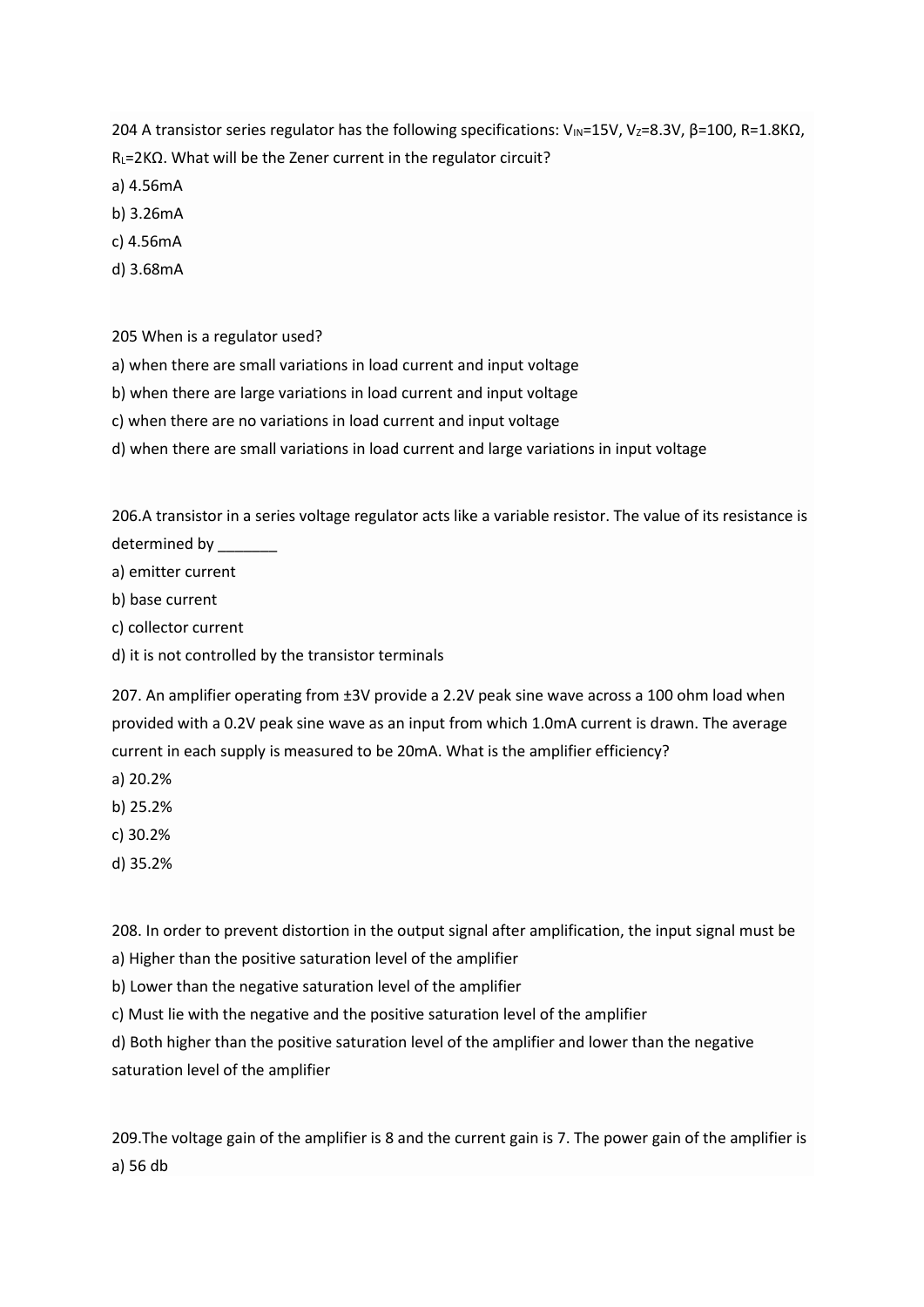b) 17.481 db c) 34.963 db d) 1 db

210. Statement 1: Voltage gain of -5 means that the output voltage has been attenuated.

Statement 2: Voltage gain of -5db means that the output voltage has been attenuated.

a) Statement 1 and Statement 2 are true

b) Statement 1 and Statement 2 are false

c) Only Statement 1 is true

d) Only Statement 2 is true

211. Which of the following isn't true? a) Both transformer and amplifier can provide voltage gain b) Both transformer and amplifier can provide current gain c) Both transformer and amplifier can provide power gain d) None of the mentioned

212. Symmetrically saturated amplifiers operating in clipping mode can be used to convert a sine wave to a

- a) Square wave
- b) Pseudo Square wave
- c) Sawtooth wave
- d) Triangular wave

213. What is meant by stability of the an amplified signal?

a) The amplified signal must have a finite amplitude

b) The amplified signal should not have self oscillation

c) The input and the output signal must be proportional

d) The ratio of the input and the output signal must be finite

214. If  $A_v$ ,  $A_i$  and  $A_p$  represents the voltage gain, current gain and power gain ratio of an amplifier which of the below is not the correct expression for the corresponding values in decibel?

a) Current gain: 20 log A<sup>i</sup> db

b) Voltage gain: 20 log A<sub>v</sub> db

c) Power gain: 20  $log A<sub>p</sub>$  db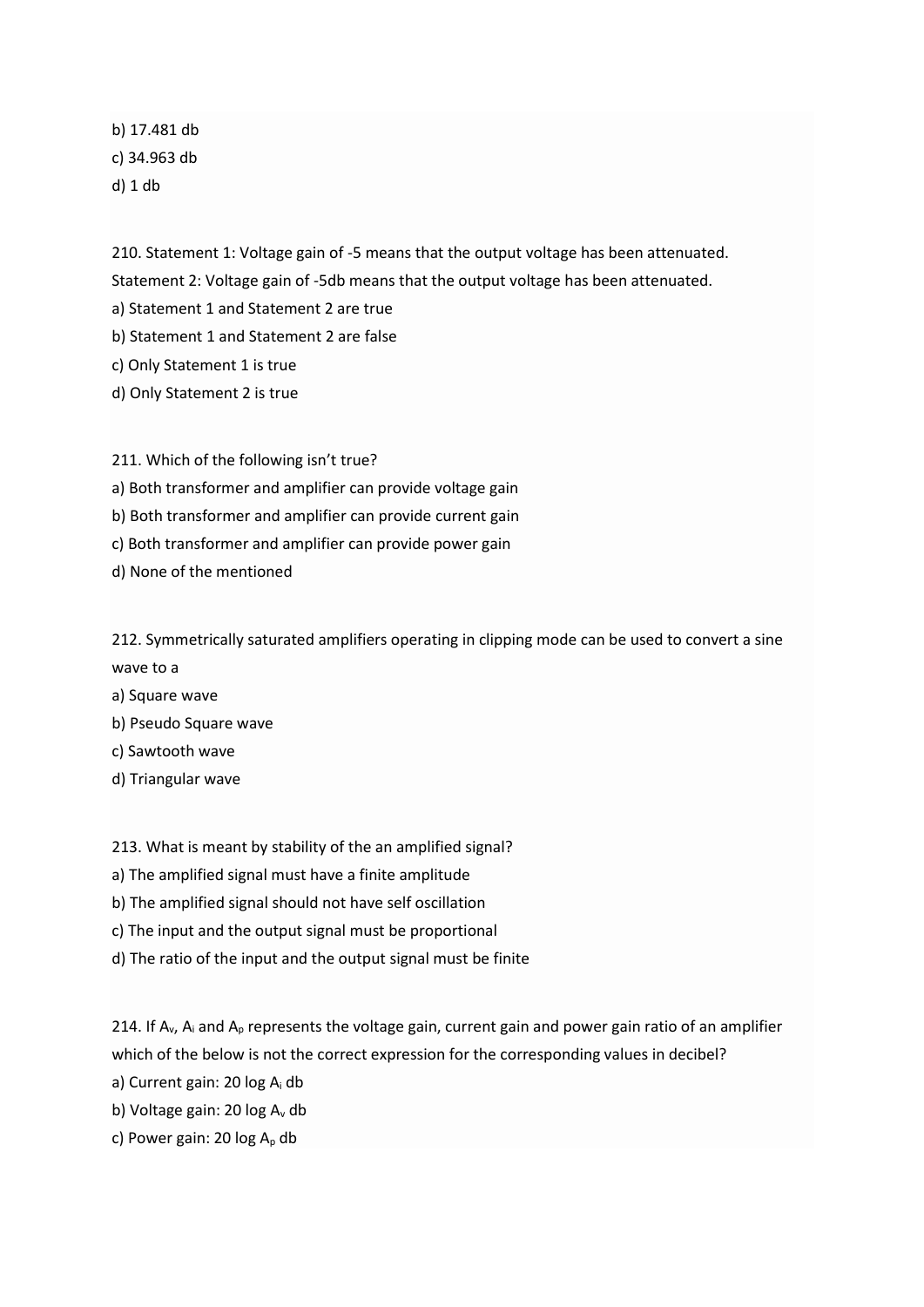d) Power gain: 10 log A<sub>p</sub>

215.An amplifier has a voltage gain of 100 V/V and a current gain of 1000A/A. the value of the power gain decibel is

a) 30 db

b) 40 db

c) 50 db

d) 60 db

#### 216.The unit of voltage gain is

a) It has no units, it is a ratio

b) Decibels (db)

c) All of the mentioned

d) None of the mentioned

217.Source is a basic network element which supplies power to the networks.

a) True

b) False

218. The dependent sources are of \_\_\_\_\_\_\_\_\_\_\_ kinds.

- a) 5
- b) 2
- c) 3
- d) 4

219. The constant  $g_m$  has dimension of

a) Ampere per volt

b) Ampere

c) Volt

d) Volt per ampere

220. In CCVS, voltage depends on the control current and the constant called

a) Transconductance

b) Transresistance

c) Current Gain

d) Voltage Gain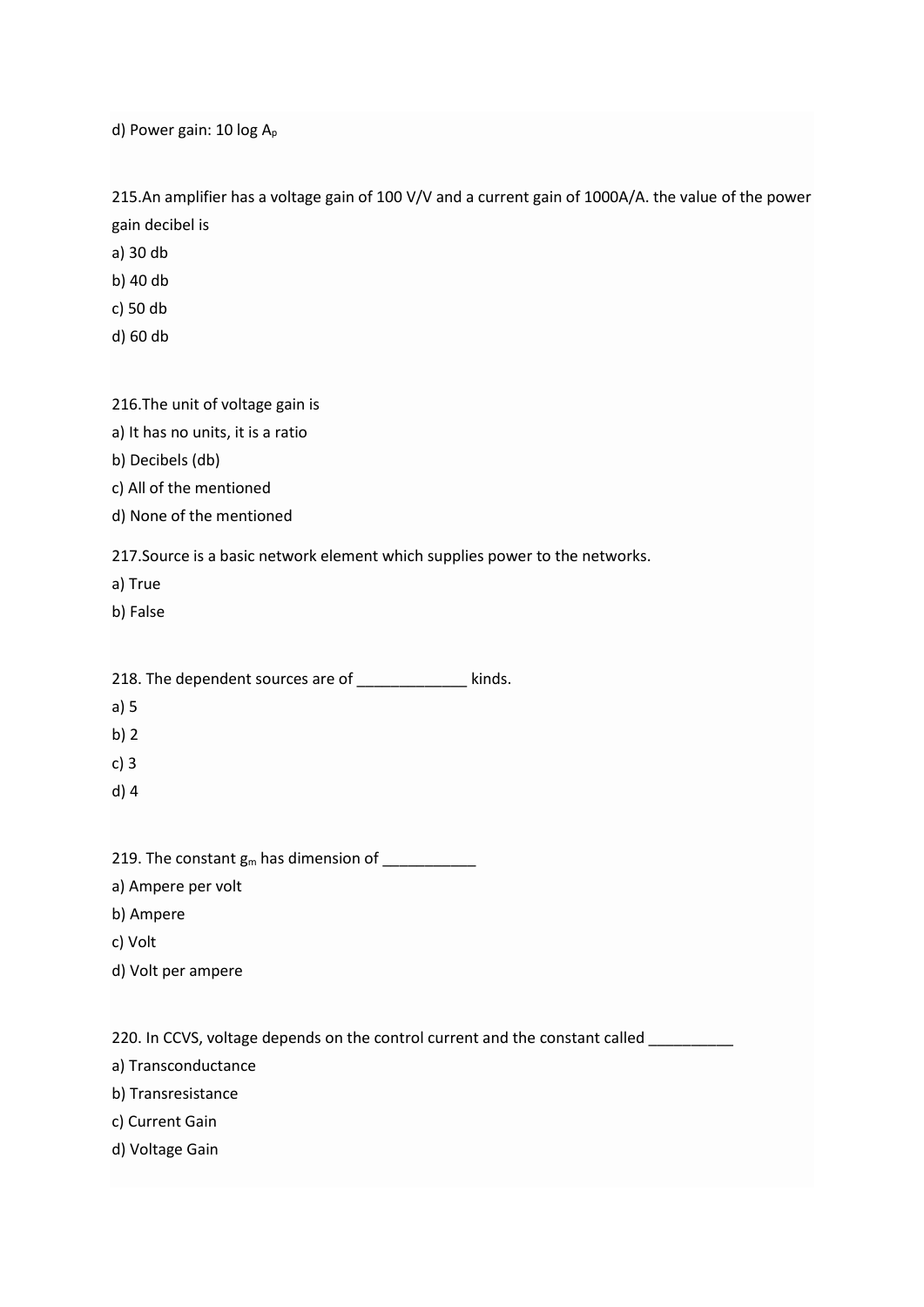221. Every circuit is a network, but all networks are not circuits.

a) True

b) False

222.Which of the following is not an example of a linear element?

a) Resistor

- b) Thermistor
- c) Inductor
- d) Capacitor

223. Find the odd one out.

- a) Resistor
- b) Voltage-dependent resistor(VDR)
- c) Temperature-dependent resistor(Thermistor)
- d) Light-dependent resistor(LDR)

224. Which of the following is an Active element?

- a) Resistor
- b) Inductor
- c) Capacitor
- d) OP-AMP

225. A semiconductor diode is an \_\_\_\_\_\_\_\_\_\_\_\_ element.

a) Bilateral

- b) Unilateral
- c) Active
- d) Passive

226. Example of distributed element is

- a) Resistor
- b) Thermistor
- c) Semiconductor diode
- d) Transmission lines

227.Potential difference in electrical terminology is known as?

a) Voltage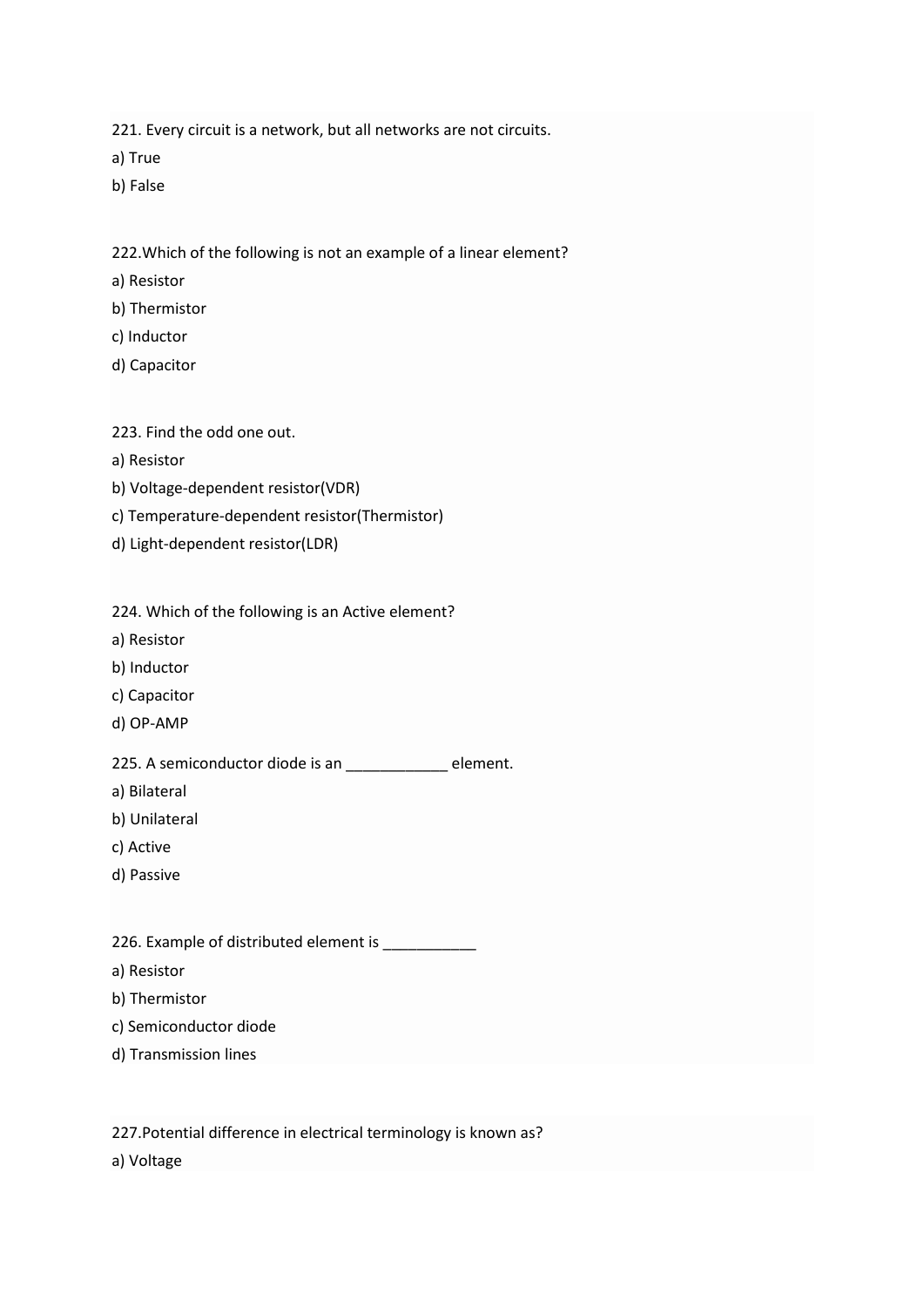b) Current

c) Resistance

d) Conductance

228. The circuit in which current has a complete path to flow is called \_\_\_\_\_\_ circuit.

a) short

- b) open
- c) closed
- d) open loop

229. If the voltage-current characteristics is a straight line through the origin, then the element is said to be?

- a) Linear element
- b) Non-linear element
- c) Unilateral element
- d) Bilateral element

230. The voltage across  $R_1$  resistor in the circuit shown below is?



231. The energy stored in the inductor is? a) Li²/4 b)  $Li^2/2$ c) Li² d) Li²/8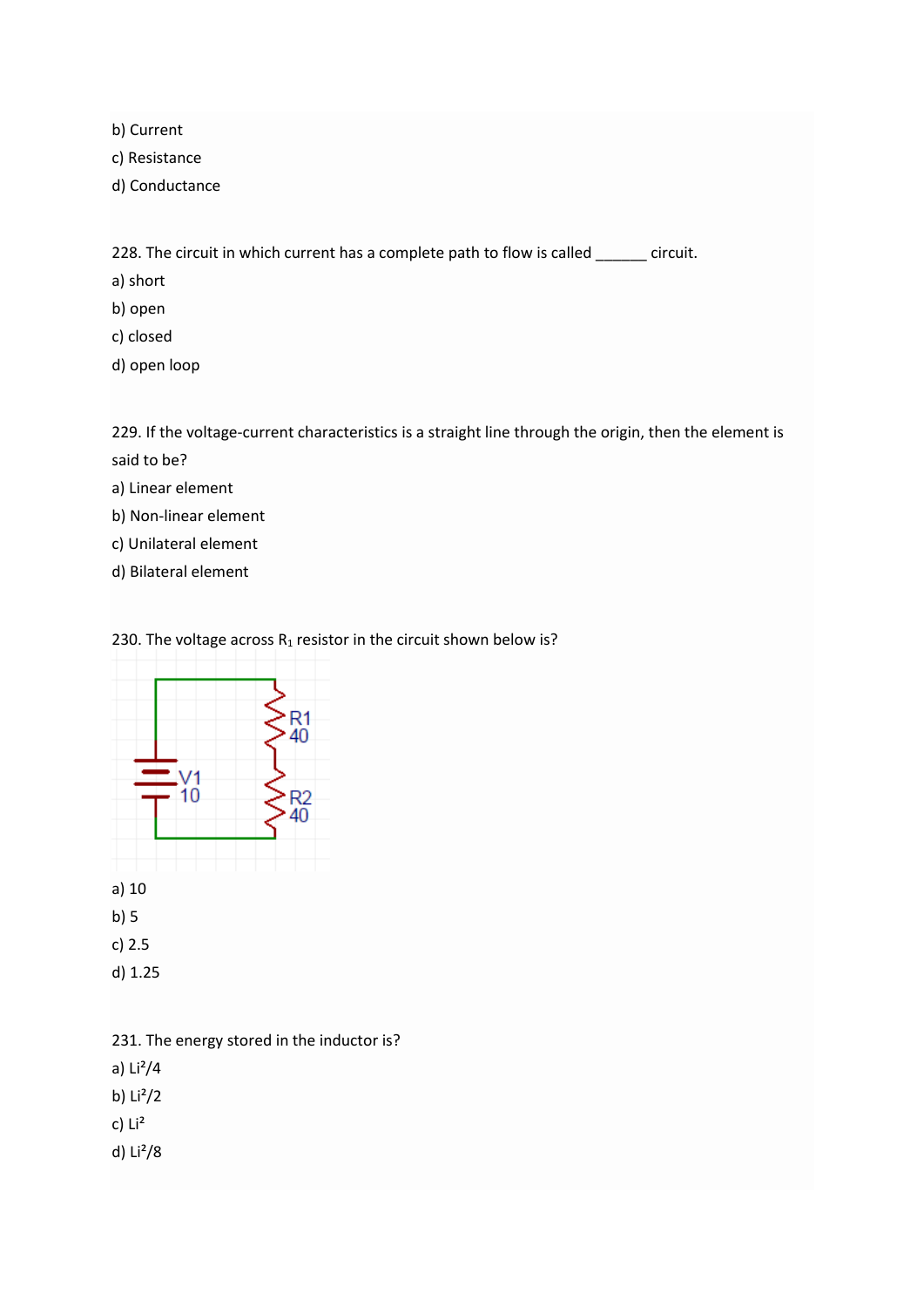232. How many types of dependent or controlled sources are there?

- a) 1
- b) 2
- c) 3
- d) 4

233. Find the voltage  $V_x$  in the given[/expand] circuit.



234. If the resistances 1Ω, 2Ω, 3Ω, 4Ω are parallel, then the equivalent resistance is?

- a) 0.46Ω
- b) 0.48Ω
- c) 0.5Ω
- d) 0.52Ω

235.Find total current(mA) in the circuit.



- a) 1
- b) 2

c) 3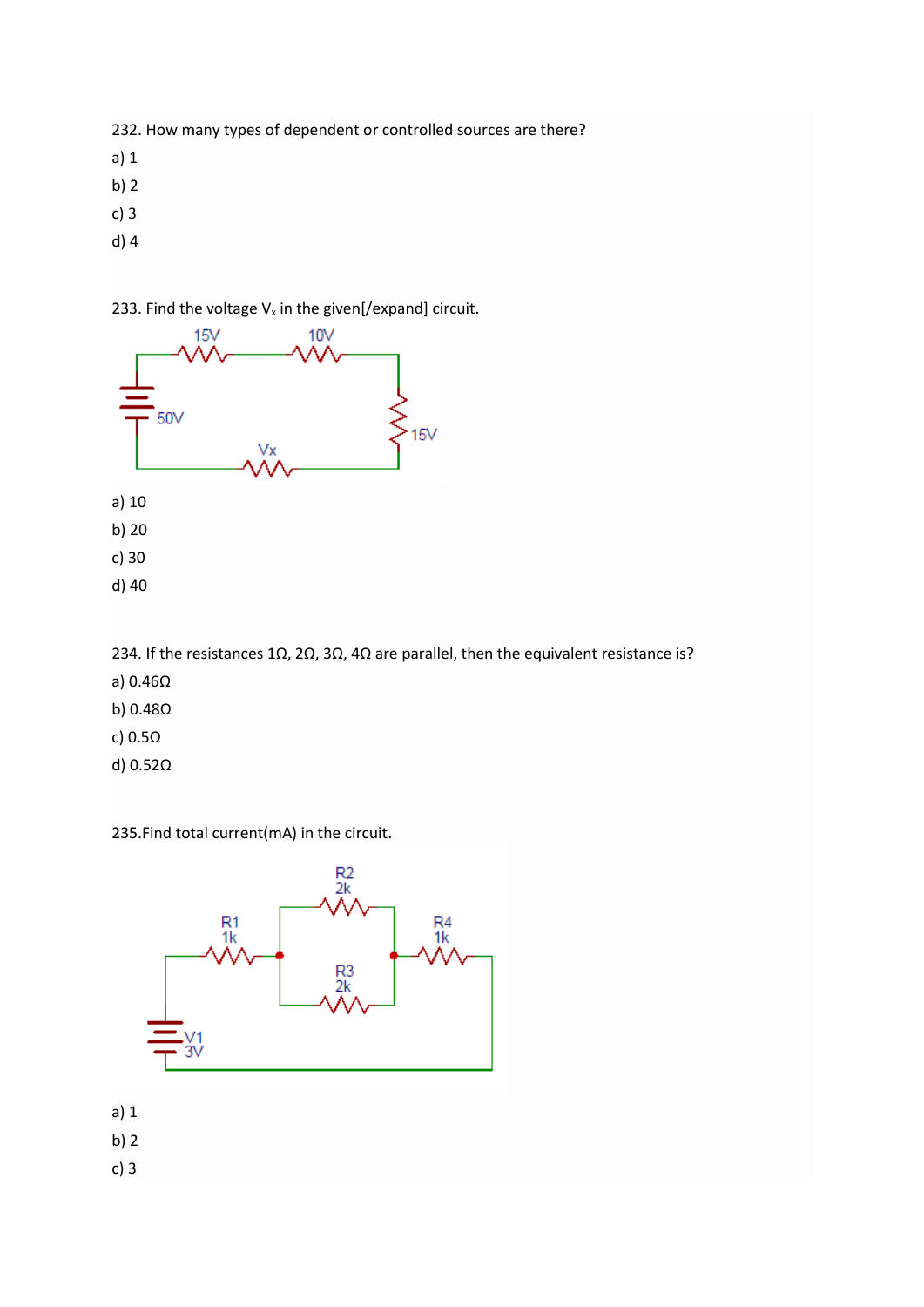### d) 4

236. If the resistances 3Ω, 5Ω, 7Ω, 9Ω are in series, then their equivalent resistance( $Ω$ ) is?

a) 9

b) 20

c) 24

d) 32

237.Kirchhoff's Current law is based on law of conservation of

a) energy

b) momentum

c) mass

d) charge

238.The current law represents a mathematical statement of fact that

a) voltage cannot accumulate at node

b) charge cannot accumulate at node

c) charge at the node is infinite

d) none of the mentioned

239.Kirchhoff's current law is applied at

a) loops

b) nodes

c) both loop and node

d) none of the mentioned

↓R3<br>>5Ω R<sub>1</sub> R<sub>2</sub>  $7\Omega$  $3\Omega$  $\mathbf{I}$ 50 A

240.Determine the current in all resistors in the circuit shown below: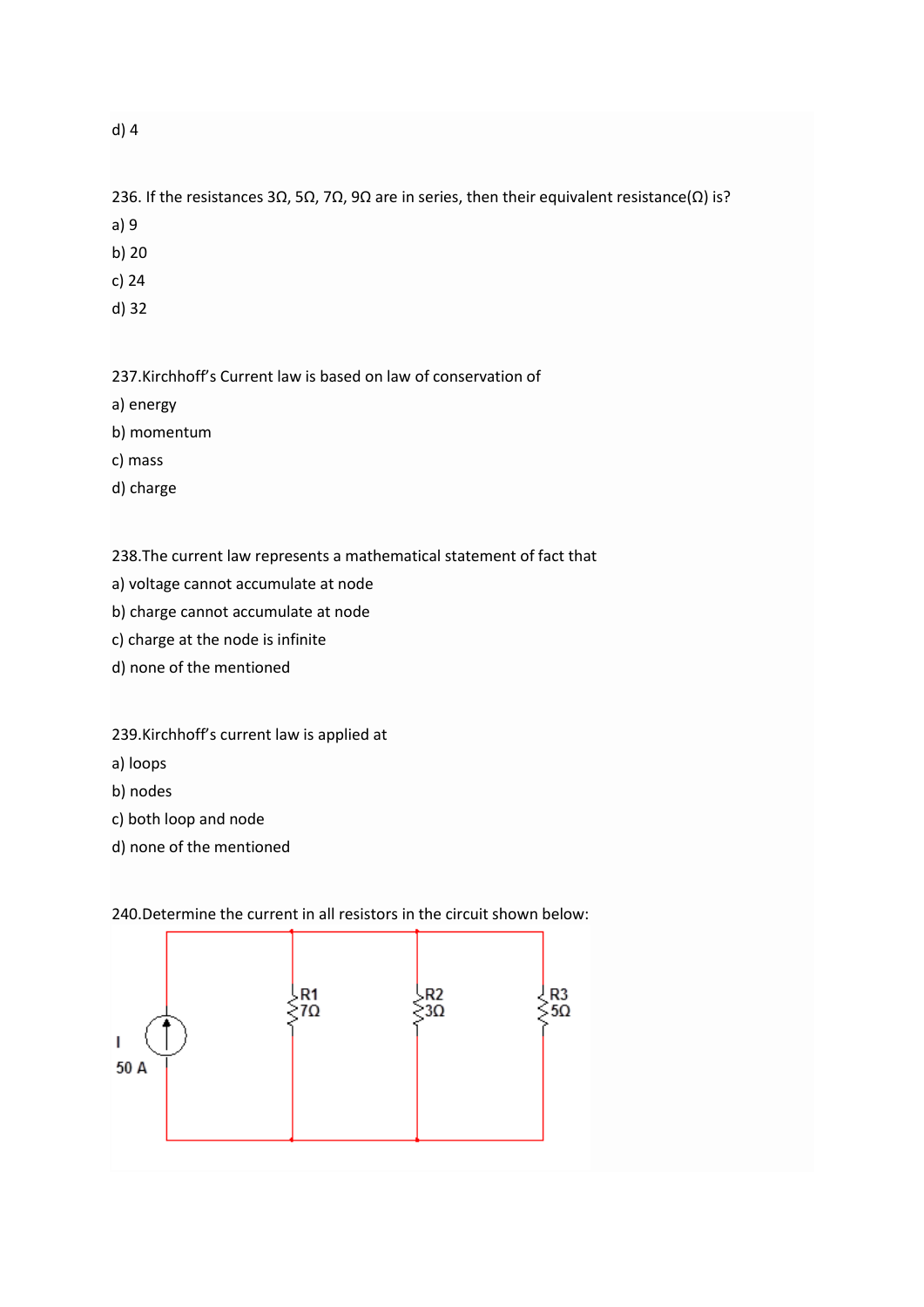a) 2A, 4A, 11A b) 5A, 4.8A, 9.6A c) 9.3A, 20.22A, 11A d) 10.56A, 24.65A, 14.79A

241. For the circuit below , find the voltage across 5Ω resistor and the current through it



a) 1.93 V

b) 2.83 V

- c) 3.5 V
- d) 5.7 V

242.Determine the current through the resistor R3 shown in the figure using KCL



a) 25mA

- b) 10mA
- c) 20mA
- d) 35mA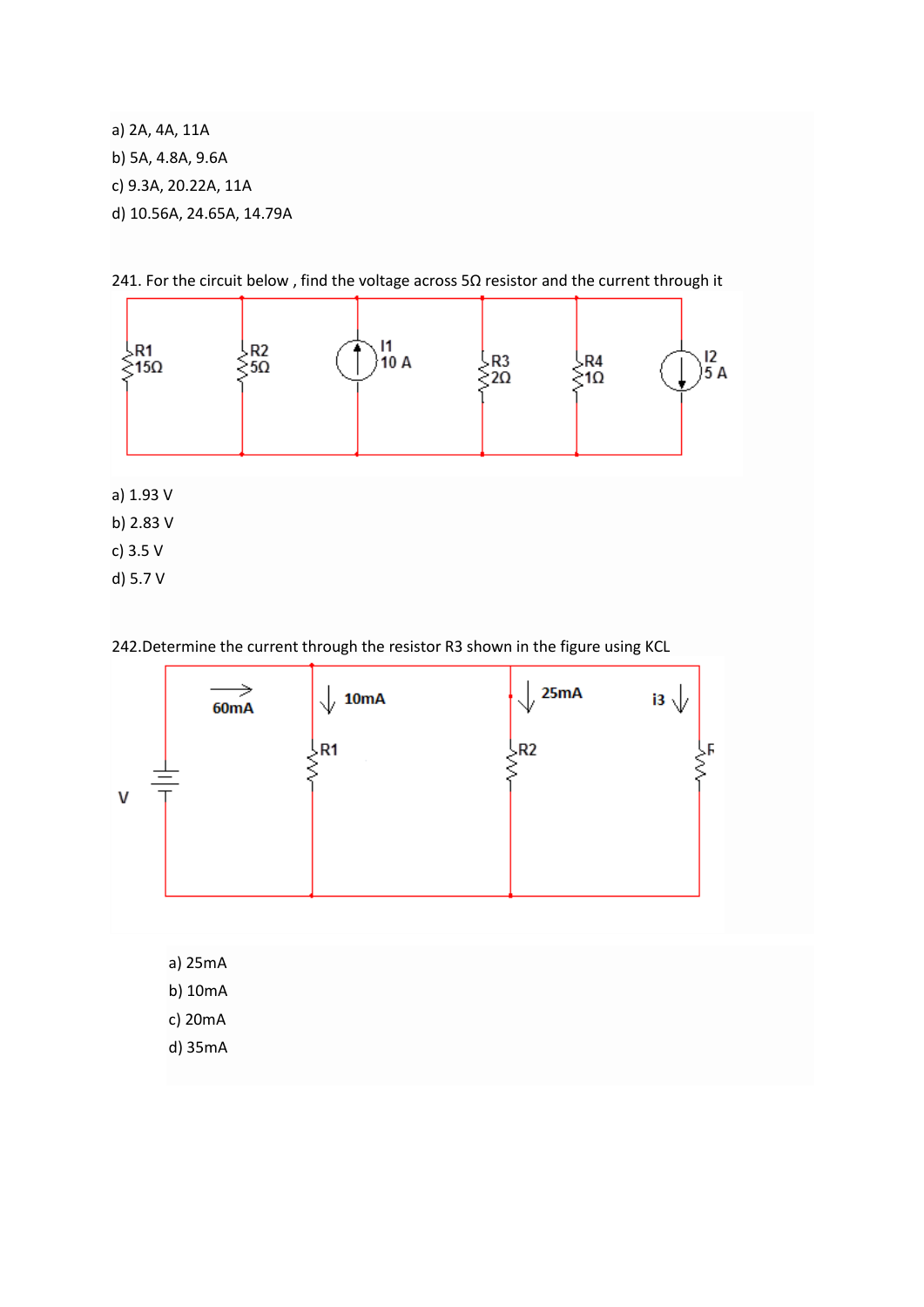

d) none of the mentioned

245.Determine the current if a 20 coulomb charge passes a point in 0.25 seconds

- a) 10 A
- b) 20 A
- c) 2 A
- d) 80 A



246.Find the current through the branch containing resistance R3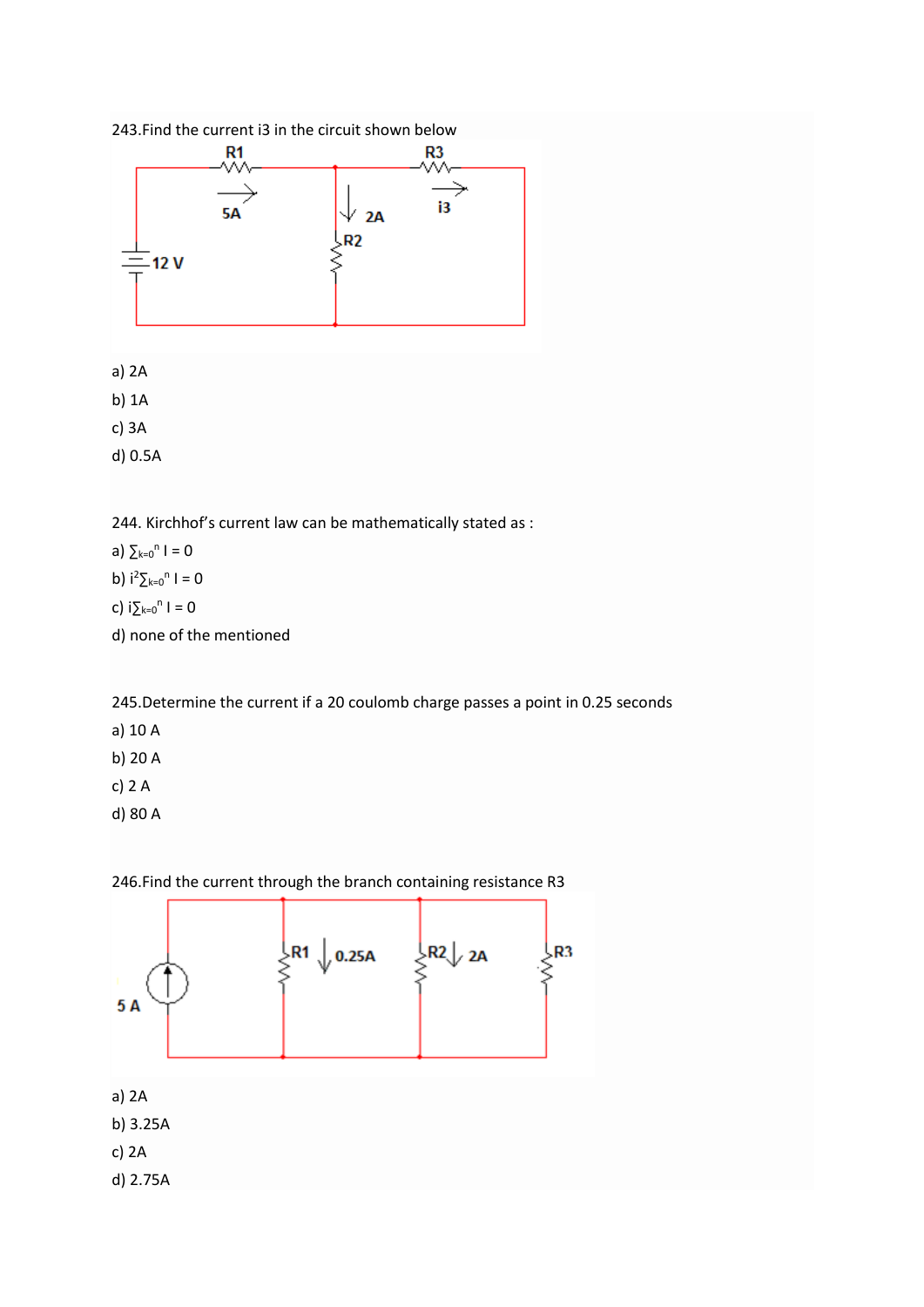247.Kirchhoff's voltage law is based on principle of conservation of

a) energy

b) momentum

c) mass

d) charge

248.In a circuit with more number of loops, which law can be best suited for the analysis?

a) KCL

b) Ohm's law

c) KVL

d) None of the mentioned

249.Determine the unknown voltage drop in the circuit below

a) 11V

b) 10V

c) 19V

d) 5V

250.Determine V in the circuit

a) 28.8V

b) 34.4v

c) -28.8V

d) 28V

251. Find V and I in the circuit

a) -39V , -4.875A

b) 39V , -4.875A

c) -39v , 4.875a

d) 39V , 4.875A

252.Mathematically, Kirchhoff's Voltage law can be as

a)  $\Sigma(k=0)^n(V) = 0$ 

b)  $V2\sum (k=0)^n(V) = 0$ 

c)  $V_{\text{max}}$ (k=0)<sup>n</sup>(V) = 0

d) none of the mentioned

253. Determine the value of V and the power supplied by the independent current source

a) 20V , 300mw